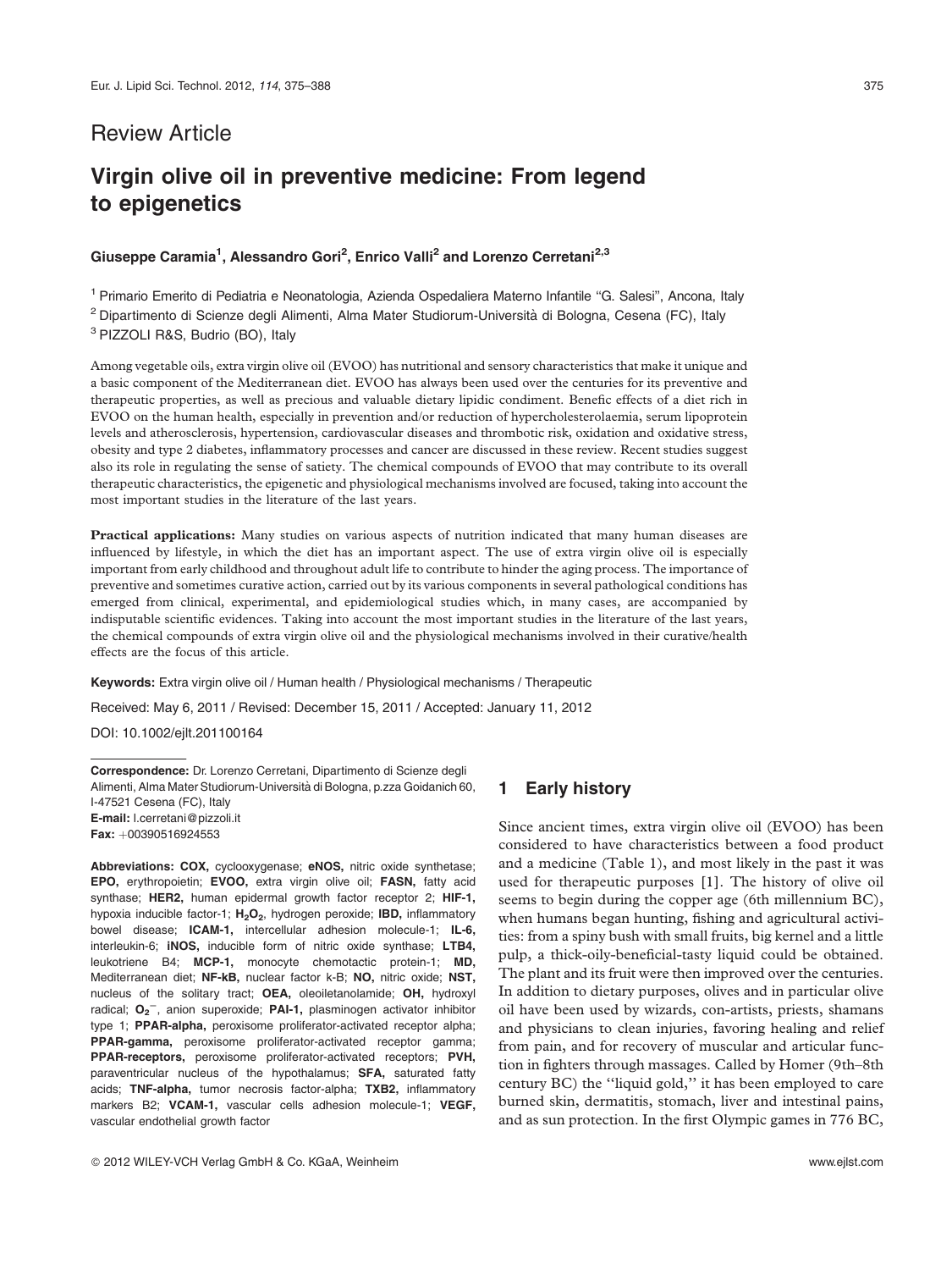| <b>Table 1.</b> Use of olive oil over the centuries |
|-----------------------------------------------------|
|-----------------------------------------------------|

| Period                         | Event/function                                                                                                                                |  |  |
|--------------------------------|-----------------------------------------------------------------------------------------------------------------------------------------------|--|--|
| Copper age (6th millennium BC) | First extraction of thick-oily liquid from olive fruit for dietary purposes                                                                   |  |  |
| 7th millennium BC              | Use of olive oil for cosmetic and basic medical purposes                                                                                      |  |  |
| 9th–8th century BC             | Use for care of burned skin, dermatitis, stomach, liver and intestinal pains, and as sun protection                                           |  |  |
| 776 BC                         | In the first Olympic games the winners of various competitions were rewarded with an olive twig                                               |  |  |
| 6th century BC                 | Solone decreed the first law for the preservation of the olive trees                                                                          |  |  |
| 5th century BC                 | Tucide sustained "The Mediterranean people ceased to be barbarians when they began to cultivate the<br>olive tree and grape vines"            |  |  |
| 460-377 BC                     | Even for Hippocrates, father of western medicine, olive oil was highly regarded                                                               |  |  |
| $106 - 43$ BC                  | Cicero wrote of the healthy aspects of "pinguis liquor olivae"                                                                                |  |  |
| 70-19 BC                       | Virgil mentioned the olive oil produced by "dolci olivi (the sweet olive trees)" from "mite lago di Garda"<br>(the mild Garda lake)"          |  |  |
| $24 - 79$ AD                   | Pliny the Elder in his "Historia Naturalis" listed 48 medicines made with olive oil                                                           |  |  |
| 146-211 AD                     | Under the Roman emperor Settimo Severo: free distribution of olive oil was given to the urban masses                                          |  |  |
| 4th century AD                 | Under Constantine: at least 250 bakeries and 2300 olive oil distributors                                                                      |  |  |
| Middle ages                    | The medical monks of the abbeys used preparations containing olive oil to treat burned skin and<br>swellings, as well as different infections |  |  |
| Renaissance                    | The jars containing olive oil were present in all pharmacies                                                                                  |  |  |
| 19th century AD and today      | Olive oil is still used as a home remedy for several ailments                                                                                 |  |  |

the winners of various competitions were rewarded with an olive twig, both in honor to the goddess Athena and as a sign of fraternity and peace, and with amphora ''Panatenaiche'' filled with the highest quality olive oil (the first ''certified'' olive oil) to be used for health and nutrition. The importance of olive oil in antiquity also arises from the fact that Solone, one of the seven wise men, decreed the first law for the preservation of the olive tree in the 6th century BC: whoever cut an olive tree would be subject to capital punishment. Tucide, in the 5th century BC, sustained that ''The Mediterranean people ceased to be barbarians when they began to cultivate the olive tree and grape vines.'' Even for Hippocrates (460–377 BC), father of western medicine, olive oil was highly regarded. Subsequently, Cicero (106–43 BC) wrote of the healthy aspects of ''pinguis liquor olivae,'' and Virgil (70–19 BC) mentioned the olive oil produced by ''dolci olivi (the sweet olive trees)'' from ''mite lago di Garda (the mild Garda lake).'' Pliny the Elder (24–79 AD), in his ''Historia Naturalis,'' listed 48 medicines made with olive oil [\[2,](https://www.researchgate.net/publication/261737793_L) 3]. Under the Roman emperor Settimo Severo (146– 211 AD), free distribution of olive oil was given to the urban masses. Such habits were so common up to the 4th–5th century that under Constantine (4th century AD) there were at least 250 bakeries and 2300 olive oil distributors.

The numerous amphorae (ancient olive oil containers), in large part manufactured in Spain, were placed in a specific dump yard when broken, the earthenware dump-yard (from the Latin: ''testa testae''), and formed a huge heap that during the centuries became increasingly larger and today is an area of the city of Rome, so called Monte Testaccio. In the middle ages, the medical ''monacus infirmorum (monk)'' of the abbeys used preparations containing olive oil to treat burned skin and swellings, as well as different infections (i.e., gynaecological): a large part of these therapeutic indications were included during the 10th–12th centuries in the texts of the ''Scuola Medica Salernitana (Salernitana Medical School),'' the first western medical school. In the Renaissance, this practice continued. In fact, the ''Oleum'' jar was present in all pharmacies since olive oil had recognized healing properties in heart conditions, fever, anti-diabetic, soothing, diuretic and hypertension [4, [5\]](https://www.researchgate.net/publication/284525119_The_Salernitan_Questions_An_Introduction_to_the_History_of_Medieval_and_Renaissance_Problem_Literature?el=1_x_8&enrichId=rgreq-96b52518b09014af285651118ba1e45a-XXX&enrichSource=Y292ZXJQYWdlOzI2NDUyNTQwNztBUzoxMzQ3NjUzMzIxNDQxMjhAMTQwOTE0MTk2NzU3MQ==). Moreover, during the 19th century olive oil was also used to treat otitis, dermatitis, and eczemas. It was considered a mild laxative and, until few years ago, used by farmers as source of vitamin D to treat the rickets and pyorrhea, for neuritis, distortions, stomach pain, to extract thorns, foot calluses, and hair loss. Today it is still used as a home remedy for several ailments, in which EVOO is a fundamental constituent.

## 2 Towards evidence-based medicine

The enormous scientific and technical progresses and the progressive evolution of medicine to evidence based medicine has led a large number of scientists to investigate whether or not the therapeutic effects of olive oil handed down over the centuries are valid.

The purpose of the present review is overview the possibility that EVOO is effective in prevention and/or reduction of hypercholesterolaemia, serum lipoprotein levels and atherosclerosis, hypertension, cardiovascular diseases and thrombotic risk, oxidation and oxidative stress, obesity and type 2 diabetes, inflammatory processes, and cancer (Table 2 and Fig. 1).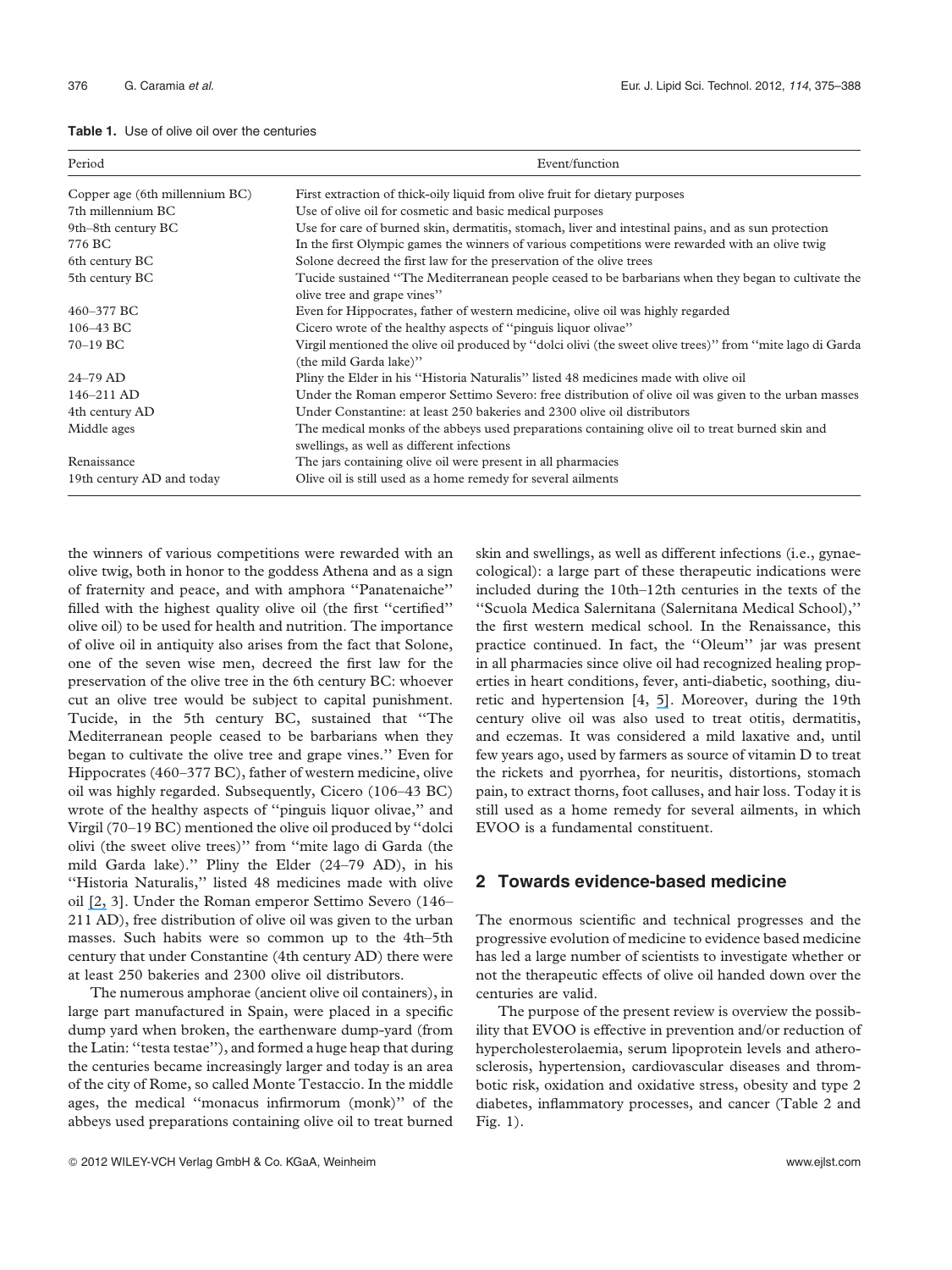#### Table 2. Benefic effects of a diet rich in EVOO on the human health

| Benefic effect                                                                                                                                                     | Component of<br>EVOO involved                                      | Ref.                 |
|--------------------------------------------------------------------------------------------------------------------------------------------------------------------|--------------------------------------------------------------------|----------------------|
| Hypercholesterolaemia, serum lipoprotein levels and atherosclerosis                                                                                                |                                                                    |                      |
| Reduction of risk factors, such as hypercholesterolaemia, atherosclerosis and<br>hypertension, and mortality for cardiovascular diseases                           |                                                                    | $[21 - 23]$          |
| Reduction of mortality due to cardiovascular disease by 9%, cancer by 6%, total<br>mortality by 9% and the incidence of Parkinson's and Alzheimer's disease by 13% |                                                                    | $\left[20\right]$    |
| Reduction of LDL cholesterol                                                                                                                                       |                                                                    | [25, 26]             |
| Reduction of triglyceridemia and increase in HDL                                                                                                                   |                                                                    | [25, 26]             |
| Reduction of LDL oxidation process                                                                                                                                 | Phenolic compounds                                                 | [61, 62]             |
| Arterial hypertension                                                                                                                                              |                                                                    |                      |
| Decrease in diastolic and systolic pressure observed in both hypertensive subjects                                                                                 |                                                                    | $[29 - 33]$          |
| and normotensive subjects                                                                                                                                          |                                                                    |                      |
| Prevention of damages to vascular endothelium                                                                                                                      | Phenolic compounds, hydroxyl-oleic acid<br>derived from oleic acid | [37, 38]             |
| Thrombotic profile                                                                                                                                                 |                                                                    |                      |
| Inhibition in the formation of blood clots by decreasing monocyte adhesion and<br>increasing fibrinolysis                                                          | Oleic acid                                                         | $[20]$               |
| Inhibition of platelet aggregation and alteration of the platelet/vascular wall,                                                                                   | Phenolic compounds                                                 | $[44 - 49]$          |
| reduction of fibrinogen, factor VII and the principal suppressant of hemostasis,<br>thereby increasing fibrinolysis                                                |                                                                    |                      |
| Reduction of TXB2 and LTB4 in both hyperlipaemic subjects and patients with                                                                                        |                                                                    | [44, 50]             |
| type 2 diabetes<br>Chemo-protective action and improvement of the endothelium function                                                                             | Phenolic compounds (hydroxytyrosol                                 | [44, 50]             |
|                                                                                                                                                                    | and tyrosol)                                                       |                      |
| Preventive action against thrombotic and microthrombotic events in patients with<br>type 2 diabetes and hyperlipaemic subjects                                     | Hydroxytyrosol                                                     | [44, 50]             |
| Reduction of risks for patients with cardiac pathologies                                                                                                           |                                                                    | $[25]$               |
| Oxidation and oxidative stress                                                                                                                                     |                                                                    |                      |
| Maintenance of cellular integrity and reduction of ageing                                                                                                          | High level of oleic acid and lack of excess<br>of linoleic acid    | [56]                 |
| Anti-inflammatory and vasodilatative action                                                                                                                        | $\alpha$ -linolenic acid (ALA)                                     | [60]                 |
| Delay of atherosclerosis                                                                                                                                           | Phenolic compounds                                                 | [16, 44, 59, 60]     |
| Prevention of oxidation of cells-membrane lipids and plasma lipoproteins, reducing<br>the risk of atherosclerosis                                                  | Tocopherols                                                        | [43, 60]             |
| Reduced production of free radicals and prevention of damages to the cellular                                                                                      |                                                                    | [66, 67]             |
| membrane, mitochondria, and DNA, with beneficial effects on aging and cancer<br>risk                                                                               |                                                                    |                      |
| Inflammation                                                                                                                                                       |                                                                    |                      |
| Anti-inflammatory action by non-selectively inhibition of the COX-1 and COX-2<br>enzymes                                                                           | Oleocanthal                                                        | [38, 69]             |
| Protection against various pathological conditions (10 types of tumors including                                                                                   | Oleocanthal                                                        | [72, 73, 78]         |
| colon, stomach, breast, prostate, lung, and Alzheimer's disease)                                                                                                   |                                                                    |                      |
| Obesity and diabetes                                                                                                                                               |                                                                    |                      |
| Reduction of risk by inhibition of the activation of NF-kB at the cellular level<br>Protective action on mitochondria, reduced production of free radicals and     | Phenols, carotenoids, and tocopherols                              | [60, 92]<br>[60, 92] |
| protection against DNA oxidation<br>Reduction of insulin requirements, with an improvement of both the lipid profile                                               | Oleic acid                                                         | [60, 92]             |
| and the glycemic index                                                                                                                                             |                                                                    |                      |
| Improvement of sensitivity to insulin, without increasing its secretion                                                                                            |                                                                    | $[25]$               |
| Benefits for obese individuals by inhibition of the inflammatory response<br>Neoplasm                                                                              | ALA                                                                | $[25]$               |
| Reduction of the incidence of cancer                                                                                                                               |                                                                    | [16, 93]             |
| Antineoplastic activity                                                                                                                                            | Oleuropein                                                         | $[96]$               |
| Inhibition of the oncogenic HER2 gene in the presence of high levels of the enzyme<br>FASN (fatty acid sithase)                                                    | Oleic acid                                                         | $[98 - 100]$         |
| Increase the inhibitory effect of herceptin on breast cancer cells                                                                                                 | Oleic acid                                                         | $[98 - 100]$         |
| Other benefic effect                                                                                                                                               |                                                                    |                      |
| Increase in the sense of satiety                                                                                                                                   | <b>OEA</b>                                                         | $[104 - 113]$        |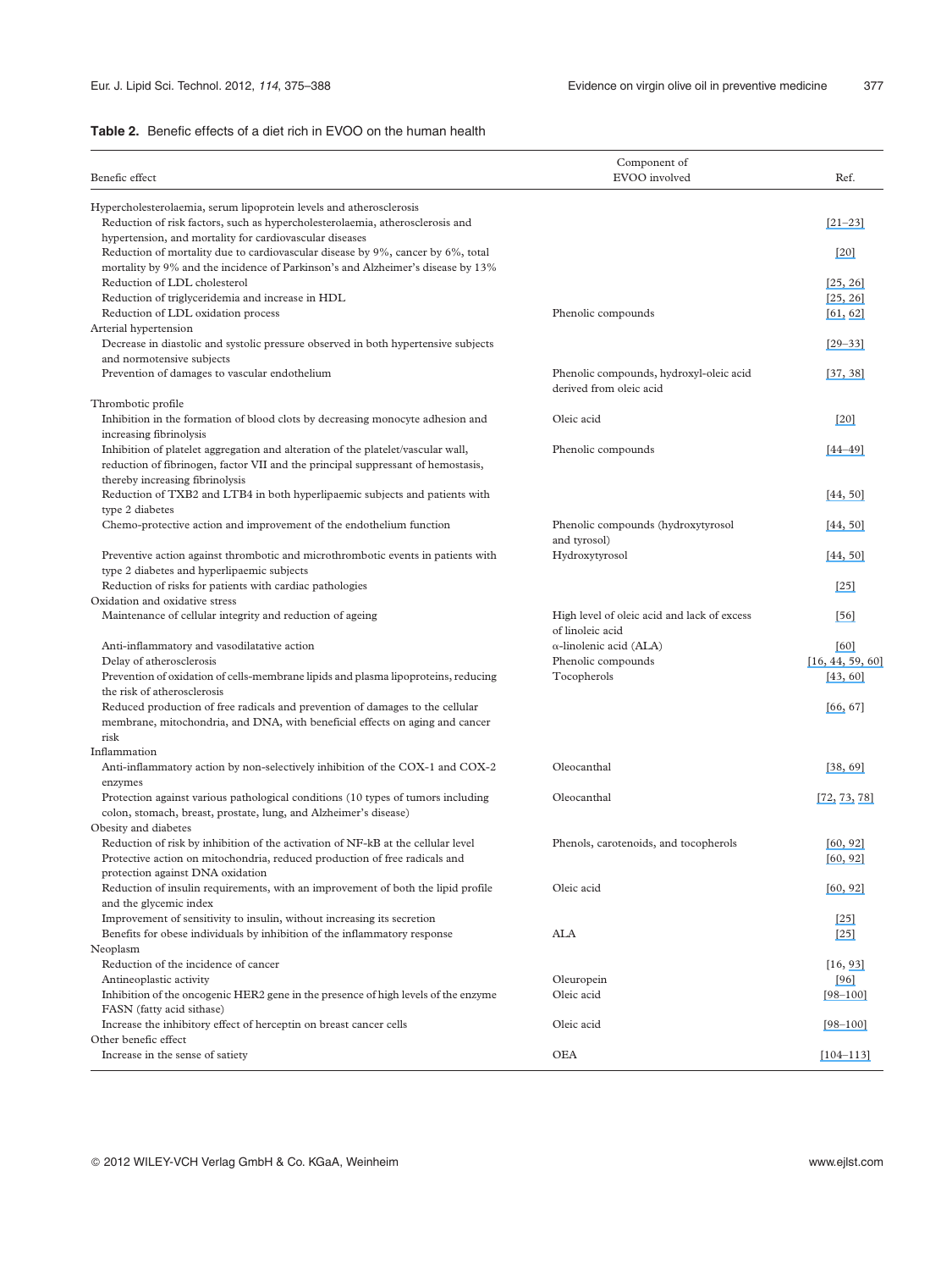

BENEFICIAL EFFECTS ON THE HUMAN HEALTH

BENEFICIAL EFFECTS ON THE HUMAN HEALTH

Figure 1. Healthy effects of extra virgin olive oil compounds.

#### 2.1 Hypercholesterolaemia, serum lipoprotein levels and atherosclerosis

In 1908, Ignatowski noted for the first time the onset of atherosclerotic lesions in rabbit due to diet, and some years later was verified that the cause was related to a diet rich in cholesterol and saturated fatty acids (SFA). During the 1950s, it was observed that dietary SFA and cholesterol increase the level of cholesterolaemia and, consequently, atherosclerosis and the risk of cardiovascular disease [\[6\]](https://www.researchgate.net/publication/15313767_Dietary_Protein_Cholesterol_and_Atherosclerosis_A_Review_of_the_Early_History?el=1_x_8&enrichId=rgreq-96b52518b09014af285651118ba1e45a-XXX&enrichSource=Y292ZXJQYWdlOzI2NDUyNTQwNztBUzoxMzQ3NjUzMzIxNDQxMjhAMTQwOTE0MTk2NzU3MQ==). This led to the assumption that diet, and in particular SFA, had a role in hypercholesterolaemia and cardiovascular diseases [\[7,](https://www.researchgate.net/publication/17268917_Serum_Cholesterol_Response_to_Changes_in_Dietary_Lipids?el=1_x_8&enrichId=rgreq-96b52518b09014af285651118ba1e45a-XXX&enrichSource=Y292ZXJQYWdlOzI2NDUyNTQwNztBUzoxMzQ3NjUzMzIxNDQxMjhAMTQwOTE0MTk2NzU3MQ==) [8\]](https://www.researchgate.net/publication/17724632_Coronary_heart_disease_in_seven_countries_VII_Five-year_experience_in_rural_Italy?el=1_x_8&enrichId=rgreq-96b52518b09014af285651118ba1e45a-XXX&enrichSource=Y292ZXJQYWdlOzI2NDUyNTQwNztBUzoxMzQ3NjUzMzIxNDQxMjhAMTQwOTE0MTk2NzU3MQ==). Epidemiological research in the 1950s and 1960s, much carried out by A. Keys, the father of the Mediterranean diet (MD), studies the beneficial properties of EVOO, which were then confirmed by several experimental studies in vivo and in vitro, in animals and humans, even on large cohorts [\[9–20\].](https://www.researchgate.net/publication/16460437_The_Seven_Countries_Study_2289_deaths_in_15_years?el=1_x_8&enrichId=rgreq-96b52518b09014af285651118ba1e45a-XXX&enrichSource=Y292ZXJQYWdlOzI2NDUyNTQwNztBUzoxMzQ3NjUzMzIxNDQxMjhAMTQwOTE0MTk2NzU3MQ==) In fact, it was found that the MD, in which the lipidic component is somewhat high  $(>=25-30\%$  of total calories, and is represented almost entirely by EVOO, rich in MUFA oleic acid, reduced some risk factors, such as hypercholesterolaemia, atherosclerosis and hypertension, and mortality for cardiovascular diseases. Moreover, a decrease of 56% in total mortality and 61% in cancer risk was seen [14–16, 21]. In the Seven Countries study (Italy, Greece, Ex-Yugoslavia, Holland, Finland, USA, and Japan, a study on human subjects between 40 and 59 years old), atherosclerotic cardiovascular disease fluctuated between 2 and 10% in southern Europe, where the MD is widespread and the use of EVOO is high (Turkey: 1 kg/year; Italy and Spain: 10–12 kg/year), while it was 10–18% in Northern Europe and USA (USA: 0.45 kg/year). Mortality in the first 15 years in the subjects under investigation was lower in consumers of EVOO, which contains low amounts of SFA

2012 WILEY-VCH Verlag GmbH & Co. KGaA, Weinheim www.ejlst.com

and an high ratio of MUFA/SFA, in Italy, Greece and Ex-Yugoslavia. Subsequently, the Lion Diet Heart study revealed a smaller incidence in the number of re-infarction and death in 50–70% of subjects who, after a first infarction, followed the MD enriched in  $\alpha$ -linolenic acid, in addition to standard diet. Such a result was seen after 27 months, but was also confirmed after 46 months [\[21–23\].](https://www.researchgate.net/publication/14043267_Heart_disease_risk-factor_status_and_dietary_changes_in_the_Cretan_population_over_the_past_30_y_The_Seven_Countries_Study?el=1_x_8&enrichId=rgreq-96b52518b09014af285651118ba1e45a-XXX&enrichSource=Y292ZXJQYWdlOzI2NDUyNTQwNztBUzoxMzQ3NjUzMzIxNDQxMjhAMTQwOTE0MTk2NzU3MQ==) Confirmations have subsequently been obtained from many investigations about the MD, highlighting a low frequency in several pathologies (hypercholesterolaemia, hypertension, atherosclerosis, diabetes, and obesity). Today, it is well known that saturated fat intake, especially when high, can cause post-prandial hyperlipaemia and hypercolesterolemia, increasing the level of total triglycerides, in particular those having an intestinal origin rather than hepatic. When such a lipidaemic state is long-lasting it can contribute to the development of atherosclerosis through activation of inflammatory genes [\[18,](https://www.researchgate.net/publication/6362064_Long-Term_adoption_of_a_Mediterranean_diet_is_associated_with_a_better_health_status_in_elderly_people_a_cross-sectional_survey_in_Cyprus?el=1_x_8&enrichId=rgreq-96b52518b09014af285651118ba1e45a-XXX&enrichSource=Y292ZXJQYWdlOzI2NDUyNTQwNztBUzoxMzQ3NjUzMzIxNDQxMjhAMTQwOTE0MTk2NzU3MQ==) [24\]](https://www.researchgate.net/publication/7602538_Genomic_analysis_of_the_response_of_mouse_models_to_high-fat_feeding_shows_a_major_role_of_nuclear_receptors_in_the_simultaneous_regulation_of_lipid_and_inflammatory_genes?el=1_x_8&enrichId=rgreq-96b52518b09014af285651118ba1e45a-XXX&enrichSource=Y292ZXJQYWdlOzI2NDUyNTQwNztBUzoxMzQ3NjUzMzIxNDQxMjhAMTQwOTE0MTk2NzU3MQ==). Recently, a review pointed out that adequate compliance with the MD can reduce mortality due to cardiovascular disease by 9%, cancer by 6%, total mortality by 9% and the incidence of Parkinson's and Alzheimer's disease by 13% [\[19\].](https://www.researchgate.net/publication/23251316_Adherence_to_Mediterranean_diet_and_health_status_a_meta-analysis?el=1_x_8&enrichId=rgreq-96b52518b09014af285651118ba1e45a-XXX&enrichSource=Y292ZXJQYWdlOzI2NDUyNTQwNztBUzoxMzQ3NjUzMzIxNDQxMjhAMTQwOTE0MTk2NzU3MQ==) Concerning with the lipoprotein profile, it is well known that the LDL cholesterol is decreased when EVOO substitutes the same caloric value of the saturated fat, leaving the HDL level unaltered, while if the caloric value is too high in carbohydrates, it leads to a reduction in triglyceridemia and an increase in HDL [\[25, 26\].](https://www.researchgate.net/publication/10785457_Effects_of_dietary_fatty_acids_and_carbohydrates_on_the_ratio_of_serum_total_to_HDL_cholesterol_and_on_serum_lipids_and_apolipoproteins_a_meta-analysis_of_60_controlled_trials?el=1_x_8&enrichId=rgreq-96b52518b09014af285651118ba1e45a-XXX&enrichSource=Y292ZXJQYWdlOzI2NDUyNTQwNztBUzoxMzQ3NjUzMzIxNDQxMjhAMTQwOTE0MTk2NzU3MQ==) In reality, some of the results reported can be partially obtained with any type of oil that contains high quantities of oleic acid, following genetic modifications in plants, although it has been demonstrated that in humans the better results are due to the combined action of oleic acid and EVOO minor compounds, such as some phenols. Therefore, the existence of several metabolic pathways involved in these benefits, and adding these to the other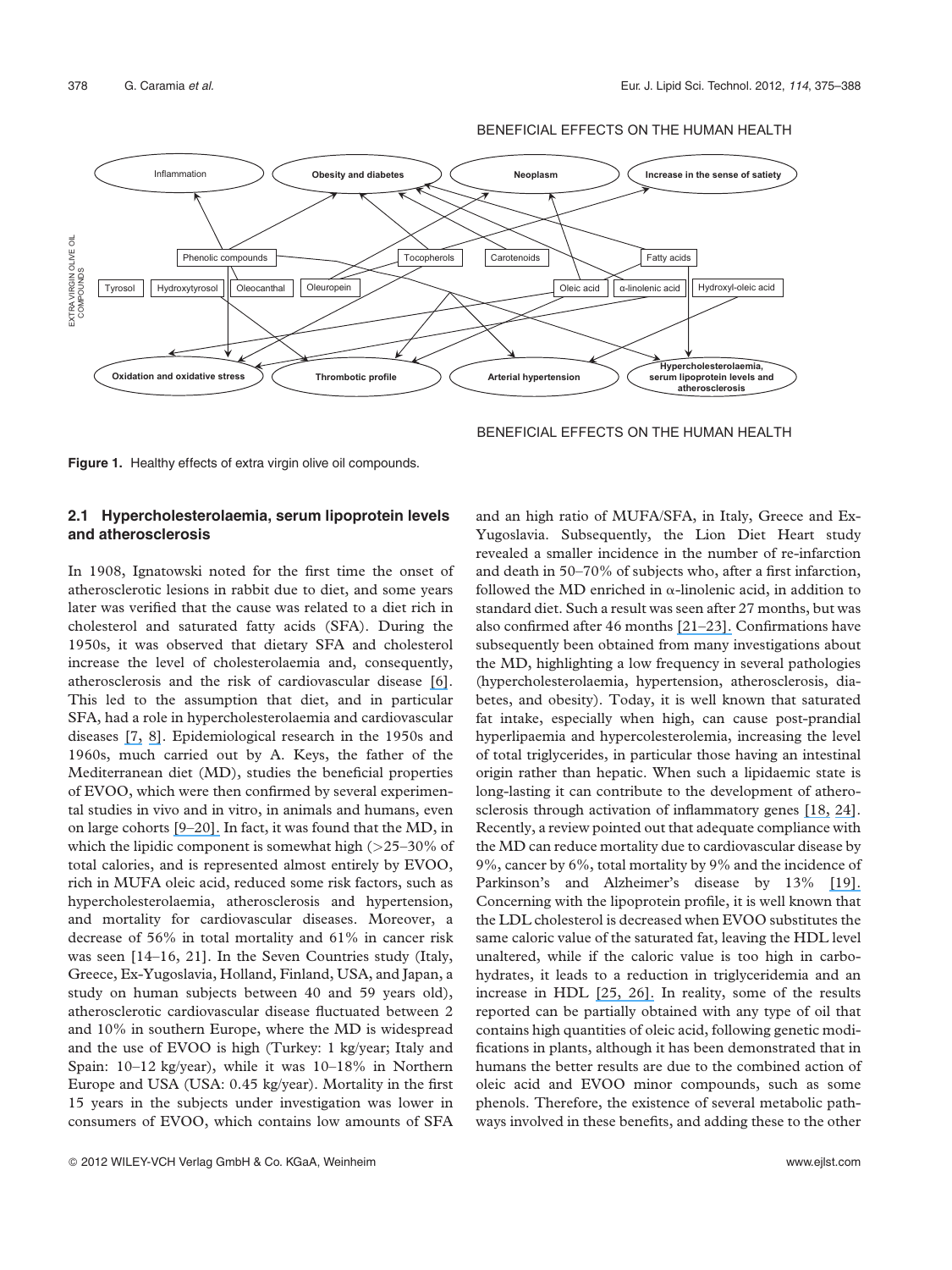beneficial properties of EVOO may together improve the therapeutic effects [\[25, 27, 28\].](https://www.researchgate.net/publication/256125612_3-Hydroxy-3-methylglutaryl_coenzyme_A_reductase_deregulation_and_age-related_hypercholesterolemia_A_new_role_for_ROS?el=1_x_8&enrichId=rgreq-96b52518b09014af285651118ba1e45a-XXX&enrichSource=Y292ZXJQYWdlOzI2NDUyNTQwNztBUzoxMzQ3NjUzMzIxNDQxMjhAMTQwOTE0MTk2NzU3MQ==)

#### 2.2 Arterial hypertension

The endothelium has a defining role in thrombotic activity and coagulation since it synthesizes several molecules in response to different stimuli. Its dysfunction gives rise to an inflammatory process, reducing NO and releasing cytokine and pro-inflammatory chemokines: it therefore precedes the development of atherosclerosis [29]. NO, a major endothelial compound produced by the action of NO synthetase (eNOS), inhibits platelet aggregation, modifies the expression of the inter-cellular adhesion molecules (ICAM-1 and VCAM-1), has a relaxing effect and, together with heparan sulfate and prostacyclin, has a vasodilatory effect. In contrast, the thromboxane A2, prostaglandin H2 and endothelin 1 all have a vasoconstrictive action [29, [30\]](https://www.researchgate.net/publication/26546260_Phenolic_Molecules_in_Virgin_Olive_Oils_a_Survey_of_Their_Sensory_Properties_Health_Effects_Antioxidant_Activity_and_Analytical_Methods_An_Overview_of_the_Last_Decade_Alessandra?el=1_x_8&enrichId=rgreq-96b52518b09014af285651118ba1e45a-XXX&enrichSource=Y292ZXJQYWdlOzI2NDUyNTQwNztBUzoxMzQ3NjUzMzIxNDQxMjhAMTQwOTE0MTk2NzU3MQ==).

The beneficial effects of EVOO on blood pressure are well known, and it has been highlighted that the beneficial effects of the MD in hypertensive subjects are more than that achieved with a diet that is rich in polyunsaturated fatty acids (PUFA). These effects on diastolic and systolic pressure have been observed in both hypertensive subjects (in which it was possible to reduce medical care) and normotensive subjects. However, there were no effects in subjects for whom sunflower oil was used (beneficial effects observed in 48% of subjects consuming EVOO, and in 4% of subjects consuming sunflower oil), which may be related to the fact that all refined fats and oils are completely lacking polyphenols [\[31](https://www.researchgate.net/publication/259080890_Plasma_lipids_erythrocyte_membrane_lipids_and_blood_pressure_of_hypertensive_women_after_ingestion_of_dietary_oleic_acid_from_two_different_sources?el=1_x_8&enrichId=rgreq-96b52518b09014af285651118ba1e45a-XXX&enrichSource=Y292ZXJQYWdlOzI2NDUyNTQwNztBUzoxMzQ3NjUzMzIxNDQxMjhAMTQwOTE0MTk2NzU3MQ==)[–](https://www.researchgate.net/publication/12579538_Olive_Oil_and_Reduced_Need_for_Antihypertensive_Medications?el=1_x_8&enrichId=rgreq-96b52518b09014af285651118ba1e45a-XXX&enrichSource=Y292ZXJQYWdlOzI2NDUyNTQwNztBUzoxMzQ3NjUzMzIxNDQxMjhAMTQwOTE0MTk2NzU3MQ==)[35\]](https://www.researchgate.net/publication/23401661_Modulation_of_Inflammation_by_Nutritional_Interventions?el=1_x_8&enrichId=rgreq-96b52518b09014af285651118ba1e45a-XXX&enrichSource=Y292ZXJQYWdlOzI2NDUyNTQwNztBUzoxMzQ3NjUzMzIxNDQxMjhAMTQwOTE0MTk2NzU3MQ==), demonstrating the importance of antioxidant and PUFA synergy. In fact, a recent randomized, double-blind, crossover study carried out in healthy, young subjects in which EVOO and red wine were administered in moderate quantities (50 g EVOO; 250 mL red wine), showed that the association of the antioxidant properties of these two products led to a reduction on both diastolic and systolic pressure, as well as hemodynamic and vascular function [\[36\]](https://www.researchgate.net/publication/5658393_Acute_combined_effects_of_olive_oil_and_wine_on_pressure_wave_reflections_Another_beneficial_influence_of_the_Mediterranean_diet_antioxidants?el=1_x_8&enrichId=rgreq-96b52518b09014af285651118ba1e45a-XXX&enrichSource=Y292ZXJQYWdlOzI2NDUyNTQwNztBUzoxMzQ3NjUzMzIxNDQxMjhAMTQwOTE0MTk2NzU3MQ==). Moreover, from an analysis of the pulse wave, and considering as a reference parameter the index of increase, it was apparent that EVOO and red wine intake, after meals, led to improvement in elasticity (stiffness) of arterial walls. The mechanism of this phenomenon may be related to the action of EVOO minor compounds and phenols (refined olive oil and oleic acid enriched sunflower oil do not show the same effect), in addition to a compound present in red wine, namely resveratrol, due to its antioxidant action and increased production of nitric oxide (NO) caused by it [\[32](https://www.researchgate.net/publication/12579538_Olive_Oil_and_Reduced_Need_for_Antihypertensive_Medications?el=1_x_8&enrichId=rgreq-96b52518b09014af285651118ba1e45a-XXX&enrichSource=Y292ZXJQYWdlOzI2NDUyNTQwNztBUzoxMzQ3NjUzMzIxNDQxMjhAMTQwOTE0MTk2NzU3MQ==)[–](https://www.researchgate.net/publication/288252950_Effect_of_a_Mediterranean-style_diet_on_endothelial_dysfunction_and_markers_of_vascular_inflammation_in_the_metabolic_syndrome_A_randomized_trial?el=1_x_8&enrichId=rgreq-96b52518b09014af285651118ba1e45a-XXX&enrichSource=Y292ZXJQYWdlOzI2NDUyNTQwNztBUzoxMzQ3NjUzMzIxNDQxMjhAMTQwOTE0MTk2NzU3MQ==)[34\]](https://www.researchgate.net/publication/8267147_Psaltopoulou_T_Naska_A_Orfanos_P_Trichopoulos_D_Mountokalakis_T_Trichopoulou_A_Olive_oil_the_Mediterranean_diet_and_arterial_blood_pressure_the_Greek_European_Prospective_Investigation_into_Cancer_and?el=1_x_8&enrichId=rgreq-96b52518b09014af285651118ba1e45a-XXX&enrichSource=Y292ZXJQYWdlOzI2NDUyNTQwNztBUzoxMzQ3NjUzMzIxNDQxMjhAMTQwOTE0MTk2NzU3MQ==). Moreover, correlation between the increase of NO metabolites and an enhanced endothelial function was observed in a recent investigation [37], in which volunteers received a meal containing high-phenolic virgin olive oil, improving ischemic reactive hyperemia. As reported by Fitó et al. [38], the intake of EVOO rich in phenols could provide beneficial effects in hypertensive patients, due to a

decrease in the systolic blood pressure. Thus, the consumption of EVOO can be considered as an additional and complementary intervention to the pharmacological treatment.

According to other investigators, the antioxidant action of EVOO (decreased production of the leukotriene B4, or LTB4, at the level of the 5-lipoxygenase, and a reduction in the production of free oxygen radicals) should prevent damages to vascular endothelium, which may be a precursor of hypertension [\[39\]](https://www.researchgate.net/publication/7208593_Monounsaturated_fatty_acids_olive_oil_and_blood_pressure_Epidemiological_clinical_and_experimental_evidence?el=1_x_8&enrichId=rgreq-96b52518b09014af285651118ba1e45a-XXX&enrichSource=Y292ZXJQYWdlOzI2NDUyNTQwNztBUzoxMzQ3NjUzMzIxNDQxMjhAMTQwOTE0MTk2NzU3MQ==). In favor of this hypothesis, a reduction of the inflammatory markers B2 (TXB2) and LTB4 has been observed with an increase in serum antioxidant action only in subjects given EVOO; this effect was not observed in subjects when refined olive oil or corn oil was given [40]. Another evidence is that even the hydroxyl-oleic acid derived from oleic acid might have a regulatory action on blood pressure through by an inotropic effect on myocytes [\[41\]](https://www.researchgate.net/publication/5554830_2-Hydroxyoleic_acid_affects_cardiomyocyte_Ca2i_transient_and_contractility_in_a_region-dependent_manner?el=1_x_8&enrichId=rgreq-96b52518b09014af285651118ba1e45a-XXX&enrichSource=Y292ZXJQYWdlOzI2NDUyNTQwNztBUzoxMzQ3NjUzMzIxNDQxMjhAMTQwOTE0MTk2NzU3MQ==). Recently, the importance of the MD in prevention of cardiovascular disease has been confirmed, although considering variable other than diet (The Hellenic SCORE), it is possible to predict the subjects with higher risk for hypercholesterolaemia, hypertension, cardiovascular disease, obesity and type 2 diabetes, and intervene with specific dietary changes [\[42,](https://www.researchgate.net/publication/6457082_Adherence_to_the_Mediterranean_food_pattern_predicts_the_prevalence_of_hypertension_hypercholesterolemia_diabetes_and_obesity_among_healthy_adults_the_accuracy_of_the_MedDietScore?el=1_x_8&enrichId=rgreq-96b52518b09014af285651118ba1e45a-XXX&enrichSource=Y292ZXJQYWdlOzI2NDUyNTQwNztBUzoxMzQ3NjUzMzIxNDQxMjhAMTQwOTE0MTk2NzU3MQ==) [43\]](https://www.researchgate.net/publication/23464593_Inclusion_of_Dietary_Evaluation_in_Cardiovascular_Disease_Risk_Prediction_Models_Increases_Accuracy_and_Reduces_Bias_of_the_Estimations?el=1_x_8&enrichId=rgreq-96b52518b09014af285651118ba1e45a-XXX&enrichSource=Y292ZXJQYWdlOzI2NDUyNTQwNztBUzoxMzQ3NjUzMzIxNDQxMjhAMTQwOTE0MTk2NzU3MQ==).

#### 2.3 Thrombotic profile

In recent years, a possible role of EVOO is increasingly evident as oleic acid inhibits the formation of blood clots by decreasing monocyte adhesion and increasing fibrinolysis. The phenols, on the other hand, in addition to protecting both humans and experimental animal models from the harmful action of free radicals and reducing TXB2, also inhibit platelet aggregation and alteration of the platelet/vascular wall, reduce fibrinogen, factor VII and the principal suppressant of hemostasis (plasminogen activator inhibitor type 1, or PAI-1), thereby increasing fibrinolysis [4[4–](https://www.researchgate.net/publication/8632739_Oxidative_Stress_Activates_the_Plasminogen_Activator_Inhibitor_Type_1_PAI-1_Promoter_through_an_AP-1_Response_Element_and_Cooperates_with_Insulin_for_Additive_Effects_on_PAI-1_Transcription?el=1_x_8&enrichId=rgreq-96b52518b09014af285651118ba1e45a-XXX&enrichSource=Y292ZXJQYWdlOzI2NDUyNTQwNztBUzoxMzQ3NjUzMzIxNDQxMjhAMTQwOTE0MTk2NzU3MQ==)49]. The anti-thrombotic role of EVOO phenols in addition to their antioxidant and anti-inflammatory properties are well characterized, was and they has been demonstrated to reduce TXB2 and LTB4 after a meal containing high quantities of EVOO [\[47\]](https://www.researchgate.net/publication/232446148_Antioxidants_in_the_Mediterranean_Diets_An_Update?el=1_x_8&enrichId=rgreq-96b52518b09014af285651118ba1e45a-XXX&enrichSource=Y292ZXJQYWdlOzI2NDUyNTQwNztBUzoxMzQ3NjUzMzIxNDQxMjhAMTQwOTE0MTk2NzU3MQ==). The EVOO phenols hydroxytyrosol and tyrosol also have a chemo-protective action and they improve endothelium function, thus reducing the expression of adhesion cells and increasing NO levels. The administration of hydroxytyrosol to adult volunteers has been shown to reduce the production of TXB2, an effect that is observable in both hyperlipaemic subjects and patients with type 2 diabetes. In the latter group, a reduction of 46% in serum TXB2 was observed, with a preventive action against thrombotic and microthrombotic events [44, [50\]](https://www.researchgate.net/publication/7936810_A_thromboxane_effect_of_a_hydroxytyrosol-rich_olive_oil_wastewater_extract_in_patients_with_uncomplicated_type_I_diabetes?el=1_x_8&enrichId=rgreq-96b52518b09014af285651118ba1e45a-XXX&enrichSource=Y292ZXJQYWdlOzI2NDUyNTQwNztBUzoxMzQ3NjUzMzIxNDQxMjhAMTQwOTE0MTk2NzU3MQ==). It has also been known for many years that patients with cardiac pathologies, who may have chronic activation of thrombogenic mechanisms (prothrombotic situation) may get benefits from EVOO [\[28\]](https://www.researchgate.net/publication/7750769_3-Hydroxy-3-methylglutaryl_coenzyme_A_reductase_deregulation_and_age-related_hypercholesterolemia_A_new_role_for_ROS?el=1_x_8&enrichId=rgreq-96b52518b09014af285651118ba1e45a-XXX&enrichSource=Y292ZXJQYWdlOzI2NDUyNTQwNztBUzoxMzQ3NjUzMzIxNDQxMjhAMTQwOTE0MTk2NzU3MQ==).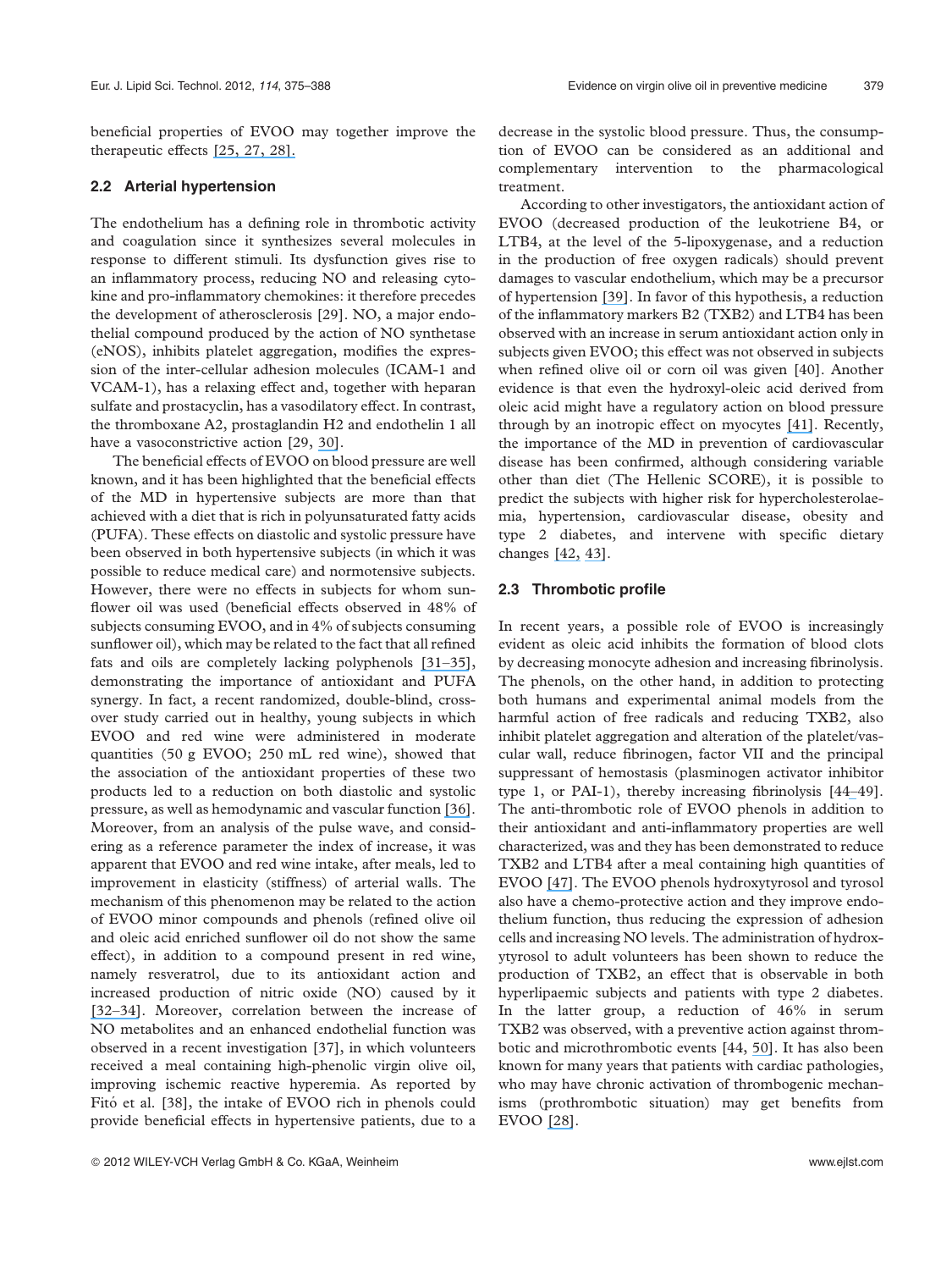#### 2.4 Oxidation and oxidative stress

According to the free radical theory, ageing is due both to normal metabolism of the organism and to oxidative stress that results from pathologies, trauma, toxic substances, etc., leading to the production of waste products inside cells, called free radicals. These are ROS, such as anion superoxide  $(O_2^-)$ , the hydroxyl radical (OH), and hydrogen peroxide  $(H<sub>2</sub>O<sub>2</sub>)$ , which are oxidizing agents that are highly aggressive against the principal biological components of the organism: lipids, sugars, proteins, mitochondria, and DNA. When the lipids in the cell membrane are subjected to this action, oxidation takes place thereby altering membrane fluidity, followed by ageing of cells. When enzymes, mitochondria, and proteins are subjected to this phenomenon, they can give rise to metabolic disorders, inflammation in several parts of the organism (blood vessels, heart, kidneys, joints); when DNA undergoes oxidation, it can cause alterations in the genetic code and increase the risk of cancer. Early ageing of cells and the development of some serious diseases such as atherosclerosis, diabetes, multiple sclerosis, rheumatoid arthritis, pulmonary emphysema, cataract, Alzheimer and Parkinson's disease, senile dementia, breast—prostate colon—skin cancer, have all been related to continuous oxidative damage to cells [16, 29, [30,](https://www.researchgate.net/publication/26546260_Phenolic_Molecules_in_Virgin_Olive_Oils_a_Survey_of_Their_Sensory_Properties_Health_Effects_Antioxidant_Activity_and_Analytical_Methods_An_Overview_of_the_Last_Decade_Alessandra?el=1_x_8&enrichId=rgreq-96b52518b09014af285651118ba1e45a-XXX&enrichSource=Y292ZXJQYWdlOzI2NDUyNTQwNztBUzoxMzQ3NjUzMzIxNDQxMjhAMTQwOTE0MTk2NzU3MQ==) 51, [52\]](https://www.researchgate.net/publication/8232939_Mediterranean_diet_and_cognitive_decline?el=1_x_8&enrichId=rgreq-96b52518b09014af285651118ba1e45a-XXX&enrichSource=Y292ZXJQYWdlOzI2NDUyNTQwNztBUzoxMzQ3NjUzMzIxNDQxMjhAMTQwOTE0MTk2NzU3MQ==). Oxidative damage can be partially prevented by adequate defense systems of the organism and the contribution of antioxidant substances from breast milk (in infants) and by diet sources (in particular fruit, vegetables and EVOO), which inactivate free radicals by donating protons [16, 29, [30,](https://www.researchgate.net/publication/26546260_Phenolic_Molecules_in_Virgin_Olive_Oils_a_Survey_of_Their_Sensory_Properties_Health_Effects_Antioxidant_Activity_and_Analytical_Methods_An_Overview_of_the_Last_Decade_Alessandra?el=1_x_8&enrichId=rgreq-96b52518b09014af285651118ba1e45a-XXX&enrichSource=Y292ZXJQYWdlOzI2NDUyNTQwNztBUzoxMzQ3NjUzMzIxNDQxMjhAMTQwOTE0MTk2NzU3MQ==) 5[1–](https://www.researchgate.net/publication/8232939_Mediterranean_diet_and_cognitive_decline?el=1_x_8&enrichId=rgreq-96b52518b09014af285651118ba1e45a-XXX&enrichSource=Y292ZXJQYWdlOzI2NDUyNTQwNztBUzoxMzQ3NjUzMzIxNDQxMjhAMTQwOTE0MTk2NzU3MQ==)53]. Since the first studies on the MD, the beneficial effects of EVOO have been attributed to the high content in oleic acid, the adequate contribution of linoleic acid (18:2,  $n - 6$ ) and  $\alpha$ -linolenic acid  $(18:3, n - 3)$  (which are present in a optimal ratio), and to the limited presence of SFA [15, 54]. The high level of oleic acid of EVOO (considered by some nutritionists as an essential fatty acid because of its slow endogenous

Table 3. Compounds with antioxidant activity present in olive oil

production), and the lack of excess of linoleic acid, have been revealed crucial for maintaining cellular integrity and reducing ageing [55]. In fact, oleic acid belongs to the group of MUFA, and due to the low level of unsaturation it shows a modest potential for oxidation, while the low amount of  $\alpha$ linolenic acid has beneficial effects due to its anti-inflammatory and vasodilatative action [\[56\]](https://www.researchgate.net/publication/12966407_High_monounsaturated_fatty_acids_intake_protects_against_age-related_cognitive_decline?el=1_x_8&enrichId=rgreq-96b52518b09014af285651118ba1e45a-XXX&enrichSource=Y292ZXJQYWdlOzI2NDUyNTQwNztBUzoxMzQ3NjUzMzIxNDQxMjhAMTQwOTE0MTk2NzU3MQ==). In addition, the intake of lipoproteins rich in MUFA consumed with EVOO are less susceptible to oxidation than those rich in PUFA [29]. Moreover, EVOO contains important minor compounds that have antioxidant action: carotenoids, polyphenols, squalene, tocopherols, etc. (Table 3). The most important carotenoids are  $\beta$ -carotene (endogenously converted into vitamin A in the intestinal mucosa) and lutein: these substances have antioxidant action, neutralizing the oxygen singlet. Among phenols, which are the major natural antioxidants in EVOO together with squalene, tyrosol, hydroxytyrosol, the by-products oleuropein and oleocantal, the flavonoids apigenin, luteolin, and quercitin are worthy of mention. As recently mentioned by the EFSA [57], polyphenols contribute to the protection of blood lipids from oxidative damage. They also conclude that the polyphenols healthy effect can be expressed as 5 mg of hydroxytyrosol present in EVOO that can be easily consumed in the context of a balanced diet.

The phenolic compounds, delay atherosclerosis due to their capacity to reduce the expression of both oxidized LDL and cellular adhesion molecules at the endothelial level [16, 44, 58, [59\]](https://www.researchgate.net/publication/23674268_Chemistry_and_Health_of_Olive_Oil_Phenolics?el=1_x_8&enrichId=rgreq-96b52518b09014af285651118ba1e45a-XXX&enrichSource=Y292ZXJQYWdlOzI2NDUyNTQwNztBUzoxMzQ3NjUzMzIxNDQxMjhAMTQwOTE0MTk2NzU3MQ==). Today, the level of oxidized LDL is considered both a marker for oxidative damage and subclinical atherosclerosis as a predictive index of acute cardiovascular disease. This is because oxidation of lipids and LDL apoprotein leads to conformational changes, promoting the atherosclerotic process (monocytesmacrophages can pass through the arterial wall easily) [60, [61\]](https://www.researchgate.net/publication/5963098_Olive_oil_and_oxidative_stress?el=1_x_8&enrichId=rgreq-96b52518b09014af285651118ba1e45a-XXX&enrichSource=Y292ZXJQYWdlOzI2NDUyNTQwNztBUzoxMzQ3NjUzMzIxNDQxMjhAMTQwOTE0MTk2NzU3MQ==). A higher level of oxidized LDL has also been associated with an increased frequency of metabolic syndrome [\[62\]](https://www.researchgate.net/publication/23139514_Relations_between_metabolic_syndrome_oxidative_stress_and_inflammation_and_cardiovascular_disease?el=1_x_8&enrichId=rgreq-96b52518b09014af285651118ba1e45a-XXX&enrichSource=Y292ZXJQYWdlOzI2NDUyNTQwNztBUzoxMzQ3NjUzMzIxNDQxMjhAMTQwOTE0MTk2NzU3MQ==).

The  $\alpha$ -tocoferol, also known as vitamin E, is undoubtedly the most present tocopherol in EVOO. Tocopherols are

| <b>Chemical Class</b> | <b>Subclass</b>                                                                                                              | Compound                                                                                                                                                                                                                                                                                                                                                                                                                                                                                                           |
|-----------------------|------------------------------------------------------------------------------------------------------------------------------|--------------------------------------------------------------------------------------------------------------------------------------------------------------------------------------------------------------------------------------------------------------------------------------------------------------------------------------------------------------------------------------------------------------------------------------------------------------------------------------------------------------------|
| Carotenoids           | Carotenes (Hydrocarbons); Xanthophylls                                                                                       | Beta Carotene; Lutein; Neoxanthin; Violaxanthin; Luteoxanthin;<br>Antheraxanthin; Mutatoxanthin; Beta-cryptoxanthin                                                                                                                                                                                                                                                                                                                                                                                                |
| Chlorophylls          | Chlorophylls and derivatives                                                                                                 | Pheophytin alpha; Pheophytin beta; Chlorophyll alpha;<br>Chlorophyll beta; Pyropheophytin alpha                                                                                                                                                                                                                                                                                                                                                                                                                    |
| Hydrocarbons          | Triterpenes; Squalene                                                                                                        | Squalene                                                                                                                                                                                                                                                                                                                                                                                                                                                                                                           |
| Phenolic compounds    | Phenolic acids; Tyrosol; Hydroxytyrosol and<br>derivatives<br>Lignans; Flavonoids; Closely related non<br>phenolic compounds | 4-Hydroxybenzoic acid; Protocatechuic acid; Gallic acid; Vanillic<br>acid; Syringic acid; 4-hydroxyphenylacetic acid; Homovanillic<br>acid; Coumaric acid; p-coumaric acid; Caffeic acid; Ferulic acid;<br>Sinapic acid; Tyrosol; Hydroxytyrosol; Oleuropein; Oleuropein<br>aglycon; Dialdehyde form of oleuropein aglycon;<br>Decarboxymethyl form of oleuropein aglycon; Ligstroside<br>aglycon; $(+)$ -Pinoresinol; $(+)$ -1-acetoxypinoresinol; Apigenin;<br>Luteolin; Quercetin; Elenolic acid; Cinnamic acid |
| Tocopherols           |                                                                                                                              | Alpha-, beta-, gamma- and delta-Tocopherols                                                                                                                                                                                                                                                                                                                                                                                                                                                                        |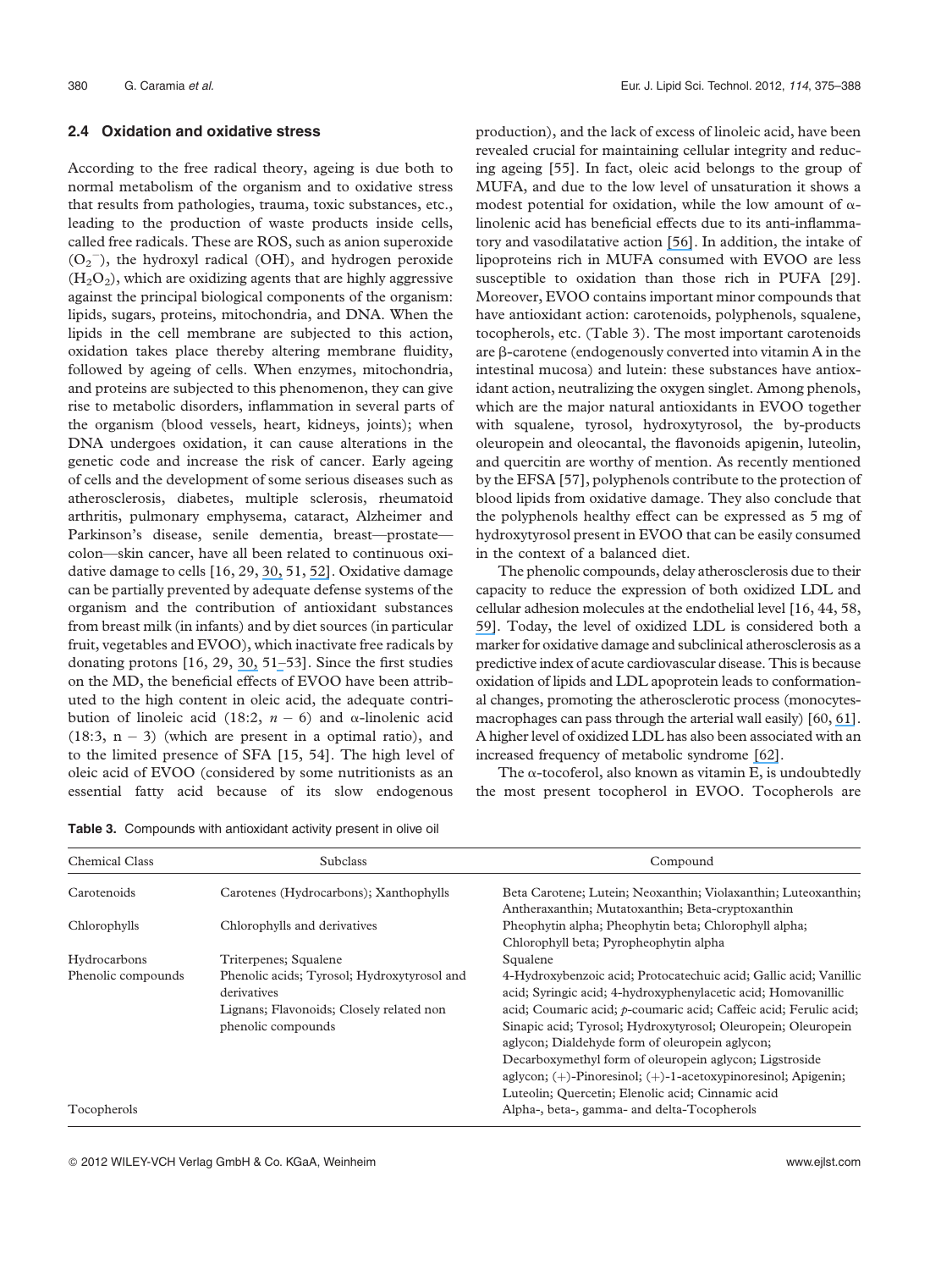considered the most important natural antioxidant agents in the lipidic fraction because they prevent oxidation of lipids (in particular in the cell membrane) and plasma lipoproteins, reducing the risk of atherosclerosis [\[30,](https://www.researchgate.net/publication/26546260_Phenolic_Molecules_in_Virgin_Olive_Oils_a_Survey_of_Their_Sensory_Properties_Health_Effects_Antioxidant_Activity_and_Analytical_Methods_An_Overview_of_the_Last_Decade_Alessandra?el=1_x_8&enrichId=rgreq-96b52518b09014af285651118ba1e45a-XXX&enrichSource=Y292ZXJQYWdlOzI2NDUyNTQwNztBUzoxMzQ3NjUzMzIxNDQxMjhAMTQwOTE0MTk2NzU3MQ==) [59\]](https://www.researchgate.net/publication/23674268_Chemistry_and_Health_of_Olive_Oil_Phenolics?el=1_x_8&enrichId=rgreq-96b52518b09014af285651118ba1e45a-XXX&enrichSource=Y292ZXJQYWdlOzI2NDUyNTQwNztBUzoxMzQ3NjUzMzIxNDQxMjhAMTQwOTE0MTk2NzU3MQ==). On the other hand, it is important to highlight that the quantities of vitamin E in olive oil that can be daily consumed are far below from those tested to be effective in clinical trials. [\[63,](https://www.researchgate.net/publication/15449017_The_Effect_of_-Tocopherol_Supplementation_on_LDL_Oxidation_A_Dose-Response_Study?el=1_x_8&enrichId=rgreq-96b52518b09014af285651118ba1e45a-XXX&enrichSource=Y292ZXJQYWdlOzI2NDUyNTQwNztBUzoxMzQ3NjUzMzIxNDQxMjhAMTQwOTE0MTk2NzU3MQ==) [64\]](https://www.researchgate.net/publication/21579847_Supplementation_with_vitamin_E_but_not_b-carotene_in_vivo_protects_low_density_lipoprotein_from_lipid_peroxidation_in_vitro_Effect_of_cigarette_smoking?el=1_x_8&enrichId=rgreq-96b52518b09014af285651118ba1e45a-XXX&enrichSource=Y292ZXJQYWdlOzI2NDUyNTQwNztBUzoxMzQ3NjUzMzIxNDQxMjhAMTQwOTE0MTk2NzU3MQ==). Due to their antioxidant and anti-inflammatory action, the triterpenes eritrodiol and oleanolic acid should be mentioned [\[30\]](https://www.researchgate.net/publication/26546260_Phenolic_Molecules_in_Virgin_Olive_Oils_a_Survey_of_Their_Sensory_Properties_Health_Effects_Antioxidant_Activity_and_Analytical_Methods_An_Overview_of_the_Last_Decade_Alessandra?el=1_x_8&enrichId=rgreq-96b52518b09014af285651118ba1e45a-XXX&enrichSource=Y292ZXJQYWdlOzI2NDUyNTQwNztBUzoxMzQ3NjUzMzIxNDQxMjhAMTQwOTE0MTk2NzU3MQ==).

Thus in summary, EVOO provides nutrients and antioxidants to the human diet, contributing to a reduction in free radicals, and prevent damages to the cellular membrane, mitochondria, and DNA, with beneficial effects on aging and cancer risk [\[65,](https://www.researchgate.net/publication/288467937_Diet_and_cancer_today_An_update?el=1_x_8&enrichId=rgreq-96b52518b09014af285651118ba1e45a-XXX&enrichSource=Y292ZXJQYWdlOzI2NDUyNTQwNztBUzoxMzQ3NjUzMzIxNDQxMjhAMTQwOTE0MTk2NzU3MQ==) [66\]](https://www.researchgate.net/publication/23256584_Maslinic_acid_a_natural_triterpene_from_Olea_europaea_L_induces_apoptosis_in_HT29_human_colon-cancer_cells_via_the_mitochondrial_apoptotic_pathway?el=1_x_8&enrichId=rgreq-96b52518b09014af285651118ba1e45a-XXX&enrichSource=Y292ZXJQYWdlOzI2NDUyNTQwNztBUzoxMzQ3NjUzMzIxNDQxMjhAMTQwOTE0MTk2NzU3MQ==).

#### 2.5 Inflammation

Our Latin forefathers used the terms ''rubor, tumor, calor, dolor et lesa functio'' to indicate an inflammatory process subsequent to an infective, traumatic, chemical, or immune stimulus, characterized by the accumulation of leucocytes, mastocytes, and platelets that release different types of mediators. These latter substances have a different origin: from lipids (eicosapenanoids), proteins (cytokines and chemokines), and gases (NO, carbon monoxide and reactive oxygen species), which attempt to delimit the interested area, initiate an immune response, eliminate the triggering stimulus, and re-establish cellular integrity. Thus, an inflammatory reaction is a beneficial process, at least in the initial phase, and is important defense mechanism of the organism. This defense mechanism is subject to complex regulation that is able to programme its termination based on genetic and other factors [67]. The anti-infective therapy is generally able to control the majority of acute infective-inflammatory pathologies. Nevertheless, despite notable scientific progress, the problem of chronic degenerative inflammatory pathologies, such as cardiovascular diseases, rheumatoid arthritis, asthma, pulmonary fibrosis, Alzheimer's disease, inflammatory bowel disease (IBD), multiple sclerosis, major depressive disorder, and obesity is still largely unresolved. Indeed, the problem of inflammation has gained such public importance that in February 2004, Time magazine dedicated its front cover to inflammation or ''the secret killer'' [67]. Increasing interest was also raised in September 2005 when a group of 8 investigators published their research about the anti-inflammatory action of EVOO [68]. In that publication, it was ascertained that EVOO intake (especially when fresh) stimulated a tingling sensation in the back of the mouth, similar to the effect of the ibuprofen, a known anti-inflammatory, anti-pyretic, and analgesic agent. After further study, it was understood that the tingling sensation was caused by oleocanthal [dialdehydic form of  $(-)$  deacetoxy-ligstroside aglycone, where the name ''oleocanthal'' is derived from oleo (olives), canth (sting), and al (aldehyde)], and that the intensity of this sensation is dependent on the amount present. Assuming



Figure 2. Structure of oleocanthal and ibuprofen.

that this sensation might be determined by the presence of other minor compounds in EVOO, after having synthesized oleocanthal it was found that the irritating throat effect was caused only by the action of this compound, with an effect that was similar and dose-dependent to that one determined by oleocanthal from EVOO. It was also demonstrated that the oleocanthal had the same anti-inflammatory action of ibuprofen since it non-selectively inhibited the cyclooxygenase (COX) COX-1 and COX-2 enzymes, which catalyze certain steps in the arachidonic acid inflammatory cascade. Therefore, it was demonstrated that ibuprofen and oleocanthal, while having a different chemical formula, have the same inhibitory action on COX, but did not act on 15-lipoxygenase (Fig. 2) [67]. It was also noted that daily intake of 50 mL of EVOO (equivalent to two spoons of EVOO for meal, in a main dish and in vegetables, respectively) contains 200 mg/mL of oleocanthal (of which 60–90% is absorbed), for a daily intake of about 9 mg [\[69,](https://www.researchgate.net/publication/10931811_Major_phenolic_compounds_in_olive_oil_Metabolism_and_health_effects?el=1_x_8&enrichId=rgreq-96b52518b09014af285651118ba1e45a-XXX&enrichSource=Y292ZXJQYWdlOzI2NDUyNTQwNztBUzoxMzQ3NjUzMzIxNDQxMjhAMTQwOTE0MTk2NzU3MQ==) [70\]](https://www.researchgate.net/publication/10743969_Hydroxytyrosol_disposition_in_human?el=1_x_8&enrichId=rgreq-96b52518b09014af285651118ba1e45a-XXX&enrichSource=Y292ZXJQYWdlOzI2NDUyNTQwNztBUzoxMzQ3NjUzMzIxNDQxMjhAMTQwOTE0MTk2NzU3MQ==). This dose is only around onetenth of what is recommend for an adult for a painful illness, but it is known that small doses of aspirin, another COX inhibitor, have beneficial effects on several serious cardiovascular conditions [\[71](https://www.researchgate.net/publication/13194437_Update_on_aspirin_in_the_treatment_and_prevention_of_cardiovascular_disease?el=1_x_8&enrichId=rgreq-96b52518b09014af285651118ba1e45a-XXX&enrichSource=Y292ZXJQYWdlOzI2NDUyNTQwNztBUzoxMzQ3NjUzMzIxNDQxMjhAMTQwOTE0MTk2NzU3MQ==)[–](https://www.researchgate.net/publication/16760011_Pathophysiological_mechanisms_of_sudden_death_induced_by_platelet_activating_factor?el=1_x_8&enrichId=rgreq-96b52518b09014af285651118ba1e45a-XXX&enrichSource=Y292ZXJQYWdlOzI2NDUyNTQwNztBUzoxMzQ3NjUzMzIxNDQxMjhAMTQwOTE0MTk2NzU3MQ==)[73\]](https://www.researchgate.net/publication/5657499_Population_Pharmacodynamic_Modelling_of_Aspirin-_and_Ibuprofen-Induced_Inhibition_of_Platelet_Aggregation_in_Healthy_Subjects?el=1_x_8&enrichId=rgreq-96b52518b09014af285651118ba1e45a-XXX&enrichSource=Y292ZXJQYWdlOzI2NDUyNTQwNztBUzoxMzQ3NjUzMzIxNDQxMjhAMTQwOTE0MTk2NzU3MQ==). Moreover, it is known that prolonged administration of ibuprofen or aspirin is associated with a reduced risk of about 7–10 types of tumors including colon, stomach, breast, prostate, lung, and for the reduction of beta-amyloid-42 levels in animal models, which are responsible for Alzheimer's disease [\[74](https://www.researchgate.net/publication/285069559_Reduction_in_cancer_risk_by_selective_and_nonselective_cyclooxygenase-2_COX-2_inhibitors?el=1_x_8&enrichId=rgreq-96b52518b09014af285651118ba1e45a-XXX&enrichSource=Y292ZXJQYWdlOzI2NDUyNTQwNztBUzoxMzQ3NjUzMzIxNDQxMjhAMTQwOTE0MTk2NzU3MQ==)[–76\]](https://www.researchgate.net/publication/5630747_Therapeutic_Potential_of_g-Secretase_Inhibitors_and_Modulators?el=1_x_8&enrichId=rgreq-96b52518b09014af285651118ba1e45a-XXX&enrichSource=Y292ZXJQYWdlOzI2NDUyNTQwNztBUzoxMzQ3NjUzMzIxNDQxMjhAMTQwOTE0MTk2NzU3MQ==).

It was concluded that such a component of EVOO, with inhibitory activity on COX (anti-inflammatory activity), may help to protect against various pathological conditions (mentioned above) when consumed regularly and continuously, due to an action similar to non-steroidal anti-inflammatory drugs [\[71,](https://www.researchgate.net/publication/13194437_Update_on_aspirin_in_the_treatment_and_prevention_of_cardiovascular_disease?el=1_x_8&enrichId=rgreq-96b52518b09014af285651118ba1e45a-XXX&enrichSource=Y292ZXJQYWdlOzI2NDUyNTQwNztBUzoxMzQ3NjUzMzIxNDQxMjhAMTQwOTE0MTk2NzU3MQ==) [72,](https://www.researchgate.net/publication/16760011_Pathophysiological_mechanisms_of_sudden_death_induced_by_platelet_activating_factor?el=1_x_8&enrichId=rgreq-96b52518b09014af285651118ba1e45a-XXX&enrichSource=Y292ZXJQYWdlOzI2NDUyNTQwNztBUzoxMzQ3NjUzMzIxNDQxMjhAMTQwOTE0MTk2NzU3MQ==) 77]. The anti-inflammatory action of EVOO has been confirmed by the study of Bogani et al. [40] in normolipemic subjects by assaying the inflammatory markers TXB2 and LTB4 before and after 2 and 6 h following consumption of a high-fat meal containing EVOO, olive oil or corn oil. The above markers were significantly reduced only in subjects who consumed EVOO, confirming its anti-inflammatory action. Furthermore, in cell cultures from normal subjects, the EVOO incorporated into lipids of cell membranes reduces the expression of genes involved in the inflammatory response such as intercellular adhesion molecule-1 (ICAM-1), the VCAM-1, the monocyte chemotactic protein-1 (MCP-1), and interferes with the activation of a major transcription factor that controls inflammatory endothelial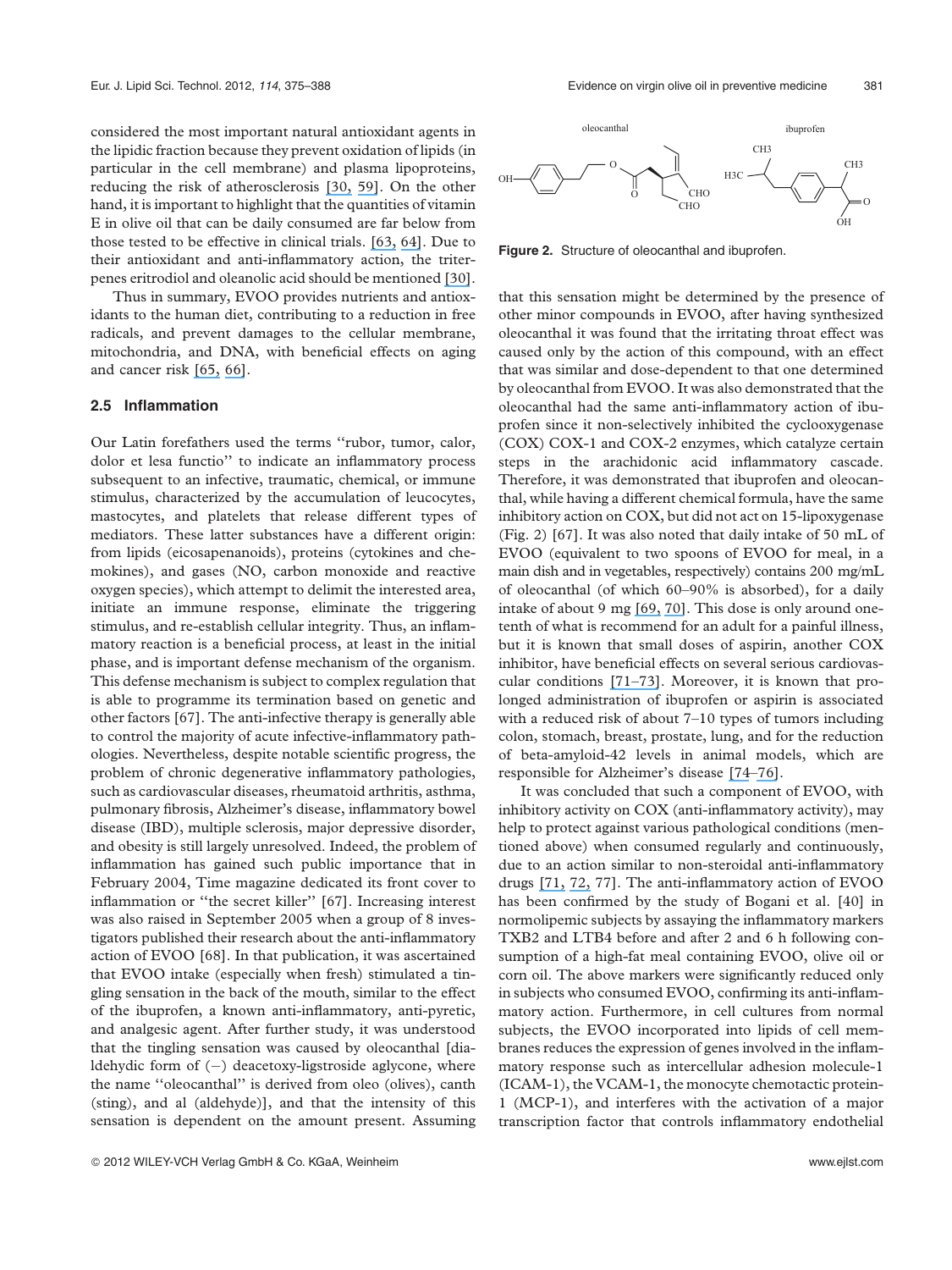activation, namely nuclear factor k-B (NF-kB) [\[25\]](https://www.researchgate.net/publication/5963095_The_influence_of_olive_oil_on_human_health_Not_a_question_of_fat_alone?el=1_x_8&enrichId=rgreq-96b52518b09014af285651118ba1e45a-XXX&enrichSource=Y292ZXJQYWdlOzI2NDUyNTQwNztBUzoxMzQ3NjUzMzIxNDQxMjhAMTQwOTE0MTk2NzU3MQ==). Moreover, the addition of oleic acid and selected phenols (oleuropein, hydroxythyrosol, etc.) to cells in vitro, similar to EVOO, can reduce the mRNA of vascular cells adhesion molecule-1 (VCAM-1), preventing the action of the NFkB [58]. Sunflower oil enriched in oleic acid does not show the same properties [\[78\]](https://www.researchgate.net/publication/12122273_The_Metabolic_Availability_of_Dietary_Triacylglycerols_from_Two_High_Oleic_Oils_during_the_Postprandial_Period_Does_Not_Depend_on_the_Amount_of_Oleic_Acid_Ingested_by_Healthy_Men?el=1_x_8&enrichId=rgreq-96b52518b09014af285651118ba1e45a-XXX&enrichSource=Y292ZXJQYWdlOzI2NDUyNTQwNztBUzoxMzQ3NjUzMzIxNDQxMjhAMTQwOTE0MTk2NzU3MQ==). It is possible that other factors present in EVOO, such as minor compounds (phenols, squalene, phytosterols), an adequate level of linoleic/linolenic acid, the fatty acid position in the triglyceride molecule, or the reduced production in apolipoprotein B-48, is involved in these metabolic effects [\[25,](https://www.researchgate.net/publication/5963095_The_influence_of_olive_oil_on_human_health_Not_a_question_of_fat_alone?el=1_x_8&enrichId=rgreq-96b52518b09014af285651118ba1e45a-XXX&enrichSource=Y292ZXJQYWdlOzI2NDUyNTQwNztBUzoxMzQ3NjUzMzIxNDQxMjhAMTQwOTE0MTk2NzU3MQ==) 27, [79\]](https://www.researchgate.net/publication/229629820_Squalene_A_natural_antioxidant?el=1_x_8&enrichId=rgreq-96b52518b09014af285651118ba1e45a-XXX&enrichSource=Y292ZXJQYWdlOzI2NDUyNTQwNztBUzoxMzQ3NjUzMzIxNDQxMjhAMTQwOTE0MTk2NzU3MQ==).

#### 2.6 Obesity and diabetes

Obesity, a first step towards hypercholesterolaemia, hypertension, atherosclerosis, and diabetes, has become a public health problem worldwide. In the USA, obesity affects 40% of adults and 32% of adolescents. Unfortunately, many other countries show obesity rates that are only slightly less than that in the USA. Until a few years ago, obesity was considered only a condition in which there is an excess accumulation of fat in adipocytes. Recently, however, some studies have shown that the white fat accounting for more than half of mature adipocytes and the remaining of pre-adipocytes, fibroblasts, endothelial cells and macrophages, is a true endocrine organ that plays an important role in both inflammatory and metabolic mechanisms [\[80,](https://www.researchgate.net/publication/5942161_Inflammation_obesity_and_comorbidities_The_role_of_diet?el=1_x_8&enrichId=rgreq-96b52518b09014af285651118ba1e45a-XXX&enrichSource=Y292ZXJQYWdlOzI2NDUyNTQwNztBUzoxMzQ3NjUzMzIxNDQxMjhAMTQwOTE0MTk2NzU3MQ==) [81\]](https://www.researchgate.net/publication/23567810_Adipose_Tissue_The_New_Endocrine_Organ_A_Review_Article?el=1_x_8&enrichId=rgreq-96b52518b09014af285651118ba1e45a-XXX&enrichSource=Y292ZXJQYWdlOzI2NDUyNTQwNztBUzoxMzQ3NjUzMzIxNDQxMjhAMTQwOTE0MTk2NzU3MQ==). In fact, adipocytes produce at least 50 adipokines, several substances that release chemotactic proteins, complement proteins (adipsin), proteins involved in blood pressure control, angiogenesis, and molecules involved in the metabolism of glucose and lipids including adiponectin, resistin, visfatin, apelin, vaspin, hepcidin, chemeria, and omentin [\[81,](https://www.researchgate.net/publication/23567810_Adipose_Tissue_The_New_Endocrine_Organ_A_Review_Article?el=1_x_8&enrichId=rgreq-96b52518b09014af285651118ba1e45a-XXX&enrichSource=Y292ZXJQYWdlOzI2NDUyNTQwNztBUzoxMzQ3NjUzMzIxNDQxMjhAMTQwOTE0MTk2NzU3MQ==) 82]. Adipocytes in obese subjects, unlike subjects with normal weight, release a larger amount of proteins from white fat with pro coagulant activity, such as plasminogen activator inhibitor type 1 (PAI-1), factor VII and the inducible form of nitric oxide synthase (iNOS), which at least partly explains the increased risk of cardiovascular disease in obese subjects. They also release cytokines with typical pro-inflammatory activities including leptin, the MCP-1, the tumor necrosis factor-alpha (TNFalpha), and the interleukin-6 (IL-6), thereby promoting a state of chronic inflammation, as shown by the abundant number of macrophages secreted in circulation by white adipose tissue. They also release free fatty acids and glycerol, promoting resistance to insulin, and leading to type 2 diabetes and metabolic syndrome, although the mechanisms behind this remain uncharacterized [\[80,](https://www.researchgate.net/publication/5942161_Inflammation_obesity_and_comorbidities_The_role_of_diet?el=1_x_8&enrichId=rgreq-96b52518b09014af285651118ba1e45a-XXX&enrichSource=Y292ZXJQYWdlOzI2NDUyNTQwNztBUzoxMzQ3NjUzMzIxNDQxMjhAMTQwOTE0MTk2NzU3MQ==) [81,](https://www.researchgate.net/publication/23567810_Adipose_Tissue_The_New_Endocrine_Organ_A_Review_Article?el=1_x_8&enrichId=rgreq-96b52518b09014af285651118ba1e45a-XXX&enrichSource=Y292ZXJQYWdlOzI2NDUyNTQwNztBUzoxMzQ3NjUzMzIxNDQxMjhAMTQwOTE0MTk2NzU3MQ==) 8[2–](https://www.researchgate.net/publication/10809702_Systemic_Inflammation_Adipose_Tissue_Tumor_Necrosis_Factor_and_Leptin_Expression?el=1_x_8&enrichId=rgreq-96b52518b09014af285651118ba1e45a-XXX&enrichSource=Y292ZXJQYWdlOzI2NDUyNTQwNztBUzoxMzQ3NjUzMzIxNDQxMjhAMTQwOTE0MTk2NzU3MQ==)86]. They are consistently elevated in obese subjects and in type 2 diabetes in subjects with a high risk of coronary heart disease and rheumatoid arthritis, leading to an increase in lipolysis and lipid oxidation [\[80,](https://www.researchgate.net/publication/5942161_Inflammation_obesity_and_comorbidities_The_role_of_diet?el=1_x_8&enrichId=rgreq-96b52518b09014af285651118ba1e45a-XXX&enrichSource=Y292ZXJQYWdlOzI2NDUyNTQwNztBUzoxMzQ3NjUzMzIxNDQxMjhAMTQwOTE0MTk2NzU3MQ==) 8[2–](https://www.researchgate.net/publication/11339297_TNFa_expression_of_subcutaneous_adipose_tissue_in_obese_and_morbid_obese_females_Relationship_to_adipocyte_LPL_activity_and_leptin_synthesis?el=1_x_8&enrichId=rgreq-96b52518b09014af285651118ba1e45a-XXX&enrichSource=Y292ZXJQYWdlOzI2NDUyNTQwNztBUzoxMzQ3NjUzMzIxNDQxMjhAMTQwOTE0MTk2NzU3MQ==)[84,](https://www.researchgate.net/publication/10809702_Systemic_Inflammation_Adipose_Tissue_Tumor_Necrosis_Factor_and_Leptin_Expression?el=1_x_8&enrichId=rgreq-96b52518b09014af285651118ba1e45a-XXX&enrichSource=Y292ZXJQYWdlOzI2NDUyNTQwNztBUzoxMzQ3NjUzMzIxNDQxMjhAMTQwOTE0MTk2NzU3MQ==) [87](https://www.researchgate.net/publication/12515289_Elevation_of_Tumor_Necrosis_Factor-_and_Increased_Risk_of_Recurrent_Coronary_Events_After_Myocardial_Infarction?el=1_x_8&enrichId=rgreq-96b52518b09014af285651118ba1e45a-XXX&enrichSource=Y292ZXJQYWdlOzI2NDUyNTQwNztBUzoxMzQ3NjUzMzIxNDQxMjhAMTQwOTE0MTk2NzU3MQ==)[–](https://www.researchgate.net/publication/10629271_TNF-_induction_of_lipolysis_is_mediated_through_activation_of_the_extracellular_signal_related_kinase_pathway_in_3T3-L1_adipocytes?el=1_x_8&enrichId=rgreq-96b52518b09014af285651118ba1e45a-XXX&enrichSource=Y292ZXJQYWdlOzI2NDUyNTQwNztBUzoxMzQ3NjUzMzIxNDQxMjhAMTQwOTE0MTk2NzU3MQ==)89]. It should also be noted that the stimulation to produce pro-inflammatory adipokines during the growth phase of white fat tissue is determined by a condition of local hypoxia that leads to increased expression of genes induced by hypoxia such as vascular endothelial growth factor (VEGF), erythropoietin (EPO) and hypoxia inducible factor-1 (HIF-1). It is, however, believed that not only pro-inflammatory cytokines but also reactive oxygen species and free fatty acids contribute to the development of these diseases through intracellular mechanisms involving NF-kB proteins and enzymes [90].

Recent studies have shown that minor compounds of EVOO such as phenols, carotenoids, and tocopherols inhibit the activation of NF-kB at the cellular level. They also have a protective action on mitochondria, decrease the production of free radicals, and protect against DNA oxidation. Compared with a diet rich in carbohydrates, a diet rich in oleic acid (33% of total daily calories) reduces insulin requirements, thereby improving both the lipid profile and glycemic index, without altering the levels of glycosylated hemoglobin, through the activation of the peroxisome proliferator-activated receptor gamma (or PPAR-gamma)-2 gene. This latter gene enhances the action of insulin and improves lipid metabolism and thus has a preventive effect on these diseases [\[59,](https://www.researchgate.net/publication/23674268_Chemistry_and_Health_of_Olive_Oil_Phenolics?el=1_x_8&enrichId=rgreq-96b52518b09014af285651118ba1e45a-XXX&enrichSource=Y292ZXJQYWdlOzI2NDUyNTQwNztBUzoxMzQ3NjUzMzIxNDQxMjhAMTQwOTE0MTk2NzU3MQ==) [91\]](https://www.researchgate.net/publication/5850241_Minor_polar_compounds_extra-virgin_olive_oil_extract_MPC-OOE_inhibits_NF-kappa_B_translocation_in_human_monocytemacrophages?el=1_x_8&enrichId=rgreq-96b52518b09014af285651118ba1e45a-XXX&enrichSource=Y292ZXJQYWdlOzI2NDUyNTQwNztBUzoxMzQ3NjUzMzIxNDQxMjhAMTQwOTE0MTk2NzU3MQ==). Moreover, by reducing the intake of SFA and increasing that of oleic acid (modifying the proportion of fatty acids on cell membranes), there is an improved sensitivity to insulin, without increasing its secretion, although the mechanisms involved in this phenomenon remain to be clarified [\[25\]](https://www.researchgate.net/publication/5963095_The_influence_of_olive_oil_on_human_health_Not_a_question_of_fat_alone?el=1_x_8&enrichId=rgreq-96b52518b09014af285651118ba1e45a-XXX&enrichSource=Y292ZXJQYWdlOzI2NDUyNTQwNztBUzoxMzQ3NjUzMzIxNDQxMjhAMTQwOTE0MTk2NzU3MQ==). Obese individuals would therefore benefit from the important compounds found in EVOO, such as ALA, since these substances can contribute to lowering the inflammatory response [25].

#### 2.7 Neoplasm

From the early studies of Keys a relationship between EVOO consumption and the rates of tumors in patients who followed the MD was found. Subsequent epidemiological studies have confirmed that in countries where it was followed by a MD like Greece, Italy and Spain where the EVOO is the main lipid used in food, the incidence of cancer was much lower [16, [92\]](https://www.researchgate.net/publication/12682951_Dietary_Fat_and_Breast_Cancer?el=1_x_8&enrichId=rgreq-96b52518b09014af285651118ba1e45a-XXX&enrichSource=Y292ZXJQYWdlOzI2NDUyNTQwNztBUzoxMzQ3NjUzMzIxNDQxMjhAMTQwOTE0MTk2NzU3MQ==). It has also been found that high doses of corn oil can lead to adenocarcinoma in rats, a phenomenon that never occurs with EVOO even at high doses. Oleuropein, one of the most abundant phenols in olives and EVOO, is not toxic even at very high doses; additionally it has antimicrobial, antioxidant, hypotensive, hypoglycemic, and antiangiogenic action [\[93](https://www.researchgate.net/publication/10933638_Olive-oil_consumption_and_cancer_risk?el=1_x_8&enrichId=rgreq-96b52518b09014af285651118ba1e45a-XXX&enrichSource=Y292ZXJQYWdlOzI2NDUyNTQwNztBUzoxMzQ3NjUzMzIxNDQxMjhAMTQwOTE0MTk2NzU3MQ==)[–](https://www.researchgate.net/publication/8159440_High-Fat_Corn_Oil_Diet_Promotes_the_Development_of_High_Histologic_Grade_Rat_DMBA-Induced_Mammary_Adenocarcinomas_While_High_Olive_Oil_Diet_Does_Not?el=1_x_8&enrichId=rgreq-96b52518b09014af285651118ba1e45a-XXX&enrichSource=Y292ZXJQYWdlOzI2NDUyNTQwNztBUzoxMzQ3NjUzMzIxNDQxMjhAMTQwOTE0MTk2NzU3MQ==)[95\]](https://www.researchgate.net/publication/7720804_Oleuropein_a_non-toxic_olive_iridoid_is_an_anti-tumor_agent_and_cytoskeleton_disruptor?el=1_x_8&enrichId=rgreq-96b52518b09014af285651118ba1e45a-XXX&enrichSource=Y292ZXJQYWdlOzI2NDUyNTQwNztBUzoxMzQ3NjUzMzIxNDQxMjhAMTQwOTE0MTk2NzU3MQ==). For this latter reason, the antitumor activity has been studied in Swiss albino rats that can spontaneously develop fatal single or multiple sarcomas [\[95\]](https://www.researchgate.net/publication/7720804_Oleuropein_a_non-toxic_olive_iridoid_is_an_anti-tumor_agent_and_cytoskeleton_disruptor?el=1_x_8&enrichId=rgreq-96b52518b09014af285651118ba1e45a-XXX&enrichSource=Y292ZXJQYWdlOzI2NDUyNTQwNztBUzoxMzQ3NjUzMzIxNDQxMjhAMTQwOTE0MTk2NzU3MQ==). More specifically, after the appearance of one or more tumors reaching a diameter of >2 cm, 1% oleuropein was administered in drinking water. After examination of histological sections, a strong antineoplastic action, through an anti-angiogenic mechanism, that was due to direct inhibitory action on cells, and at the macroscopic level, led to the disappearance of the tumor mass within 9–12 wk. Treated animals returned to normal life with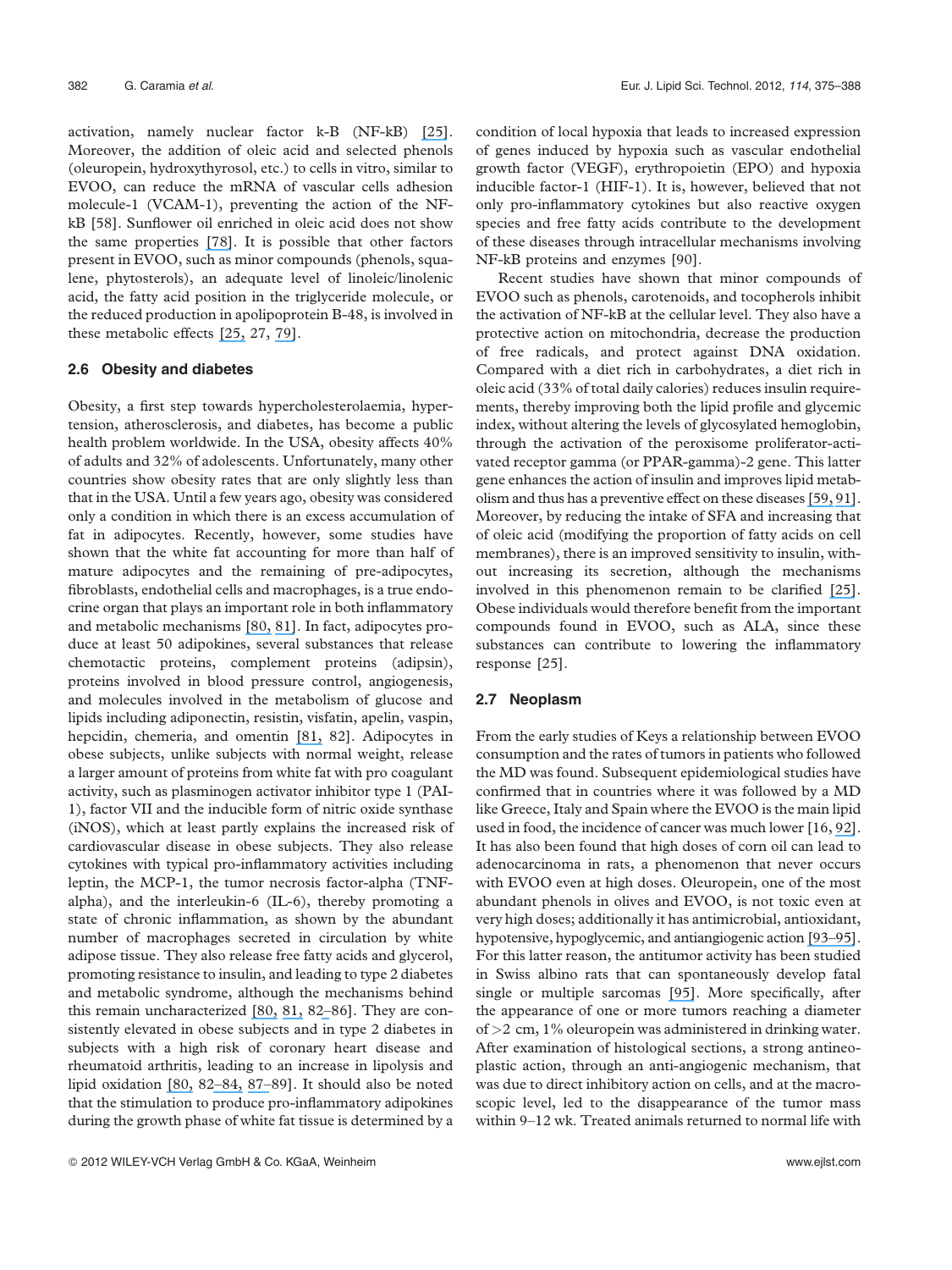no changes in behavior, and died of old age. This study thus confirms, at least in experimental animals, that an important compound in olive oil, namely oleuropein, has significant antineoplastic activity [\[95\]](https://www.researchgate.net/publication/7720804_Oleuropein_a_non-toxic_olive_iridoid_is_an_anti-tumor_agent_and_cytoskeleton_disruptor?el=1_x_8&enrichId=rgreq-96b52518b09014af285651118ba1e45a-XXX&enrichSource=Y292ZXJQYWdlOzI2NDUyNTQwNztBUzoxMzQ3NjUzMzIxNDQxMjhAMTQwOTE0MTk2NzU3MQ==). Support for the antitumoral activity of EVOO in humans was given by the finding that maslinic and oleanolic acid inhibited the proliferation of in vitro cultures of colon adenocarcinoma, without any apparent cytotoxicity and restored apoptosis, the process of primary importance in clearing cells with cancerous changes [\[96\]](https://www.researchgate.net/publication/6806549_Olive_Fruit_Extracts_Inhibit_Proliferation_and_Induce_Apoptosis_in_HT29_Human_Colon_Cancer_Cells1?el=1_x_8&enrichId=rgreq-96b52518b09014af285651118ba1e45a-XXX&enrichSource=Y292ZXJQYWdlOzI2NDUyNTQwNztBUzoxMzQ3NjUzMzIxNDQxMjhAMTQwOTE0MTk2NzU3MQ==). Additional confirmation of the antineoplastic action of EVOO has been provided by studies of breast cancer of women. It has been found that oleic acid inhibits the oncogenic human epidermal growth factor receptor (HER2) gene in the presence of high levels of the enzyme fatty acid synthase (FASN, which has been implicated in insulin resistance in type 2 diabetes and cancer), reduces the activity of transcription of this gene, promotes the production of PEA3 Ets protein with a suppressive action in cells with the HER2 gene. It also increases the inhibitory effect of herceptin on breast cancer cells that have become resistant to this drug [\[97](https://www.researchgate.net/publication/6630681_Mediterranean_Dietary_Traditions_for_the_Molecular_Treatment_of_Human_Cancer_Anti-Oncogenic_Actions_of_the_Main_Olive_Oils_Monounsaturated_Fatty_Acid_Oleic_Acid_181n-9?el=1_x_8&enrichId=rgreq-96b52518b09014af285651118ba1e45a-XXX&enrichSource=Y292ZXJQYWdlOzI2NDUyNTQwNztBUzoxMzQ3NjUzMzIxNDQxMjhAMTQwOTE0MTk2NzU3MQ==)[–99\]](https://www.researchgate.net/publication/23963651_Fatty_Acid_Synthase_Association_with_Insulin_Resistance_Type_2_Diabetes_and_Cancer?el=1_x_8&enrichId=rgreq-96b52518b09014af285651118ba1e45a-XXX&enrichSource=Y292ZXJQYWdlOzI2NDUyNTQwNztBUzoxMzQ3NjUzMzIxNDQxMjhAMTQwOTE0MTk2NzU3MQ==).

It was further highlighted that the strong tumoricidal action on HER2 breast cancer cells of EVOO, which is caused by various phenols but mainly determined by oleuropein aglycone (the major bitter compound in EVOO) is related to inhibition of the HER2 gene. The latter gene is present in 20–30% of invasive carcinomas with poor prognosis, through degradation of HER2 proteasome itself, with inhibition of the tyrosine and serine/threonine kinase activity and the mechanisms involved in the formation of metastases and treatment failure [\[100,](https://www.researchgate.net/publication/6341960_Olive_oil) [101\]](https://www.researchgate.net/publication/23675200_Anti-HER2_erbB-2_oncogene_effects_of_phenolic_compounds_directly_isolated_from_commercial_Extra-Virgin_Olive_Oil_EVOO?el=1_x_8&enrichId=rgreq-96b52518b09014af285651118ba1e45a-XXX&enrichSource=Y292ZXJQYWdlOzI2NDUyNTQwNztBUzoxMzQ3NjUzMzIxNDQxMjhAMTQwOTE0MTk2NzU3MQ==). The metabolic and pathophysiological mechanisms through which individual compounds of EVOO play an antitumoral role in human cells has also been demonstrated by preventing their transformation into malignant cells and form metastases, was well as re-sensitizing cancer cells to treatment with the monoclonal antibody trastuzumab (Herceptin) [\[100](https://www.researchgate.net/publication/6341960_Olive_oil)[–](https://www.researchgate.net/publication/23675200_Anti-HER2_erbB-2_oncogene_effects_of_phenolic_compounds_directly_isolated_from_commercial_Extra-Virgin_Olive_Oil_EVOO?el=1_x_8&enrichId=rgreq-96b52518b09014af285651118ba1e45a-XXX&enrichSource=Y292ZXJQYWdlOzI2NDUyNTQwNztBUzoxMzQ3NjUzMzIxNDQxMjhAMTQwOTE0MTk2NzU3MQ==)[102\]](https://www.researchgate.net/publication/23663286_Extra-virgin_olive_oil_polyphenols_inhibit_HER2_erbB-2-induced_malignant_transformation_in_human_breast_epithelial_cells_Relationship_between_the_chemical_structures_of_extra-virgin_olive_oil_secoirid?el=1_x_8&enrichId=rgreq-96b52518b09014af285651118ba1e45a-XXX&enrichSource=Y292ZXJQYWdlOzI2NDUyNTQwNztBUzoxMzQ3NjUzMzIxNDQxMjhAMTQwOTE0MTk2NzU3MQ==).

#### 2.8 Sense of satiety

In addition to the numerous beneficial properties of EVOO already described, the capacity of a derivate of oleic acid, namely oleoiletanolamide (OEA), to determine a sense of satiety and increase the time between meals should be added. In fact, studies in experimental animals on the metabolism of oleic acid in the intestine suggest that activation of smallintestinal OEA mobilization, enabled by CD36-mediated uptake of dietary oleic acid, serves as a molecular sensor linking fat ingestion to satiety [\[103](https://www.researchgate.net/publication/10799527_Modulation_of_Meal_Pattern_in_the_Rat_by_the_Anorexic_Lipid_Mediator_Oleoylethanolamide?el=1_x_8&enrichId=rgreq-96b52518b09014af285651118ba1e45a-XXX&enrichSource=Y292ZXJQYWdlOzI2NDUyNTQwNztBUzoxMzQ3NjUzMzIxNDQxMjhAMTQwOTE0MTk2NzU3MQ==)[–](https://www.researchgate.net/publication/7830544_Oleoylethanolamide_an_endogenous_PPAR-a_agonist_lowers_body_weight_and_hyperlipidemia_in_obese_rats?el=1_x_8&enrichId=rgreq-96b52518b09014af285651118ba1e45a-XXX&enrichSource=Y292ZXJQYWdlOzI2NDUyNTQwNztBUzoxMzQ3NjUzMzIxNDQxMjhAMTQwOTE0MTk2NzU3MQ==)[108\]](https://www.researchgate.net/publication/23304753_The_Lipid_Messenger_OEA_Links_Dietary_Fat_Intake_to_Satiety?el=1_x_8&enrichId=rgreq-96b52518b09014af285651118ba1e45a-XXX&enrichSource=Y292ZXJQYWdlOzI2NDUyNTQwNztBUzoxMzQ3NjUzMzIxNDQxMjhAMTQwOTE0MTk2NzU3MQ==). OEA, a lipidderived molecule with endogenous hormone-like action is formed, which is structurally similar to the endocannabinoid anandamide (arachidonoiletanolamide). It should be noted, however, that while the action of anandamide has a stimulatory effect on appetite, since it activates cannabinoid receptors (CB1), its analog OEA, through a mechanism

independent of cannabinoid receptors, has dose-dependent anorectic, which increases the sense of satiety between meals without interfering other parameters such as fluid intake, physical activity, state of anxiety, or levels of stress hormone. In essence, the production in vivo of OEA in the small intestine serves as a sensor that correlates food intake and satiety [\[109\]](https://www.researchgate.net/publication/51048642_Sympathetic_Activity_Controls_Fat-Induced_Oleoylethanolamide_Signaling_in_Small_Intestine?el=1_x_8&enrichId=rgreq-96b52518b09014af285651118ba1e45a-XXX&enrichSource=Y292ZXJQYWdlOzI2NDUyNTQwNztBUzoxMzQ3NjUzMzIxNDQxMjhAMTQwOTE0MTk2NzU3MQ==).

As confirmation of this possibility, the pharmacological administration of OEA in experimental animals regulates satiety and reduces body weight by reducing the frequency of meals by activating the nuclear receptor PPAR-alpha (peroxisome proliferator-activated receptor alpha), which has been involved in a feedback mechanism involving recruitment, utilization, and absorption of dietary fat [\[108,](https://www.researchgate.net/publication/23304753_The_Lipid_Messenger_OEA_Links_Dietary_Fat_Intake_to_Satiety?el=1_x_8&enrichId=rgreq-96b52518b09014af285651118ba1e45a-XXX&enrichSource=Y292ZXJQYWdlOzI2NDUyNTQwNztBUzoxMzQ3NjUzMzIxNDQxMjhAMTQwOTE0MTk2NzU3MQ==) [110,](https://www.researchgate.net/publication/6865550_Anatomical_Profiling_of_Nuclear_Receptor_Expression_Reveals_a_Hierarchical_Transcriptional_Network?el=1_x_8&enrichId=rgreq-96b52518b09014af285651118ba1e45a-XXX&enrichSource=Y292ZXJQYWdlOzI2NDUyNTQwNztBUzoxMzQ3NjUzMzIxNDQxMjhAMTQwOTE0MTk2NzU3MQ==) [111\]](https://www.researchgate.net/publication/5419378_Targeted_enhancement_of_oleoylethanolamide_production_in_proximal_small_intestine_induces_across-meal_satiety_in_rats?el=1_x_8&enrichId=rgreq-96b52518b09014af285651118ba1e45a-XXX&enrichSource=Y292ZXJQYWdlOzI2NDUyNTQwNztBUzoxMzQ3NjUzMzIxNDQxMjhAMTQwOTE0MTk2NzU3MQ==). According to some authors, the mechanism of action of OEA in regulating appetite in response to the introduction of food, after activating the intestinal receptor PPAR-alpha, consists in the involvement of vagal sensory fibers that carry a stimulus to the first nucleus tractus solitaire (NST) at the base of the brain, and thus the paraventricular nucleus of the hypothalamus (PVH), resulting in the sense of satiety by blockade, a mechanism that can be defined as feedback through food intake (Fig. 3) [\[108\]](https://www.researchgate.net/publication/23304753_The_Lipid_Messenger_OEA_Links_Dietary_Fat_Intake_to_Satiety?el=1_x_8&enrichId=rgreq-96b52518b09014af285651118ba1e45a-XXX&enrichSource=Y292ZXJQYWdlOzI2NDUyNTQwNztBUzoxMzQ3NjUzMzIxNDQxMjhAMTQwOTE0MTk2NzU3MQ==).



Figure 3. Hypothetical action of OEA in regulation of appetite. OEA that has accumulated in the small intestine in response to the introduction of oleic acid activates intestinal peroxisome proliferator-activated receptors (PPAR-receptors), through involvement of vagal sensitive fibers, thereby stimulating the nucleus of the solitary tract (NST) at the base of the brain and the paraventricular nucleus of the hypothalamus (PVH) determining satiety [\[106\]](https://www.researchgate.net/publication/7965278_Regulation_of_food_intake_by_oleoylethanolamide_CMLS?el=1_x_8&enrichId=rgreq-96b52518b09014af285651118ba1e45a-XXX&enrichSource=Y292ZXJQYWdlOzI2NDUyNTQwNztBUzoxMzQ3NjUzMzIxNDQxMjhAMTQwOTE0MTk2NzU3MQ==).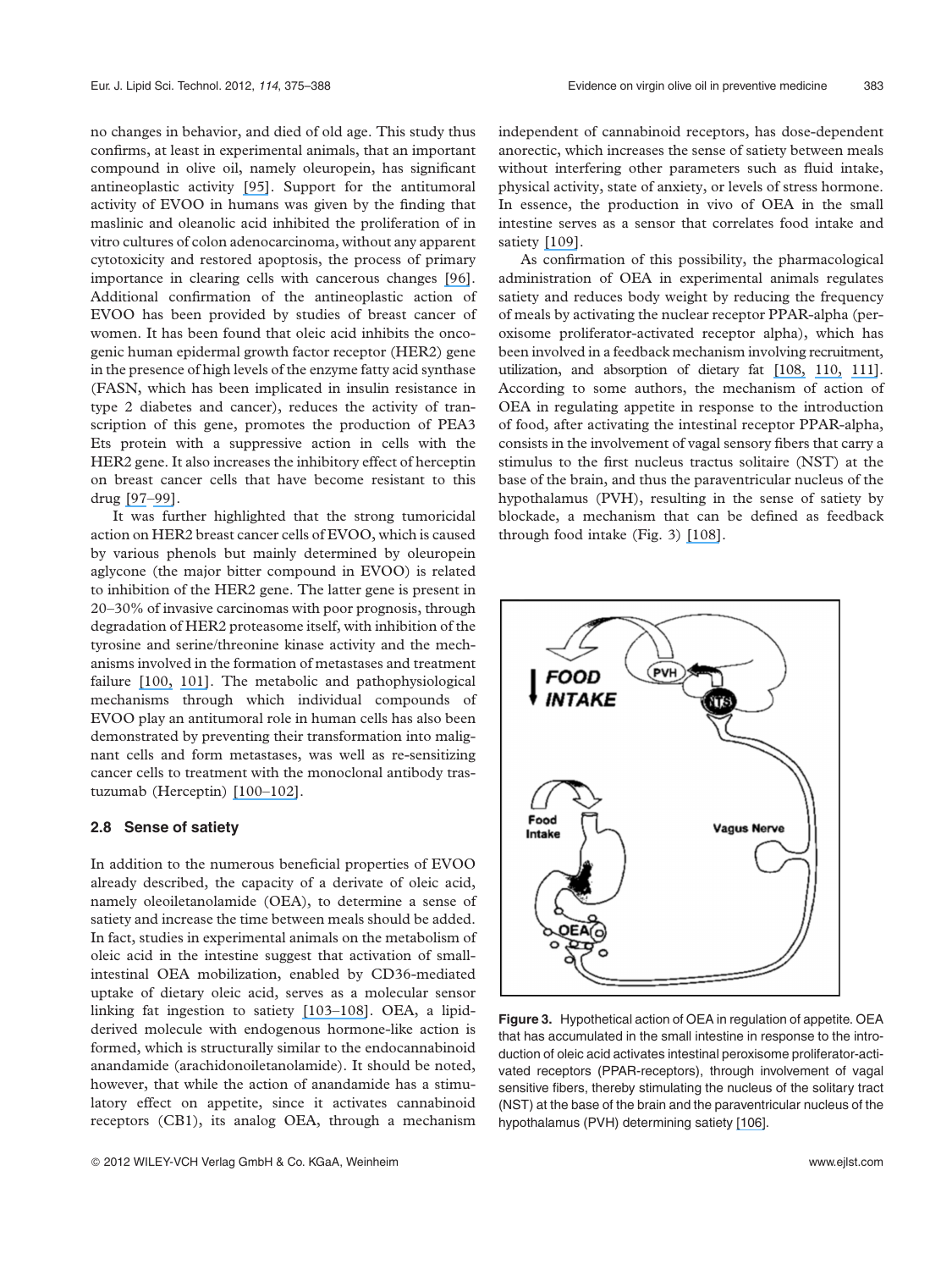Others have speculated that the OEA may act within the enterocyte, inducing these cells to release an anorectic agent (e.g., apolipoprotein A-IV), led by the mediators of PPARalpha, which in turn stimulates vagus triggering inhibition of food intake [\[112\]](https://www.researchgate.net/publication/5939475_Highly_sensitive_upregulation_of_apolipoprotein_A-IV_by_peroxisome_proliferator-activated_receptor_a_PPARa_agonist_in_human_hepatoma_cells?el=1_x_8&enrichId=rgreq-96b52518b09014af285651118ba1e45a-XXX&enrichSource=Y292ZXJQYWdlOzI2NDUyNTQwNztBUzoxMzQ3NjUzMzIxNDQxMjhAMTQwOTE0MTk2NzU3MQ==). At present, however, it cannot be excluded that the pulses initiating in the brain may somehow modulate this mechanism.

Oleic acid in the diet, but not in plasma, in addition to being a precursor in the synthesis of the OEA by enterocytes, influences its own levels through a feedback mechanism, decreasing during fasting and increasing after a meal alternating between a sense of hunger and satiety [\[108\]](https://www.researchgate.net/publication/23304753_The_Lipid_Messenger_OEA_Links_Dietary_Fat_Intake_to_Satiety?el=1_x_8&enrichId=rgreq-96b52518b09014af285651118ba1e45a-XXX&enrichSource=Y292ZXJQYWdlOzI2NDUyNTQwNztBUzoxMzQ3NjUzMzIxNDQxMjhAMTQwOTE0MTk2NzU3MQ==). OEA, highly expressed in brown adipose tissue, in addition to decreasing the frequency of meals and increasing lipolysis, modulates the inflammatory response together with peroxisome proliferator-activated receptor gamma (PPARgamma) by reducing the activity of nuclear factor NF-kB, binding  $\omega$ -3 fatty acids and increasing the catabolism of LTB4 in macrophages.

The meaning paraphysiological in regulating the sense of hunger, and therefore the weight is further highlighted by the finding of abnormal levels of OEA in the cerebrospinal fluid and plasma of patients with eating disorders in women with anorexia nervosa or anorexia-bulimia. For this reason some have suggested the possibility of an association between therapeutic inhibitor of the cannabinoid receptor CB1 produced by adipocytes (rimonobant) and OEA anorectic action for the treatment of severe obesity and dislipemia [107, [113,](https://www.researchgate.net/publication/23475696_Role_of_endocannabinoids_and_their_analogues_in_obesity_and_eating_disorders?el=1_x_8&enrichId=rgreq-96b52518b09014af285651118ba1e45a-XXX&enrichSource=Y292ZXJQYWdlOzI2NDUyNTQwNztBUzoxMzQ3NjUzMzIxNDQxMjhAMTQwOTE0MTk2NzU3MQ==) [114\]](https://www.researchgate.net/publication/6361726_The_cannabinoid_CB1_receptor_antagonist_SR141716A_Rimonabant_enhances_the_metabolic_benefits_of_long-term_treatment_with_oleoylethanolamide_in_Zucker_rats?el=1_x_8&enrichId=rgreq-96b52518b09014af285651118ba1e45a-XXX&enrichSource=Y292ZXJQYWdlOzI2NDUyNTQwNztBUzoxMzQ3NjUzMzIxNDQxMjhAMTQwOTE0MTk2NzU3MQ==). According to others, an enhancement in the production of OAE or its inhibition may represent degradation of the therapy to the treatment of diseases linked to excessive food intake. Discovering that a fatty acid of EVOO (that is a food considered for this award millenary tradition as healthy and now the most important of the so-called MD), may stimulate satiety, it certainly has a dramatic effect and give rise to new and interesting investigations. Chemical stimuli that regulate feelings of hunger and satiety will certainly be clarified in the near future and, very likely, controlled by drug therapy, opening the way to treatment options not only for obesity but also for many disorders including ' anorexia, bulimia and anorexia.

## 3 Conclusions

After many studies on various aspects of nutrition, it is now clear that many human diseases (including 80% of cancers, especially bowel, breast, prostate) are influenced by lifestyle, in which the diet has an important aspect (in particular lipids, fruits and vegetables, which are the basis of the MD). Knowing this and in light of the theory of aging due to the action of free radicals, the use of dietary EVOO, is especially important from early childhood, when various metabolic systems are committed to healthy development of the organism, and throughout adult life to contribute to hinder the aging process [16, [17\]](https://www.researchgate.net/publication/7264890_Willett_WC_The_Mediterranean_diet_science_and_practice_Public_Health_Nutr_9_105-110?el=1_x_8&enrichId=rgreq-96b52518b09014af285651118ba1e45a-XXX&enrichSource=Y292ZXJQYWdlOzI2NDUyNTQwNztBUzoxMzQ3NjUzMzIxNDQxMjhAMTQwOTE0MTk2NzU3MQ==). In various pathological conditions, including obesity, which can be considered a chronic inflammatory disease, the importance of preventive EVOO has emerged from clinical, experimental and epidemiological studies in humans which, in many cases, are accompanied by indisputable scientific evidence [\[115\]](https://www.researchgate.net/publication/50890612_Mediterranean_diet_rich_in_olive_oil_and_obesity_metabolic_syndrome_and_diabetes_mellitus?el=1_x_8&enrichId=rgreq-96b52518b09014af285651118ba1e45a-XXX&enrichSource=Y292ZXJQYWdlOzI2NDUyNTQwNztBUzoxMzQ3NjUzMzIxNDQxMjhAMTQwOTE0MTk2NzU3MQ==). The preventive action carried out by various components of EVOO, such as oleic acid in very high quantities, linoleic acid and ALA in balanced amounts (and similar to breast milk), tocopherol, beta carotene, hydroxytyrosol, oleuropein, oleocanthal, squalene, flavonoids, and caffeic acid is attributed to multiple mechanisms that include the protection against oxidative damage and DNA damage, the rebalancing of lipid metabolism, anti-inflammatory action, and an inhibitory effect on certain oncogenes (e.g., HER2) [16, [102\]](https://www.researchgate.net/publication/23663286_Extra-virgin_olive_oil_polyphenols_inhibit_HER2_erbB-2-induced_malignant_transformation_in_human_breast_epithelial_cells_Relationship_between_the_chemical_structures_of_extra-virgin_olive_oil_secoirid?el=1_x_8&enrichId=rgreq-96b52518b09014af285651118ba1e45a-XXX&enrichSource=Y292ZXJQYWdlOzI2NDUyNTQwNztBUzoxMzQ3NjUzMzIxNDQxMjhAMTQwOTE0MTk2NzU3MQ==).

Other recent and decisive contributions of the EVOO on the human health came from genetic study. It was reported that significant changes in the expression of genes related to insulin sensitivity occurs in human peripheral blood mononuclear cells (PBMNCs) after few hours an oral fat load of 50 mL of VOO [\[116\]](https://www.researchgate.net/publication/26310078_Characterization_of_Human_Gene_Expression_Changes_after_Olive_Oil_Ingestion_an_Exploratory_Approach?el=1_x_8&enrichId=rgreq-96b52518b09014af285651118ba1e45a-XXX&enrichSource=Y292ZXJQYWdlOzI2NDUyNTQwNztBUzoxMzQ3NjUzMzIxNDQxMjhAMTQwOTE0MTk2NzU3MQ==). Moreover, 3-wk consumption of VOO as a principal fat source for healthy human volunteers in a diet low in natural antioxidants, upregulates 10 genes (ADAM17, ALDH1A1, BIRC1, ERCC5, LIAS, OGT, PPARBP, TNFSF10, USP48, and XRCC5) related to prevention atherosclerosis development and progression [\[117\]](https://www.researchgate.net/publication/24205163_Mononuclear_Cell_Transcriptome_Response_after_Sustained_Virgin_Olive_Oil_Consumption_in_Humans_An_Exploratory_Nutrigenomics_Study?el=1_x_8&enrichId=rgreq-96b52518b09014af285651118ba1e45a-XXX&enrichSource=Y292ZXJQYWdlOzI2NDUyNTQwNztBUzoxMzQ3NjUzMzIxNDQxMjhAMTQwOTE0MTk2NzU3MQ==). Recently, in a randomized controlled trial, it was observed that VOO intake decreases plasma oxidative and inflammatory status and the gene expression related with both inflammation [INF-gamma (INFgamma), Rho GTPase-activating protein15 (ARHGAP15), interleukin-7 receptor (IL7R)] and oxidative stress [adrenergic beta(2)-receptor (ADRB2) and polymerase (DNA-directed)] in PBMNCs [118].

These nutrigenomic studies showed that the intake of EVOO rich in phenol compounds, a broad repertoire of chemical entities, can also act together on multiple targets to differentially activate defense, protective and repair epigenetic mechanisms and provide at least a partial molecular basis for reduced risk of atherosclerosis, cardiovascular disease and many other inflammatory diseases as observed in Mediterranean countries, where virgin olive oil represents a main source of dietary fat [119, 120].

For this reason research into the pharmacological properties of the minor components of olive oil is very active, could lead to the formulation of functional food or nutraceuticals and could provide a valuable phytochemical platform for the design of pharmacologically active phyto-pharmaceutical molecules.

Nevertheless, nutrigenomic cannot provide a complete design about the contribution of all the dietary factors to the phenotype of an individual yet. Other branches are giving important results. Among them, the epigenetic will allow us to understand the role of the changes that affect the phenotype without modifying the genotype, such as the changes that involve the metabolic functions, which are inheritable without modifying the genetic information.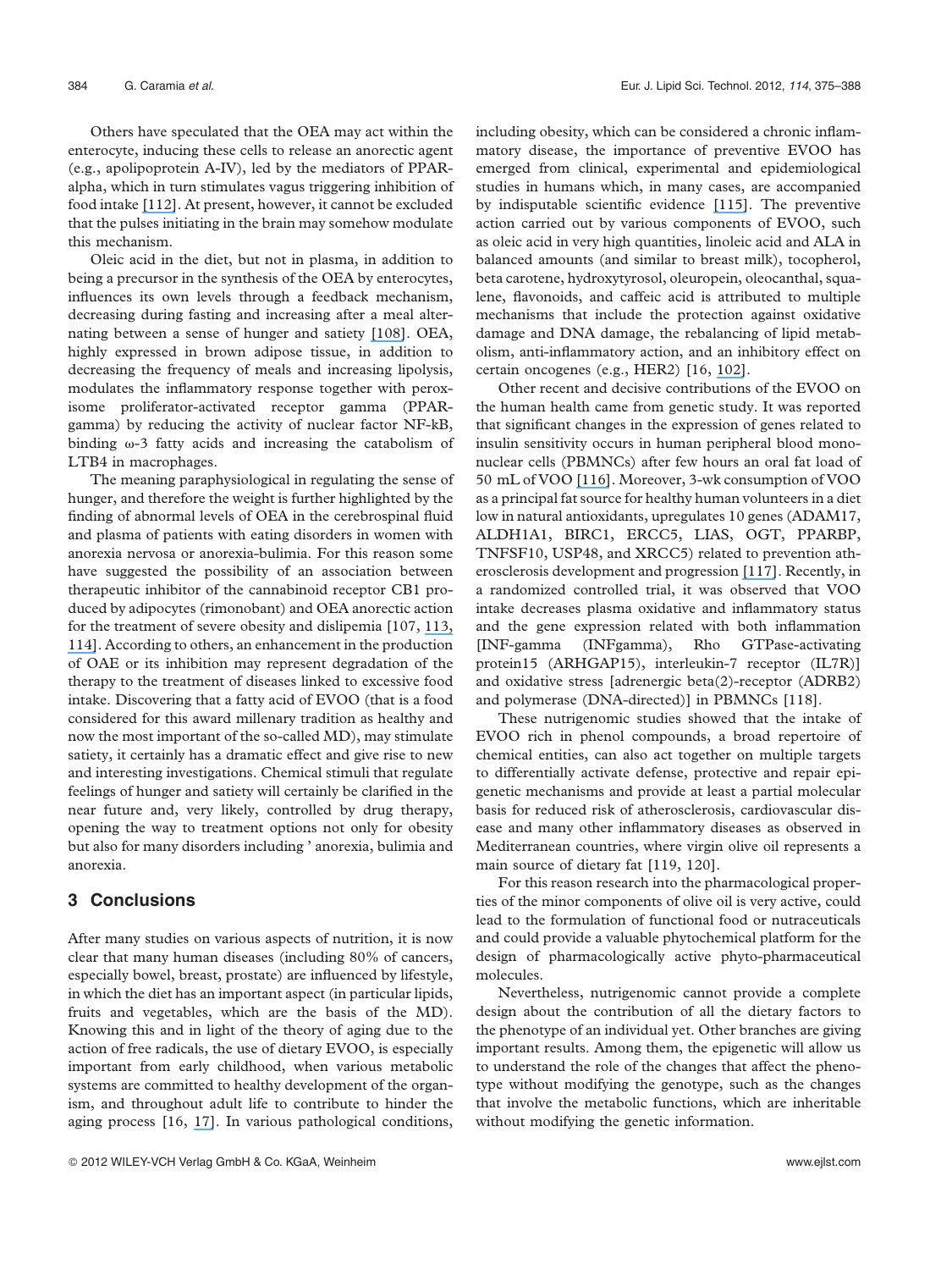Remembering the Konrad Lorenz's ''imprinting'' concept (Nobel prize in 1973), and in particular the David Barker's ''fetal programming'', we can hypothesize that the daily consumption of EVOO from the childhood, can contribute to plan specific metabolic pathway in the organism and to prevent serious pahologies (obesity, hypertension, diabetes, arteriosclerosis, etc.), conditioning biological and neuropsychological destiny. For this reason, in the near future, the attempt will be to ''plan'' human health, ''controlling'' and ''handling'' the infant feeding. In this field, EVOO is the best ''present'' that we can make for our organism, in order to stay well and have a pleasant and tasty life.

The authors have declared no conflict of interest.

#### **References**

- [1] Sorcinelli, P., in: Flandrin, J., Montanari, M. (Eds.), Storia Dell'alimentazione, Laterza, Roma-Bari (Italy) 1997, pp. 632–642.
- [2] [Mazzini, I., L'uso dell'olio d'oliva nella medicina del mondo](https://www.researchgate.net/publication/261737793_L) antico. Medizinhist. 7, 2000, 35, 105-126.
- [3] Mazzini, I., in: Flandrin, J., Montanari, M. (Eds.), Storia Dell'alimentazione, Laterza, Roma-Bari (Italy) 1997, pp. 191–200.
- [4] Montanari, M., Alimentazione e Cultura nel Medioevo, Laterza, Roma-Bari (Italy) 1988.
- [5] Lawn, B., [The Salernitan Questions, An Introduction to the](https://www.researchgate.net/publication/284525119_The_Salernitan_Questions_An_Introduction_to_the_History_of_Medieval_and_Renaissance_Problem_Literature?el=1_x_8&enrichId=rgreq-96b52518b09014af285651118ba1e45a-XXX&enrichSource=Y292ZXJQYWdlOzI2NDUyNTQwNztBUzoxMzQ3NjUzMzIxNDQxMjhAMTQwOTE0MTk2NzU3MQ==) [History of Medieval and Renaissance Problem Literature](https://www.researchgate.net/publication/284525119_The_Salernitan_Questions_An_Introduction_to_the_History_of_Medieval_and_Renaissance_Problem_Literature?el=1_x_8&enrichId=rgreq-96b52518b09014af285651118ba1e45a-XXX&enrichSource=Y292ZXJQYWdlOzI2NDUyNTQwNztBUzoxMzQ3NjUzMzIxNDQxMjhAMTQwOTE0MTk2NzU3MQ==), [Clarendon Press, Oxford, UK 1963.](https://www.researchgate.net/publication/284525119_The_Salernitan_Questions_An_Introduction_to_the_History_of_Medieval_and_Renaissance_Problem_Literature?el=1_x_8&enrichId=rgreq-96b52518b09014af285651118ba1e45a-XXX&enrichSource=Y292ZXJQYWdlOzI2NDUyNTQwNztBUzoxMzQ3NjUzMzIxNDQxMjhAMTQwOTE0MTk2NzU3MQ==)
- [6] [Kritchevsky, D., Dietary protein, cholesterol and athero](https://www.researchgate.net/publication/15313767_Dietary_Protein_Cholesterol_and_Atherosclerosis_A_Review_of_the_Early_History?el=1_x_8&enrichId=rgreq-96b52518b09014af285651118ba1e45a-XXX&enrichSource=Y292ZXJQYWdlOzI2NDUyNTQwNztBUzoxMzQ3NjUzMzIxNDQxMjhAMTQwOTE0MTk2NzU3MQ==)[sclerosis: A review of the early history.](https://www.researchgate.net/publication/15313767_Dietary_Protein_Cholesterol_and_Atherosclerosis_A_Review_of_the_Early_History?el=1_x_8&enrichId=rgreq-96b52518b09014af285651118ba1e45a-XXX&enrichSource=Y292ZXJQYWdlOzI2NDUyNTQwNztBUzoxMzQ3NjUzMzIxNDQxMjhAMTQwOTE0MTk2NzU3MQ==)  $\tilde{f}$ . Utr. 1995, 125, [589–593.](https://www.researchgate.net/publication/15313767_Dietary_Protein_Cholesterol_and_Atherosclerosis_A_Review_of_the_Early_History?el=1_x_8&enrichId=rgreq-96b52518b09014af285651118ba1e45a-XXX&enrichSource=Y292ZXJQYWdlOzI2NDUyNTQwNztBUzoxMzQ3NjUzMzIxNDQxMjhAMTQwOTE0MTk2NzU3MQ==)
- [7] [Keys, A., Parlin, R. W., Serum-cholesterol response to](https://www.researchgate.net/publication/17268917_Serum_Cholesterol_Response_to_Changes_in_Dietary_Lipids?el=1_x_8&enrichId=rgreq-96b52518b09014af285651118ba1e45a-XXX&enrichSource=Y292ZXJQYWdlOzI2NDUyNTQwNztBUzoxMzQ3NjUzMzIxNDQxMjhAMTQwOTE0MTk2NzU3MQ==) [changes in dietary lipids.](https://www.researchgate.net/publication/17268917_Serum_Cholesterol_Response_to_Changes_in_Dietary_Lipids?el=1_x_8&enrichId=rgreq-96b52518b09014af285651118ba1e45a-XXX&enrichSource=Y292ZXJQYWdlOzI2NDUyNTQwNztBUzoxMzQ3NjUzMzIxNDQxMjhAMTQwOTE0MTk2NzU3MQ==)  $Am.$   $\tilde{f}$ . Clin. Nutr. 1966, 19, [175–181.](https://www.researchgate.net/publication/17268917_Serum_Cholesterol_Response_to_Changes_in_Dietary_Lipids?el=1_x_8&enrichId=rgreq-96b52518b09014af285651118ba1e45a-XXX&enrichSource=Y292ZXJQYWdlOzI2NDUyNTQwNztBUzoxMzQ3NjUzMzIxNDQxMjhAMTQwOTE0MTk2NzU3MQ==)
- [8] [Fidanza, F., Puddu, V., Imbimbo, A. B., Menotti, A., Keys,](https://www.researchgate.net/publication/17724632_Coronary_heart_disease_in_seven_countries_VII_Five-year_experience_in_rural_Italy?el=1_x_8&enrichId=rgreq-96b52518b09014af285651118ba1e45a-XXX&enrichSource=Y292ZXJQYWdlOzI2NDUyNTQwNztBUzoxMzQ3NjUzMzIxNDQxMjhAMTQwOTE0MTk2NzU3MQ==) [A., Coronary heart disease in seven countries. VII. Five-year](https://www.researchgate.net/publication/17724632_Coronary_heart_disease_in_seven_countries_VII_Five-year_experience_in_rural_Italy?el=1_x_8&enrichId=rgreq-96b52518b09014af285651118ba1e45a-XXX&enrichSource=Y292ZXJQYWdlOzI2NDUyNTQwNztBUzoxMzQ3NjUzMzIxNDQxMjhAMTQwOTE0MTk2NzU3MQ==) [experience in rural Italy.](https://www.researchgate.net/publication/17724632_Coronary_heart_disease_in_seven_countries_VII_Five-year_experience_in_rural_Italy?el=1_x_8&enrichId=rgreq-96b52518b09014af285651118ba1e45a-XXX&enrichSource=Y292ZXJQYWdlOzI2NDUyNTQwNztBUzoxMzQ3NjUzMzIxNDQxMjhAMTQwOTE0MTk2NzU3MQ==) Circulation 1970, 41, 63–75.
- [9] Keys, A., Menotti, A., Aravanis, C., Blackburn, H. et al., The seven countries study: 2,289 deaths in 15 years. Prev. Med. 1984, 13, 141–154.
- [10] [Keys, A., Aravanis, C., Blackburn, H., Buzina, R. et al.,](https://www.researchgate.net/publication/19148122_Serum_cholesterol_and_cancer_mortality_in_the_Seven_Countries_Study?el=1_x_8&enrichId=rgreq-96b52518b09014af285651118ba1e45a-XXX&enrichSource=Y292ZXJQYWdlOzI2NDUyNTQwNztBUzoxMzQ3NjUzMzIxNDQxMjhAMTQwOTE0MTk2NzU3MQ==) [Serum cholesterol and cancer mortality in the Seven](https://www.researchgate.net/publication/19148122_Serum_cholesterol_and_cancer_mortality_in_the_Seven_Countries_Study?el=1_x_8&enrichId=rgreq-96b52518b09014af285651118ba1e45a-XXX&enrichSource=Y292ZXJQYWdlOzI2NDUyNTQwNztBUzoxMzQ3NjUzMzIxNDQxMjhAMTQwOTE0MTk2NzU3MQ==) Countries Study. [Am. J. Epidemiol.](https://www.researchgate.net/publication/19148122_Serum_cholesterol_and_cancer_mortality_in_the_Seven_Countries_Study?el=1_x_8&enrichId=rgreq-96b52518b09014af285651118ba1e45a-XXX&enrichSource=Y292ZXJQYWdlOzI2NDUyNTQwNztBUzoxMzQ3NjUzMzIxNDQxMjhAMTQwOTE0MTk2NzU3MQ==) 1985, 121, 870-883.
- [11] Keys, A., Menotti, A., Karvonen, M. J., Aravanis, C. et al., The diet and 15-year death rate in the Seven Countries Study. Am. J. Epidemiol. 1986, 124, 903-915.
- [12] Menotti, A., Keys, A., Aravanis, C., Blackburn, H. et al., Seven Countries Study. First 20-year mortality data in 12 cohorts of six countries. Ann. Med. 1989, 21, 175–179.
- [13] Renaud, S., de Lorgeril, M., Delaye, J., Cretan Mediterranean diet for prevention of coronary heart Disease. Am. J. Clin. Nutr. 1995, 61, 1360-1367.
- [14] Trichopoulou, A., Costacou, T., Bamia, C., Trichopoulos, D., Adherence to a Mediterranean diet and survival in a Greek population. N. Engl. J. Med. 2003, 348, 2599-2608.
- [15] Trichopoulou, A., Bamia, C., Trichopoulos, D., Mediterranean diet and survival among patients with coronary heart disease in Greece. Arch. Intern. Med. 2005, 165, 929–935.
- [16] Pérez-Jiménez, F., Alvarez de Cienfuegos, G., Badimon, L., Barja, G. et al., International conference on the healthy effect of virgin olive oil. Eur. J. Clin. Invest. 2005, 35, 421–424.
- [17] [Willett, W. C., The Mediterranean diet: Science and prac](https://www.researchgate.net/publication/7264890_Willett_WC_The_Mediterranean_diet_science_and_practice_Public_Health_Nutr_9_105-110?el=1_x_8&enrichId=rgreq-96b52518b09014af285651118ba1e45a-XXX&enrichSource=Y292ZXJQYWdlOzI2NDUyNTQwNztBUzoxMzQ3NjUzMzIxNDQxMjhAMTQwOTE0MTk2NzU3MQ==)tice. [Public Health Nutr.](https://www.researchgate.net/publication/7264890_Willett_WC_The_Mediterranean_diet_science_and_practice_Public_Health_Nutr_9_105-110?el=1_x_8&enrichId=rgreq-96b52518b09014af285651118ba1e45a-XXX&enrichSource=Y292ZXJQYWdlOzI2NDUyNTQwNztBUzoxMzQ3NjUzMzIxNDQxMjhAMTQwOTE0MTk2NzU3MQ==) 2006, 9, 105–110.
- [18] [Panagiotakos, D. B., Polystipioti, A., Papairakleous, N.,](https://www.researchgate.net/publication/6362064_Long-Term_adoption_of_a_Mediterranean_diet_is_associated_with_a_better_health_status_in_elderly_people_a_cross-sectional_survey_in_Cyprus?el=1_x_8&enrichId=rgreq-96b52518b09014af285651118ba1e45a-XXX&enrichSource=Y292ZXJQYWdlOzI2NDUyNTQwNztBUzoxMzQ3NjUzMzIxNDQxMjhAMTQwOTE0MTk2NzU3MQ==) [Polychronopoulos, E., Long-term adoption of a](https://www.researchgate.net/publication/6362064_Long-Term_adoption_of_a_Mediterranean_diet_is_associated_with_a_better_health_status_in_elderly_people_a_cross-sectional_survey_in_Cyprus?el=1_x_8&enrichId=rgreq-96b52518b09014af285651118ba1e45a-XXX&enrichSource=Y292ZXJQYWdlOzI2NDUyNTQwNztBUzoxMzQ3NjUzMzIxNDQxMjhAMTQwOTE0MTk2NzU3MQ==) [Mediterranean diet is associated with a better health status](https://www.researchgate.net/publication/6362064_Long-Term_adoption_of_a_Mediterranean_diet_is_associated_with_a_better_health_status_in_elderly_people_a_cross-sectional_survey_in_Cyprus?el=1_x_8&enrichId=rgreq-96b52518b09014af285651118ba1e45a-XXX&enrichSource=Y292ZXJQYWdlOzI2NDUyNTQwNztBUzoxMzQ3NjUzMzIxNDQxMjhAMTQwOTE0MTk2NzU3MQ==) [in elderly people; a cross-sectional survey in Cyprus.](https://www.researchgate.net/publication/6362064_Long-Term_adoption_of_a_Mediterranean_diet_is_associated_with_a_better_health_status_in_elderly_people_a_cross-sectional_survey_in_Cyprus?el=1_x_8&enrichId=rgreq-96b52518b09014af285651118ba1e45a-XXX&enrichSource=Y292ZXJQYWdlOzI2NDUyNTQwNztBUzoxMzQ3NjUzMzIxNDQxMjhAMTQwOTE0MTk2NzU3MQ==) Asia [Pac. J. Clin. Nutr.](https://www.researchgate.net/publication/6362064_Long-Term_adoption_of_a_Mediterranean_diet_is_associated_with_a_better_health_status_in_elderly_people_a_cross-sectional_survey_in_Cyprus?el=1_x_8&enrichId=rgreq-96b52518b09014af285651118ba1e45a-XXX&enrichSource=Y292ZXJQYWdlOzI2NDUyNTQwNztBUzoxMzQ3NjUzMzIxNDQxMjhAMTQwOTE0MTk2NzU3MQ==) 2007, 16, 331-337.
- [19] [Sofi, F., Cesari, F., Abbate, R., Gensini, G. F. et al.,](https://www.researchgate.net/publication/285667882_Adherence_to_Mediterranean_diet_and_health_status_Meta-analysis?el=1_x_8&enrichId=rgreq-96b52518b09014af285651118ba1e45a-XXX&enrichSource=Y292ZXJQYWdlOzI2NDUyNTQwNztBUzoxMzQ3NjUzMzIxNDQxMjhAMTQwOTE0MTk2NzU3MQ==) [Adherence to Mediterranean diet and health status:](https://www.researchgate.net/publication/285667882_Adherence_to_Mediterranean_diet_and_health_status_Meta-analysis?el=1_x_8&enrichId=rgreq-96b52518b09014af285651118ba1e45a-XXX&enrichSource=Y292ZXJQYWdlOzI2NDUyNTQwNztBUzoxMzQ3NjUzMzIxNDQxMjhAMTQwOTE0MTk2NzU3MQ==) [Meta-analysis.](https://www.researchgate.net/publication/285667882_Adherence_to_Mediterranean_diet_and_health_status_Meta-analysis?el=1_x_8&enrichId=rgreq-96b52518b09014af285651118ba1e45a-XXX&enrichSource=Y292ZXJQYWdlOzI2NDUyNTQwNztBUzoxMzQ3NjUzMzIxNDQxMjhAMTQwOTE0MTk2NzU3MQ==) Br. Med. *J.* 2008, 337, a1344.
- [20] Sánchez-Taínta, A., Estruch, R., Bulló, M., Gómez-Gracia, E. et al., Adherence to a Mediterranean-type diet and reduced prevalence of clustered cardiovascular risk factors in a cohort of 3,204 high-risk patients. Eur. J. Cardiov. Prev. R 2008, 15, 589-593.
- [21] Kafatos, A., Diacatou, A., Voukiklaris, G., Heart disease risk-factor status and dietary changes in the Cretan population over the past 30 years: The Seven Countries Study. Am. J. Clin. Nutr. 1997, 65, 1882-1886.
- [22] de Lorgeril, M., Renaud, S., Mamelle, N., Salen, P. et al., Mediterranean alpha-linolenic acid-rich diet in secondary prevention of coronary heart disease. Lancet 1994, 343, 1454–1459.
- [23] [de Lorgeril, M., Salen, P., Martin, J. L., Monjaud, I. et al.,](https://www.researchgate.net/publication/13299428_Mediterranean_Diet_Traditional_Risk_Factors_and_the_Rate_of_Cardiovascular_Complications_After_Myocardial_Infarction_Final_Report_of_the_Lyon_Diet_Heart_Study?el=1_x_8&enrichId=rgreq-96b52518b09014af285651118ba1e45a-XXX&enrichSource=Y292ZXJQYWdlOzI2NDUyNTQwNztBUzoxMzQ3NjUzMzIxNDQxMjhAMTQwOTE0MTk2NzU3MQ==) [Mediterranean diet, traditional risk factors, and the rate of](https://www.researchgate.net/publication/13299428_Mediterranean_Diet_Traditional_Risk_Factors_and_the_Rate_of_Cardiovascular_Complications_After_Myocardial_Infarction_Final_Report_of_the_Lyon_Diet_Heart_Study?el=1_x_8&enrichId=rgreq-96b52518b09014af285651118ba1e45a-XXX&enrichSource=Y292ZXJQYWdlOzI2NDUyNTQwNztBUzoxMzQ3NjUzMzIxNDQxMjhAMTQwOTE0MTk2NzU3MQ==) [cardiovascular complications after myocardial infarction:](https://www.researchgate.net/publication/13299428_Mediterranean_Diet_Traditional_Risk_Factors_and_the_Rate_of_Cardiovascular_Complications_After_Myocardial_Infarction_Final_Report_of_the_Lyon_Diet_Heart_Study?el=1_x_8&enrichId=rgreq-96b52518b09014af285651118ba1e45a-XXX&enrichSource=Y292ZXJQYWdlOzI2NDUyNTQwNztBUzoxMzQ3NjUzMzIxNDQxMjhAMTQwOTE0MTk2NzU3MQ==) [Final report of the Lyon Diet Heart Study.](https://www.researchgate.net/publication/13299428_Mediterranean_Diet_Traditional_Risk_Factors_and_the_Rate_of_Cardiovascular_Complications_After_Myocardial_Infarction_Final_Report_of_the_Lyon_Diet_Heart_Study?el=1_x_8&enrichId=rgreq-96b52518b09014af285651118ba1e45a-XXX&enrichSource=Y292ZXJQYWdlOzI2NDUyNTQwNztBUzoxMzQ3NjUzMzIxNDQxMjhAMTQwOTE0MTk2NzU3MQ==) Circulation 1999, 99[, 779–785.](https://www.researchgate.net/publication/13299428_Mediterranean_Diet_Traditional_Risk_Factors_and_the_Rate_of_Cardiovascular_Complications_After_Myocardial_Infarction_Final_Report_of_the_Lyon_Diet_Heart_Study?el=1_x_8&enrichId=rgreq-96b52518b09014af285651118ba1e45a-XXX&enrichSource=Y292ZXJQYWdlOzI2NDUyNTQwNztBUzoxMzQ3NjUzMzIxNDQxMjhAMTQwOTE0MTk2NzU3MQ==)
- [24] [Kreeft, A. J., Moen, C. J., Porter, G., Kasanmoentalib, S.](https://www.researchgate.net/publication/7602538_Genomic_analysis_of_the_response_of_mouse_models_to_high-fat_feeding_shows_a_major_role_of_nuclear_receptors_in_the_simultaneous_regulation_of_lipid_and_inflammatory_genes?el=1_x_8&enrichId=rgreq-96b52518b09014af285651118ba1e45a-XXX&enrichSource=Y292ZXJQYWdlOzI2NDUyNTQwNztBUzoxMzQ3NjUzMzIxNDQxMjhAMTQwOTE0MTk2NzU3MQ==) [et al., Genomic analysis of the response of mouse](https://www.researchgate.net/publication/7602538_Genomic_analysis_of_the_response_of_mouse_models_to_high-fat_feeding_shows_a_major_role_of_nuclear_receptors_in_the_simultaneous_regulation_of_lipid_and_inflammatory_genes?el=1_x_8&enrichId=rgreq-96b52518b09014af285651118ba1e45a-XXX&enrichSource=Y292ZXJQYWdlOzI2NDUyNTQwNztBUzoxMzQ3NjUzMzIxNDQxMjhAMTQwOTE0MTk2NzU3MQ==) [models to high-fat feeding shows a major role of](https://www.researchgate.net/publication/7602538_Genomic_analysis_of_the_response_of_mouse_models_to_high-fat_feeding_shows_a_major_role_of_nuclear_receptors_in_the_simultaneous_regulation_of_lipid_and_inflammatory_genes?el=1_x_8&enrichId=rgreq-96b52518b09014af285651118ba1e45a-XXX&enrichSource=Y292ZXJQYWdlOzI2NDUyNTQwNztBUzoxMzQ3NjUzMzIxNDQxMjhAMTQwOTE0MTk2NzU3MQ==) [nuclear receptors in the simultaneous regulation of](https://www.researchgate.net/publication/7602538_Genomic_analysis_of_the_response_of_mouse_models_to_high-fat_feeding_shows_a_major_role_of_nuclear_receptors_in_the_simultaneous_regulation_of_lipid_and_inflammatory_genes?el=1_x_8&enrichId=rgreq-96b52518b09014af285651118ba1e45a-XXX&enrichSource=Y292ZXJQYWdlOzI2NDUyNTQwNztBUzoxMzQ3NjUzMzIxNDQxMjhAMTQwOTE0MTk2NzU3MQ==) [lipid and inflammatory genes.](https://www.researchgate.net/publication/7602538_Genomic_analysis_of_the_response_of_mouse_models_to_high-fat_feeding_shows_a_major_role_of_nuclear_receptors_in_the_simultaneous_regulation_of_lipid_and_inflammatory_genes?el=1_x_8&enrichId=rgreq-96b52518b09014af285651118ba1e45a-XXX&enrichSource=Y292ZXJQYWdlOzI2NDUyNTQwNztBUzoxMzQ3NjUzMzIxNDQxMjhAMTQwOTE0MTk2NzU3MQ==) Atherosclerosis 2005, 182, [249–257.](https://www.researchgate.net/publication/7602538_Genomic_analysis_of_the_response_of_mouse_models_to_high-fat_feeding_shows_a_major_role_of_nuclear_receptors_in_the_simultaneous_regulation_of_lipid_and_inflammatory_genes?el=1_x_8&enrichId=rgreq-96b52518b09014af285651118ba1e45a-XXX&enrichSource=Y292ZXJQYWdlOzI2NDUyNTQwNztBUzoxMzQ3NjUzMzIxNDQxMjhAMTQwOTE0MTk2NzU3MQ==)
- [25] Pérez-Jiménez, F., Ruano, J., Perez-Martinez, P., Lopez-[Segura, F., Lopez-Miranda, J., The influence of olive oil on](https://www.researchgate.net/publication/5963095_The_influence_of_olive_oil_on_human_health_Not_a_question_of_fat_alone?el=1_x_8&enrichId=rgreq-96b52518b09014af285651118ba1e45a-XXX&enrichSource=Y292ZXJQYWdlOzI2NDUyNTQwNztBUzoxMzQ3NjUzMzIxNDQxMjhAMTQwOTE0MTk2NzU3MQ==) [human health: Not a question of fat alone.](https://www.researchgate.net/publication/5963095_The_influence_of_olive_oil_on_human_health_Not_a_question_of_fat_alone?el=1_x_8&enrichId=rgreq-96b52518b09014af285651118ba1e45a-XXX&enrichSource=Y292ZXJQYWdlOzI2NDUyNTQwNztBUzoxMzQ3NjUzMzIxNDQxMjhAMTQwOTE0MTk2NzU3MQ==) Mol. Nutr. Food Res. 2007, 51[, 1199–1208.](https://www.researchgate.net/publication/5963095_The_influence_of_olive_oil_on_human_health_Not_a_question_of_fat_alone?el=1_x_8&enrichId=rgreq-96b52518b09014af285651118ba1e45a-XXX&enrichSource=Y292ZXJQYWdlOzI2NDUyNTQwNztBUzoxMzQ3NjUzMzIxNDQxMjhAMTQwOTE0MTk2NzU3MQ==)
- [26] Mensink, R. P., Zock, P. L., Kester, A. D., Katan, M. B., Effects of dietary fatty acids and carbohydrates on the ratio of serum total to HDL cholesterol and on serum lipids and apolipoproteins:a meta-analysis of 60 controlled trials. Am. J. Clin. Nutr. 2003, 77, 1146–1155.
- [27] Cerretani, L., Bendini, A., Lercker, G., Caramia, G., I composti a struttura fenolica, componenti minoritari esclusivi dell'olio extravergine di oliva e il loro ruolo salutistico. in: proceedings of the XXI Congresso Nazionale SIPPS, Siena, 2009, pp. 102–103.
- [28] [Pallottini, V., Martini, C., Pascolini, A., Cavallini, G. et al.,](https://www.researchgate.net/publication/7750769_3-Hydroxy-3-methylglutaryl_coenzyme_A_reductase_deregulation_and_age-related_hypercholesterolemia_A_new_role_for_ROS?el=1_x_8&enrichId=rgreq-96b52518b09014af285651118ba1e45a-XXX&enrichSource=Y292ZXJQYWdlOzI2NDUyNTQwNztBUzoxMzQ3NjUzMzIxNDQxMjhAMTQwOTE0MTk2NzU3MQ==) [Trentalance. 3-Hydroxy-3-methylglutaryl coenzyme A](https://www.researchgate.net/publication/7750769_3-Hydroxy-3-methylglutaryl_coenzyme_A_reductase_deregulation_and_age-related_hypercholesterolemia_A_new_role_for_ROS?el=1_x_8&enrichId=rgreq-96b52518b09014af285651118ba1e45a-XXX&enrichSource=Y292ZXJQYWdlOzI2NDUyNTQwNztBUzoxMzQ3NjUzMzIxNDQxMjhAMTQwOTE0MTk2NzU3MQ==) [reductase deregulation and age-related hypercholesterole](https://www.researchgate.net/publication/7750769_3-Hydroxy-3-methylglutaryl_coenzyme_A_reductase_deregulation_and_age-related_hypercholesterolemia_A_new_role_for_ROS?el=1_x_8&enrichId=rgreq-96b52518b09014af285651118ba1e45a-XXX&enrichSource=Y292ZXJQYWdlOzI2NDUyNTQwNztBUzoxMzQ3NjUzMzIxNDQxMjhAMTQwOTE0MTk2NzU3MQ==)[mia: A new role for ROS.](https://www.researchgate.net/publication/7750769_3-Hydroxy-3-methylglutaryl_coenzyme_A_reductase_deregulation_and_age-related_hypercholesterolemia_A_new_role_for_ROS?el=1_x_8&enrichId=rgreq-96b52518b09014af285651118ba1e45a-XXX&enrichSource=Y292ZXJQYWdlOzI2NDUyNTQwNztBUzoxMzQ3NjUzMzIxNDQxMjhAMTQwOTE0MTk2NzU3MQ==) Mech. Ageing Dev. 2005, 126, [845–851.](https://www.researchgate.net/publication/7750769_3-Hydroxy-3-methylglutaryl_coenzyme_A_reductase_deregulation_and_age-related_hypercholesterolemia_A_new_role_for_ROS?el=1_x_8&enrichId=rgreq-96b52518b09014af285651118ba1e45a-XXX&enrichSource=Y292ZXJQYWdlOzI2NDUyNTQwNztBUzoxMzQ3NjUzMzIxNDQxMjhAMTQwOTE0MTk2NzU3MQ==)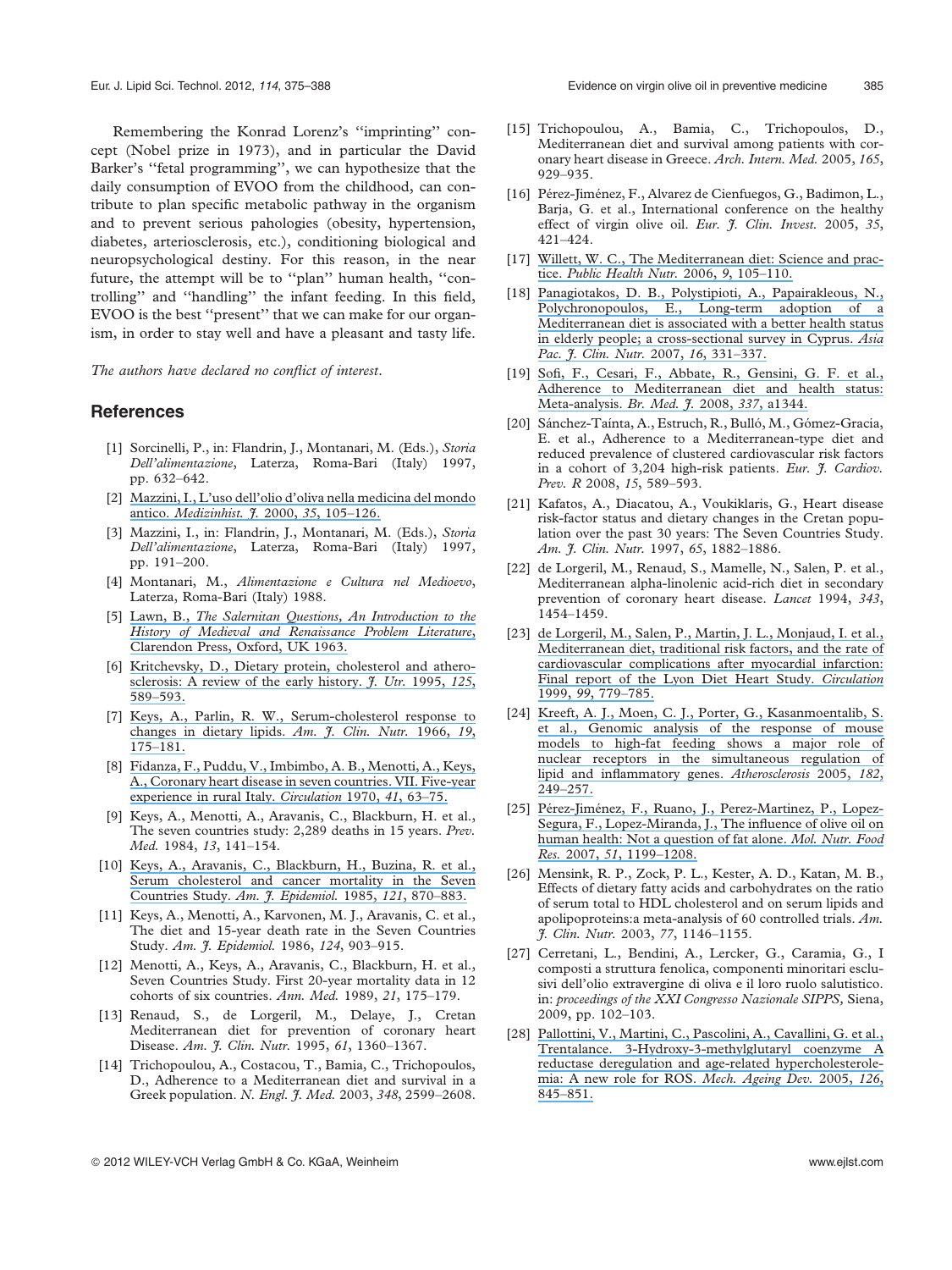- [29] Perona, J. S., Cabello-Moruno, R., Ruiz-Gutierrez, V., The role of virgin olive oil components in the modulation of endothelial function. J. Nutr. Biochem. 2006, 17, 429-445.
- [30] Bendini, A., Cerretani, L., Carrasco-Pancorbo, A., Gómez-[Caravaca, A. M. et al., Phenolic molecules in virgin olive](https://www.researchgate.net/publication/26546260_Phenolic_Molecules_in_Virgin_Olive_Oils_a_Survey_of_Their_Sensory_Properties_Health_Effects_Antioxidant_Activity_and_Analytical_Methods_An_Overview_of_the_Last_Decade_Alessandra?el=1_x_8&enrichId=rgreq-96b52518b09014af285651118ba1e45a-XXX&enrichSource=Y292ZXJQYWdlOzI2NDUyNTQwNztBUzoxMzQ3NjUzMzIxNDQxMjhAMTQwOTE0MTk2NzU3MQ==) [oils: A survey of their sensory properties, health effects,](https://www.researchgate.net/publication/26546260_Phenolic_Molecules_in_Virgin_Olive_Oils_a_Survey_of_Their_Sensory_Properties_Health_Effects_Antioxidant_Activity_and_Analytical_Methods_An_Overview_of_the_Last_Decade_Alessandra?el=1_x_8&enrichId=rgreq-96b52518b09014af285651118ba1e45a-XXX&enrichSource=Y292ZXJQYWdlOzI2NDUyNTQwNztBUzoxMzQ3NjUzMzIxNDQxMjhAMTQwOTE0MTk2NzU3MQ==) [antioxidant activity and analytical methods. An overview](https://www.researchgate.net/publication/26546260_Phenolic_Molecules_in_Virgin_Olive_Oils_a_Survey_of_Their_Sensory_Properties_Health_Effects_Antioxidant_Activity_and_Analytical_Methods_An_Overview_of_the_Last_Decade_Alessandra?el=1_x_8&enrichId=rgreq-96b52518b09014af285651118ba1e45a-XXX&enrichSource=Y292ZXJQYWdlOzI2NDUyNTQwNztBUzoxMzQ3NjUzMzIxNDQxMjhAMTQwOTE0MTk2NzU3MQ==) [of the last decade.](https://www.researchgate.net/publication/26546260_Phenolic_Molecules_in_Virgin_Olive_Oils_a_Survey_of_Their_Sensory_Properties_Health_Effects_Antioxidant_Activity_and_Analytical_Methods_An_Overview_of_the_Last_Decade_Alessandra?el=1_x_8&enrichId=rgreq-96b52518b09014af285651118ba1e45a-XXX&enrichSource=Y292ZXJQYWdlOzI2NDUyNTQwNztBUzoxMzQ3NjUzMzIxNDQxMjhAMTQwOTE0MTk2NzU3MQ==) Molecules 2007, 12, 1679–1719.
- [31] Ruiz-Gutiérrez, V., Muriana, F. J., Guerrero, A., Cert, [A. M., Villar, J., Plasma lipids, erythrocyte membrane lipids](https://www.researchgate.net/publication/259080890_Plasma_lipids_erythrocyte_membrane_lipids_and_blood_pressure_of_hypertensive_women_after_ingestion_of_dietary_oleic_acid_from_two_different_sources?el=1_x_8&enrichId=rgreq-96b52518b09014af285651118ba1e45a-XXX&enrichSource=Y292ZXJQYWdlOzI2NDUyNTQwNztBUzoxMzQ3NjUzMzIxNDQxMjhAMTQwOTE0MTk2NzU3MQ==) [and blood pressure of hypertensive women after ingestion of](https://www.researchgate.net/publication/259080890_Plasma_lipids_erythrocyte_membrane_lipids_and_blood_pressure_of_hypertensive_women_after_ingestion_of_dietary_oleic_acid_from_two_different_sources?el=1_x_8&enrichId=rgreq-96b52518b09014af285651118ba1e45a-XXX&enrichSource=Y292ZXJQYWdlOzI2NDUyNTQwNztBUzoxMzQ3NjUzMzIxNDQxMjhAMTQwOTE0MTk2NzU3MQ==) [dietary oleic acid from two different sources.](https://www.researchgate.net/publication/259080890_Plasma_lipids_erythrocyte_membrane_lipids_and_blood_pressure_of_hypertensive_women_after_ingestion_of_dietary_oleic_acid_from_two_different_sources?el=1_x_8&enrichId=rgreq-96b52518b09014af285651118ba1e45a-XXX&enrichSource=Y292ZXJQYWdlOzI2NDUyNTQwNztBUzoxMzQ3NjUzMzIxNDQxMjhAMTQwOTE0MTk2NzU3MQ==) *J. Hypertens*. 1996, 14[, 1483–1490.](https://www.researchgate.net/publication/259080890_Plasma_lipids_erythrocyte_membrane_lipids_and_blood_pressure_of_hypertensive_women_after_ingestion_of_dietary_oleic_acid_from_two_different_sources?el=1_x_8&enrichId=rgreq-96b52518b09014af285651118ba1e45a-XXX&enrichSource=Y292ZXJQYWdlOzI2NDUyNTQwNztBUzoxMzQ3NjUzMzIxNDQxMjhAMTQwOTE0MTk2NzU3MQ==)
- [32] [Ferrara, L. A., Raimondi, A. S., d'Episcopo, L., Guida, L.](https://www.researchgate.net/publication/12579538_Olive_Oil_and_Reduced_Need_for_Antihypertensive_Medications?el=1_x_8&enrichId=rgreq-96b52518b09014af285651118ba1e45a-XXX&enrichSource=Y292ZXJQYWdlOzI2NDUyNTQwNztBUzoxMzQ3NjUzMzIxNDQxMjhAMTQwOTE0MTk2NzU3MQ==) [et al., Olive oil and reduced need for antihypertensive medi](https://www.researchgate.net/publication/12579538_Olive_Oil_and_Reduced_Need_for_Antihypertensive_Medications?el=1_x_8&enrichId=rgreq-96b52518b09014af285651118ba1e45a-XXX&enrichSource=Y292ZXJQYWdlOzI2NDUyNTQwNztBUzoxMzQ3NjUzMzIxNDQxMjhAMTQwOTE0MTk2NzU3MQ==)cations. [Arch. Intern. Med.](https://www.researchgate.net/publication/12579538_Olive_Oil_and_Reduced_Need_for_Antihypertensive_Medications?el=1_x_8&enrichId=rgreq-96b52518b09014af285651118ba1e45a-XXX&enrichSource=Y292ZXJQYWdlOzI2NDUyNTQwNztBUzoxMzQ3NjUzMzIxNDQxMjhAMTQwOTE0MTk2NzU3MQ==) 2000, 160, 837–842.
- [33] [Esposito, K., Marfella, R., Ciotola, M., Di Palo, C. et al.,](https://www.researchgate.net/publication/288252950_Effect_of_a_Mediterranean-style_diet_on_endothelial_dysfunction_and_markers_of_vascular_inflammation_in_the_metabolic_syndrome_A_randomized_trial?el=1_x_8&enrichId=rgreq-96b52518b09014af285651118ba1e45a-XXX&enrichSource=Y292ZXJQYWdlOzI2NDUyNTQwNztBUzoxMzQ3NjUzMzIxNDQxMjhAMTQwOTE0MTk2NzU3MQ==) [Effect of a mediterranean-style diet on endothelial dysfunc](https://www.researchgate.net/publication/288252950_Effect_of_a_Mediterranean-style_diet_on_endothelial_dysfunction_and_markers_of_vascular_inflammation_in_the_metabolic_syndrome_A_randomized_trial?el=1_x_8&enrichId=rgreq-96b52518b09014af285651118ba1e45a-XXX&enrichSource=Y292ZXJQYWdlOzI2NDUyNTQwNztBUzoxMzQ3NjUzMzIxNDQxMjhAMTQwOTE0MTk2NzU3MQ==)[tion and markers of vascular inflammation in the metabolic](https://www.researchgate.net/publication/288252950_Effect_of_a_Mediterranean-style_diet_on_endothelial_dysfunction_and_markers_of_vascular_inflammation_in_the_metabolic_syndrome_A_randomized_trial?el=1_x_8&enrichId=rgreq-96b52518b09014af285651118ba1e45a-XXX&enrichSource=Y292ZXJQYWdlOzI2NDUyNTQwNztBUzoxMzQ3NjUzMzIxNDQxMjhAMTQwOTE0MTk2NzU3MQ==) [syndrome: A randomized trial.](https://www.researchgate.net/publication/288252950_Effect_of_a_Mediterranean-style_diet_on_endothelial_dysfunction_and_markers_of_vascular_inflammation_in_the_metabolic_syndrome_A_randomized_trial?el=1_x_8&enrichId=rgreq-96b52518b09014af285651118ba1e45a-XXX&enrichSource=Y292ZXJQYWdlOzI2NDUyNTQwNztBUzoxMzQ3NjUzMzIxNDQxMjhAMTQwOTE0MTk2NzU3MQ==)  $JAMA$  2004, 292, 1440-[1446.](https://www.researchgate.net/publication/288252950_Effect_of_a_Mediterranean-style_diet_on_endothelial_dysfunction_and_markers_of_vascular_inflammation_in_the_metabolic_syndrome_A_randomized_trial?el=1_x_8&enrichId=rgreq-96b52518b09014af285651118ba1e45a-XXX&enrichSource=Y292ZXJQYWdlOzI2NDUyNTQwNztBUzoxMzQ3NjUzMzIxNDQxMjhAMTQwOTE0MTk2NzU3MQ==)
- [34] [Psaltopoulou, T., Naska, A., Orfanos, P., Trichopoulos, D.](https://www.researchgate.net/publication/8267147_Psaltopoulou_T_Naska_A_Orfanos_P_Trichopoulos_D_Mountokalakis_T_Trichopoulou_A_Olive_oil_the_Mediterranean_diet_and_arterial_blood_pressure_the_Greek_European_Prospective_Investigation_into_Cancer_and?el=1_x_8&enrichId=rgreq-96b52518b09014af285651118ba1e45a-XXX&enrichSource=Y292ZXJQYWdlOzI2NDUyNTQwNztBUzoxMzQ3NjUzMzIxNDQxMjhAMTQwOTE0MTk2NzU3MQ==) [et al., Olive oil, the Mediterranean diet, and arterial blood](https://www.researchgate.net/publication/8267147_Psaltopoulou_T_Naska_A_Orfanos_P_Trichopoulos_D_Mountokalakis_T_Trichopoulou_A_Olive_oil_the_Mediterranean_diet_and_arterial_blood_pressure_the_Greek_European_Prospective_Investigation_into_Cancer_and?el=1_x_8&enrichId=rgreq-96b52518b09014af285651118ba1e45a-XXX&enrichSource=Y292ZXJQYWdlOzI2NDUyNTQwNztBUzoxMzQ3NjUzMzIxNDQxMjhAMTQwOTE0MTk2NzU3MQ==) [pressure: The Greek European Prospective Investigation](https://www.researchgate.net/publication/8267147_Psaltopoulou_T_Naska_A_Orfanos_P_Trichopoulos_D_Mountokalakis_T_Trichopoulou_A_Olive_oil_the_Mediterranean_diet_and_arterial_blood_pressure_the_Greek_European_Prospective_Investigation_into_Cancer_and?el=1_x_8&enrichId=rgreq-96b52518b09014af285651118ba1e45a-XXX&enrichSource=Y292ZXJQYWdlOzI2NDUyNTQwNztBUzoxMzQ3NjUzMzIxNDQxMjhAMTQwOTE0MTk2NzU3MQ==) [into Cancer and Nutrition \(EPIC\) study.](https://www.researchgate.net/publication/8267147_Psaltopoulou_T_Naska_A_Orfanos_P_Trichopoulos_D_Mountokalakis_T_Trichopoulou_A_Olive_oil_the_Mediterranean_diet_and_arterial_blood_pressure_the_Greek_European_Prospective_Investigation_into_Cancer_and?el=1_x_8&enrichId=rgreq-96b52518b09014af285651118ba1e45a-XXX&enrichSource=Y292ZXJQYWdlOzI2NDUyNTQwNztBUzoxMzQ3NjUzMzIxNDQxMjhAMTQwOTE0MTk2NzU3MQ==) Am. J. Clin. Nutr. 2004, 80[, 1012–1018.](https://www.researchgate.net/publication/8267147_Psaltopoulou_T_Naska_A_Orfanos_P_Trichopoulos_D_Mountokalakis_T_Trichopoulou_A_Olive_oil_the_Mediterranean_diet_and_arterial_blood_pressure_the_Greek_European_Prospective_Investigation_into_Cancer_and?el=1_x_8&enrichId=rgreq-96b52518b09014af285651118ba1e45a-XXX&enrichSource=Y292ZXJQYWdlOzI2NDUyNTQwNztBUzoxMzQ3NjUzMzIxNDQxMjhAMTQwOTE0MTk2NzU3MQ==)
- [35] [Visioli, F., Poli, A., Richard, D., Paoletti, R., Modulation of](https://www.researchgate.net/publication/23401661_Modulation_of_Inflammation_by_Nutritional_Interventions?el=1_x_8&enrichId=rgreq-96b52518b09014af285651118ba1e45a-XXX&enrichSource=Y292ZXJQYWdlOzI2NDUyNTQwNztBUzoxMzQ3NjUzMzIxNDQxMjhAMTQwOTE0MTk2NzU3MQ==) [inflammation by nutritional interventions.](https://www.researchgate.net/publication/23401661_Modulation_of_Inflammation_by_Nutritional_Interventions?el=1_x_8&enrichId=rgreq-96b52518b09014af285651118ba1e45a-XXX&enrichSource=Y292ZXJQYWdlOzI2NDUyNTQwNztBUzoxMzQ3NjUzMzIxNDQxMjhAMTQwOTE0MTk2NzU3MQ==) Curr. Atheroscler. Rep. 2008, 10[, 451–453.](https://www.researchgate.net/publication/23401661_Modulation_of_Inflammation_by_Nutritional_Interventions?el=1_x_8&enrichId=rgreq-96b52518b09014af285651118ba1e45a-XXX&enrichSource=Y292ZXJQYWdlOzI2NDUyNTQwNztBUzoxMzQ3NjUzMzIxNDQxMjhAMTQwOTE0MTk2NzU3MQ==)
- [36] [Papamichael, C. M., Karatzi, K. N., Papaioannou, T. G.,](https://www.researchgate.net/publication/5658393_Acute_combined_effects_of_olive_oil_and_wine_on_pressure_wave_reflections_Another_beneficial_influence_of_the_Mediterranean_diet_antioxidants?el=1_x_8&enrichId=rgreq-96b52518b09014af285651118ba1e45a-XXX&enrichSource=Y292ZXJQYWdlOzI2NDUyNTQwNztBUzoxMzQ3NjUzMzIxNDQxMjhAMTQwOTE0MTk2NzU3MQ==) [Karatzis, E. N. et al., Acute combined effects of olive oil and](https://www.researchgate.net/publication/5658393_Acute_combined_effects_of_olive_oil_and_wine_on_pressure_wave_reflections_Another_beneficial_influence_of_the_Mediterranean_diet_antioxidants?el=1_x_8&enrichId=rgreq-96b52518b09014af285651118ba1e45a-XXX&enrichSource=Y292ZXJQYWdlOzI2NDUyNTQwNztBUzoxMzQ3NjUzMzIxNDQxMjhAMTQwOTE0MTk2NzU3MQ==) [wine on pressure wave reflections: Another beneficial influ](https://www.researchgate.net/publication/5658393_Acute_combined_effects_of_olive_oil_and_wine_on_pressure_wave_reflections_Another_beneficial_influence_of_the_Mediterranean_diet_antioxidants?el=1_x_8&enrichId=rgreq-96b52518b09014af285651118ba1e45a-XXX&enrichSource=Y292ZXJQYWdlOzI2NDUyNTQwNztBUzoxMzQ3NjUzMzIxNDQxMjhAMTQwOTE0MTk2NzU3MQ==)[ence of the Mediterranean diet antioxidants?](https://www.researchgate.net/publication/5658393_Acute_combined_effects_of_olive_oil_and_wine_on_pressure_wave_reflections_Another_beneficial_influence_of_the_Mediterranean_diet_antioxidants?el=1_x_8&enrichId=rgreq-96b52518b09014af285651118ba1e45a-XXX&enrichSource=Y292ZXJQYWdlOzI2NDUyNTQwNztBUzoxMzQ3NjUzMzIxNDQxMjhAMTQwOTE0MTk2NzU3MQ==) J. Hypertens. 2008, 26[, 223–229.](https://www.researchgate.net/publication/5658393_Acute_combined_effects_of_olive_oil_and_wine_on_pressure_wave_reflections_Another_beneficial_influence_of_the_Mediterranean_diet_antioxidants?el=1_x_8&enrichId=rgreq-96b52518b09014af285651118ba1e45a-XXX&enrichSource=Y292ZXJQYWdlOzI2NDUyNTQwNztBUzoxMzQ3NjUzMzIxNDQxMjhAMTQwOTE0MTk2NzU3MQ==)
- [37] Ruano, J., Miranda, J. L., Fuentes, F., Moreno, J. A. et al., Phenolic content of virgin olive oil improves ischemic reactive hyperemia in hypercholesterolemic patients. *J. Am.* Coll. Cardiol. 2005, 46, 1864–1868.
- [38] Fitó, M., Cladellas, M., de la Torre, R., Martí, J. et al., Antioxidant effect of virgin olive oil in patients with stable coronary heart disease: A randomized, crossover, controlled, clinical trial. Atherosclerosis 2005, 181, 149–158.
- [39] Alonso, A., Ruiz-Gutierrez, V., Martínez-González, M. A., [Monounsaturated fatty acids, olive oil and blood pressure:](https://www.researchgate.net/publication/7208593_Monounsaturated_fatty_acids_olive_oil_and_blood_pressure_Epidemiological_clinical_and_experimental_evidence?el=1_x_8&enrichId=rgreq-96b52518b09014af285651118ba1e45a-XXX&enrichSource=Y292ZXJQYWdlOzI2NDUyNTQwNztBUzoxMzQ3NjUzMzIxNDQxMjhAMTQwOTE0MTk2NzU3MQ==) [Epidemiological, clinical and experimental evidence.](https://www.researchgate.net/publication/7208593_Monounsaturated_fatty_acids_olive_oil_and_blood_pressure_Epidemiological_clinical_and_experimental_evidence?el=1_x_8&enrichId=rgreq-96b52518b09014af285651118ba1e45a-XXX&enrichSource=Y292ZXJQYWdlOzI2NDUyNTQwNztBUzoxMzQ3NjUzMzIxNDQxMjhAMTQwOTE0MTk2NzU3MQ==) Public [Health Nutr.](https://www.researchgate.net/publication/7208593_Monounsaturated_fatty_acids_olive_oil_and_blood_pressure_Epidemiological_clinical_and_experimental_evidence?el=1_x_8&enrichId=rgreq-96b52518b09014af285651118ba1e45a-XXX&enrichSource=Y292ZXJQYWdlOzI2NDUyNTQwNztBUzoxMzQ3NjUzMzIxNDQxMjhAMTQwOTE0MTk2NzU3MQ==) 2006, 9, 251–257.
- [40] Bogani, P., Galli, C., Villa, M., Visioli, F., Postprandial anti-inflammatory and antioxidant effects of extra virgin olive oil. Atherosclerosis 2007, 190, 181–186.
- [41] [Borchert, G. H., Giggey, M., Kolar, F., Wong, T. M. et al.,](https://www.researchgate.net/publication/5554830_2-Hydroxyoleic_acid_affects_cardiomyocyte_Ca2i_transient_and_contractility_in_a_region-dependent_manner?el=1_x_8&enrichId=rgreq-96b52518b09014af285651118ba1e45a-XXX&enrichSource=Y292ZXJQYWdlOzI2NDUyNTQwNztBUzoxMzQ3NjUzMzIxNDQxMjhAMTQwOTE0MTk2NzU3MQ==) [2-Hydroxyoleic acid affects cardiomyocyte \[Ca2](https://www.researchgate.net/publication/5554830_2-Hydroxyoleic_acid_affects_cardiomyocyte_Ca2i_transient_and_contractility_in_a_region-dependent_manner?el=1_x_8&enrichId=rgreq-96b52518b09014af285651118ba1e45a-XXX&enrichSource=Y292ZXJQYWdlOzI2NDUyNTQwNztBUzoxMzQ3NjUzMzIxNDQxMjhAMTQwOTE0MTk2NzU3MQ==)+]i transi[ent and contractility in a region-dependent manner.](https://www.researchgate.net/publication/5554830_2-Hydroxyoleic_acid_affects_cardiomyocyte_Ca2i_transient_and_contractility_in_a_region-dependent_manner?el=1_x_8&enrichId=rgreq-96b52518b09014af285651118ba1e45a-XXX&enrichSource=Y292ZXJQYWdlOzI2NDUyNTQwNztBUzoxMzQ3NjUzMzIxNDQxMjhAMTQwOTE0MTk2NzU3MQ==) Am. J. [Physiol. Heart Circ. Physiol.](https://www.researchgate.net/publication/5554830_2-Hydroxyoleic_acid_affects_cardiomyocyte_Ca2i_transient_and_contractility_in_a_region-dependent_manner?el=1_x_8&enrichId=rgreq-96b52518b09014af285651118ba1e45a-XXX&enrichSource=Y292ZXJQYWdlOzI2NDUyNTQwNztBUzoxMzQ3NjUzMzIxNDQxMjhAMTQwOTE0MTk2NzU3MQ==) 2008, 294, 1948–1955.
- [42] [Panagiotakos, D. B., Pitsavos, C., Arvaniti, F., Stefanadis,](https://www.researchgate.net/publication/6457082_Adherence_to_the_Mediterranean_food_pattern_predicts_the_prevalence_of_hypertension_hypercholesterolemia_diabetes_and_obesity_among_healthy_adults_the_accuracy_of_the_MedDietScore?el=1_x_8&enrichId=rgreq-96b52518b09014af285651118ba1e45a-XXX&enrichSource=Y292ZXJQYWdlOzI2NDUyNTQwNztBUzoxMzQ3NjUzMzIxNDQxMjhAMTQwOTE0MTk2NzU3MQ==) [C., Adherence to the Mediterranean food pattern predicts](https://www.researchgate.net/publication/6457082_Adherence_to_the_Mediterranean_food_pattern_predicts_the_prevalence_of_hypertension_hypercholesterolemia_diabetes_and_obesity_among_healthy_adults_the_accuracy_of_the_MedDietScore?el=1_x_8&enrichId=rgreq-96b52518b09014af285651118ba1e45a-XXX&enrichSource=Y292ZXJQYWdlOzI2NDUyNTQwNztBUzoxMzQ3NjUzMzIxNDQxMjhAMTQwOTE0MTk2NzU3MQ==) [the prevalence of hypertension, hypercholesterolemia, dia](https://www.researchgate.net/publication/6457082_Adherence_to_the_Mediterranean_food_pattern_predicts_the_prevalence_of_hypertension_hypercholesterolemia_diabetes_and_obesity_among_healthy_adults_the_accuracy_of_the_MedDietScore?el=1_x_8&enrichId=rgreq-96b52518b09014af285651118ba1e45a-XXX&enrichSource=Y292ZXJQYWdlOzI2NDUyNTQwNztBUzoxMzQ3NjUzMzIxNDQxMjhAMTQwOTE0MTk2NzU3MQ==)[betes and obesity, among healthy adults; the accuracy of the](https://www.researchgate.net/publication/6457082_Adherence_to_the_Mediterranean_food_pattern_predicts_the_prevalence_of_hypertension_hypercholesterolemia_diabetes_and_obesity_among_healthy_adults_the_accuracy_of_the_MedDietScore?el=1_x_8&enrichId=rgreq-96b52518b09014af285651118ba1e45a-XXX&enrichSource=Y292ZXJQYWdlOzI2NDUyNTQwNztBUzoxMzQ3NjUzMzIxNDQxMjhAMTQwOTE0MTk2NzU3MQ==) [MedDietScore.](https://www.researchgate.net/publication/6457082_Adherence_to_the_Mediterranean_food_pattern_predicts_the_prevalence_of_hypertension_hypercholesterolemia_diabetes_and_obesity_among_healthy_adults_the_accuracy_of_the_MedDietScore?el=1_x_8&enrichId=rgreq-96b52518b09014af285651118ba1e45a-XXX&enrichSource=Y292ZXJQYWdlOzI2NDUyNTQwNztBUzoxMzQ3NjUzMzIxNDQxMjhAMTQwOTE0MTk2NzU3MQ==) Prev. Med. 2007, 44, 335–340.
- [43] [Panagiotakos, D. B., Pitsavos, C., Stefanadis, C., Inclusion](https://www.researchgate.net/publication/23464593_Inclusion_of_Dietary_Evaluation_in_Cardiovascular_Disease_Risk_Prediction_Models_Increases_Accuracy_and_Reduces_Bias_of_the_Estimations?el=1_x_8&enrichId=rgreq-96b52518b09014af285651118ba1e45a-XXX&enrichSource=Y292ZXJQYWdlOzI2NDUyNTQwNztBUzoxMzQ3NjUzMzIxNDQxMjhAMTQwOTE0MTk2NzU3MQ==) [of dietary evaluation in cardiovascular disease risk predic](https://www.researchgate.net/publication/23464593_Inclusion_of_Dietary_Evaluation_in_Cardiovascular_Disease_Risk_Prediction_Models_Increases_Accuracy_and_Reduces_Bias_of_the_Estimations?el=1_x_8&enrichId=rgreq-96b52518b09014af285651118ba1e45a-XXX&enrichSource=Y292ZXJQYWdlOzI2NDUyNTQwNztBUzoxMzQ3NjUzMzIxNDQxMjhAMTQwOTE0MTk2NzU3MQ==)[tion models. increases accuracy and reduces bias of the](https://www.researchgate.net/publication/23464593_Inclusion_of_Dietary_Evaluation_in_Cardiovascular_Disease_Risk_Prediction_Models_Increases_Accuracy_and_Reduces_Bias_of_the_Estimations?el=1_x_8&enrichId=rgreq-96b52518b09014af285651118ba1e45a-XXX&enrichSource=Y292ZXJQYWdlOzI2NDUyNTQwNztBUzoxMzQ3NjUzMzIxNDQxMjhAMTQwOTE0MTk2NzU3MQ==) [estimations.](https://www.researchgate.net/publication/23464593_Inclusion_of_Dietary_Evaluation_in_Cardiovascular_Disease_Risk_Prediction_Models_Increases_Accuracy_and_Reduces_Bias_of_the_Estimations?el=1_x_8&enrichId=rgreq-96b52518b09014af285651118ba1e45a-XXX&enrichSource=Y292ZXJQYWdlOzI2NDUyNTQwNztBUzoxMzQ3NjUzMzIxNDQxMjhAMTQwOTE0MTk2NzU3MQ==) Risk Anal. 2009, 29, 176–186.
- [\[44\] Visioli, F., Caruso, D., Grande, S., Bosisio, R. et al., Virgin](https://www.researchgate.net/publication/8402733_Virgin_Olive_Oil_Study_VOLOS_Vasoprotective_potential_of_extra_virgin_olive_oil_in_mildly_dyslipidemic_patients?el=1_x_8&enrichId=rgreq-96b52518b09014af285651118ba1e45a-XXX&enrichSource=Y292ZXJQYWdlOzI2NDUyNTQwNztBUzoxMzQ3NjUzMzIxNDQxMjhAMTQwOTE0MTk2NzU3MQ==) [Olive Oil Study \(VOLOS\): Vasoprotective potential of extra](https://www.researchgate.net/publication/8402733_Virgin_Olive_Oil_Study_VOLOS_Vasoprotective_potential_of_extra_virgin_olive_oil_in_mildly_dyslipidemic_patients?el=1_x_8&enrichId=rgreq-96b52518b09014af285651118ba1e45a-XXX&enrichSource=Y292ZXJQYWdlOzI2NDUyNTQwNztBUzoxMzQ3NjUzMzIxNDQxMjhAMTQwOTE0MTk2NzU3MQ==) [virgin olive oil in mildly dyslipidemic patients.](https://www.researchgate.net/publication/8402733_Virgin_Olive_Oil_Study_VOLOS_Vasoprotective_potential_of_extra_virgin_olive_oil_in_mildly_dyslipidemic_patients?el=1_x_8&enrichId=rgreq-96b52518b09014af285651118ba1e45a-XXX&enrichSource=Y292ZXJQYWdlOzI2NDUyNTQwNztBUzoxMzQ3NjUzMzIxNDQxMjhAMTQwOTE0MTk2NzU3MQ==) Eur. J. Nutr. 2005, 44[, 121–127.](https://www.researchgate.net/publication/8402733_Virgin_Olive_Oil_Study_VOLOS_Vasoprotective_potential_of_extra_virgin_olive_oil_in_mildly_dyslipidemic_patients?el=1_x_8&enrichId=rgreq-96b52518b09014af285651118ba1e45a-XXX&enrichSource=Y292ZXJQYWdlOzI2NDUyNTQwNztBUzoxMzQ3NjUzMzIxNDQxMjhAMTQwOTE0MTk2NzU3MQ==)
- [45] [Brzosko, S., De Curtis, A., Murzilli, S., de Gaetano, G.](https://www.researchgate.net/publication/10826687_Effect_of_extra_virgin_olive_oil_on_experimental_thrombosis_and_primary_hemostasis_in_rats?el=1_x_8&enrichId=rgreq-96b52518b09014af285651118ba1e45a-XXX&enrichSource=Y292ZXJQYWdlOzI2NDUyNTQwNztBUzoxMzQ3NjUzMzIxNDQxMjhAMTQwOTE0MTk2NzU3MQ==) [et al., Effect of extra virgin olive oil on experimental throm](https://www.researchgate.net/publication/10826687_Effect_of_extra_virgin_olive_oil_on_experimental_thrombosis_and_primary_hemostasis_in_rats?el=1_x_8&enrichId=rgreq-96b52518b09014af285651118ba1e45a-XXX&enrichSource=Y292ZXJQYWdlOzI2NDUyNTQwNztBUzoxMzQ3NjUzMzIxNDQxMjhAMTQwOTE0MTk2NzU3MQ==)[bosis and primary haemostasis in rats.](https://www.researchgate.net/publication/10826687_Effect_of_extra_virgin_olive_oil_on_experimental_thrombosis_and_primary_hemostasis_in_rats?el=1_x_8&enrichId=rgreq-96b52518b09014af285651118ba1e45a-XXX&enrichSource=Y292ZXJQYWdlOzI2NDUyNTQwNztBUzoxMzQ3NjUzMzIxNDQxMjhAMTQwOTE0MTk2NzU3MQ==) Nutr. Metab. [Cardiovasc. Dis.](https://www.researchgate.net/publication/10826687_Effect_of_extra_virgin_olive_oil_on_experimental_thrombosis_and_primary_hemostasis_in_rats?el=1_x_8&enrichId=rgreq-96b52518b09014af285651118ba1e45a-XXX&enrichSource=Y292ZXJQYWdlOzI2NDUyNTQwNztBUzoxMzQ3NjUzMzIxNDQxMjhAMTQwOTE0MTk2NzU3MQ==) 2002, 12, 337–342.
- [46] [Vulin, A. I., Stanley, F. M., Oxidative stress activates the](https://www.researchgate.net/publication/8632739_Oxidative_Stress_Activates_the_Plasminogen_Activator_Inhibitor_Type_1_PAI-1_Promoter_through_an_AP-1_Response_Element_and_Cooperates_with_Insulin_for_Additive_Effects_on_PAI-1_Transcription?el=1_x_8&enrichId=rgreq-96b52518b09014af285651118ba1e45a-XXX&enrichSource=Y292ZXJQYWdlOzI2NDUyNTQwNztBUzoxMzQ3NjUzMzIxNDQxMjhAMTQwOTE0MTk2NzU3MQ==) [plasminogen activator inhibitor type 1 \(PAI-1\) promoter](https://www.researchgate.net/publication/8632739_Oxidative_Stress_Activates_the_Plasminogen_Activator_Inhibitor_Type_1_PAI-1_Promoter_through_an_AP-1_Response_Element_and_Cooperates_with_Insulin_for_Additive_Effects_on_PAI-1_Transcription?el=1_x_8&enrichId=rgreq-96b52518b09014af285651118ba1e45a-XXX&enrichSource=Y292ZXJQYWdlOzI2NDUyNTQwNztBUzoxMzQ3NjUzMzIxNDQxMjhAMTQwOTE0MTk2NzU3MQ==) [through an AP-1 response element and cooperates with](https://www.researchgate.net/publication/8632739_Oxidative_Stress_Activates_the_Plasminogen_Activator_Inhibitor_Type_1_PAI-1_Promoter_through_an_AP-1_Response_Element_and_Cooperates_with_Insulin_for_Additive_Effects_on_PAI-1_Transcription?el=1_x_8&enrichId=rgreq-96b52518b09014af285651118ba1e45a-XXX&enrichSource=Y292ZXJQYWdlOzI2NDUyNTQwNztBUzoxMzQ3NjUzMzIxNDQxMjhAMTQwOTE0MTk2NzU3MQ==) [insulin for additive effects on PAI-1 transcription.](https://www.researchgate.net/publication/8632739_Oxidative_Stress_Activates_the_Plasminogen_Activator_Inhibitor_Type_1_PAI-1_Promoter_through_an_AP-1_Response_Element_and_Cooperates_with_Insulin_for_Additive_Effects_on_PAI-1_Transcription?el=1_x_8&enrichId=rgreq-96b52518b09014af285651118ba1e45a-XXX&enrichSource=Y292ZXJQYWdlOzI2NDUyNTQwNztBUzoxMzQ3NjUzMzIxNDQxMjhAMTQwOTE0MTk2NzU3MQ==) J. Biol. Chem. 2004, 279[, 25172–25178.](https://www.researchgate.net/publication/8632739_Oxidative_Stress_Activates_the_Plasminogen_Activator_Inhibitor_Type_1_PAI-1_Promoter_through_an_AP-1_Response_Element_and_Cooperates_with_Insulin_for_Additive_Effects_on_PAI-1_Transcription?el=1_x_8&enrichId=rgreq-96b52518b09014af285651118ba1e45a-XXX&enrichSource=Y292ZXJQYWdlOzI2NDUyNTQwNztBUzoxMzQ3NjUzMzIxNDQxMjhAMTQwOTE0MTk2NzU3MQ==)
- [47] [Bogani, P., Visioli, F., Antioxidants in the Mediterranean](https://www.researchgate.net/publication/232446148_Antioxidants_in_the_Mediterranean_Diets_An_Update?el=1_x_8&enrichId=rgreq-96b52518b09014af285651118ba1e45a-XXX&enrichSource=Y292ZXJQYWdlOzI2NDUyNTQwNztBUzoxMzQ3NjUzMzIxNDQxMjhAMTQwOTE0MTk2NzU3MQ==) diets: An update. [World Rev. Nutr. Diet](https://www.researchgate.net/publication/232446148_Antioxidants_in_the_Mediterranean_Diets_An_Update?el=1_x_8&enrichId=rgreq-96b52518b09014af285651118ba1e45a-XXX&enrichSource=Y292ZXJQYWdlOzI2NDUyNTQwNztBUzoxMzQ3NjUzMzIxNDQxMjhAMTQwOTE0MTk2NzU3MQ==) 2007, 97, 162-169.
- [48] [Lopez-Miranda, J., Delgado-Lista, J., Perez-Martinez, P.,](https://www.researchgate.net/publication/5963097_Olive_oil_and_the_haemostatic_system?el=1_x_8&enrichId=rgreq-96b52518b09014af285651118ba1e45a-XXX&enrichSource=Y292ZXJQYWdlOzI2NDUyNTQwNztBUzoxMzQ3NjUzMzIxNDQxMjhAMTQwOTE0MTk2NzU3MQ==) Jimenez-Gómez, Y. et al., Olive oil and the haemostatic system. [Mol. Nutr. Food Res.](https://www.researchgate.net/publication/5963097_Olive_oil_and_the_haemostatic_system?el=1_x_8&enrichId=rgreq-96b52518b09014af285651118ba1e45a-XXX&enrichSource=Y292ZXJQYWdlOzI2NDUyNTQwNztBUzoxMzQ3NjUzMzIxNDQxMjhAMTQwOTE0MTk2NzU3MQ==) 2007, 51, 1249-1259.
- [49] Delgado-Lista, J., Lopez-Miranda, J., Cortés, B., Perez-Martinez, P. et al., Chronic dietary fat intake modifies the postprandial response of hemostatic markers to a single fatty test meal. Am. J. Clin. Nutr. 2008, 87, 317-322.
- [50] Léger, C. L., Carbonneau, M. A., Michel, F., Mas, E. et al., [A thromboxane effect of a hydroxytyrosol-rich olive oil](https://www.researchgate.net/publication/7936810_A_thromboxane_effect_of_a_hydroxytyrosol-rich_olive_oil_wastewater_extract_in_patients_with_uncomplicated_type_I_diabetes?el=1_x_8&enrichId=rgreq-96b52518b09014af285651118ba1e45a-XXX&enrichSource=Y292ZXJQYWdlOzI2NDUyNTQwNztBUzoxMzQ3NjUzMzIxNDQxMjhAMTQwOTE0MTk2NzU3MQ==) [wastewater extract in patients with uncomplicated type I](https://www.researchgate.net/publication/7936810_A_thromboxane_effect_of_a_hydroxytyrosol-rich_olive_oil_wastewater_extract_in_patients_with_uncomplicated_type_I_diabetes?el=1_x_8&enrichId=rgreq-96b52518b09014af285651118ba1e45a-XXX&enrichSource=Y292ZXJQYWdlOzI2NDUyNTQwNztBUzoxMzQ3NjUzMzIxNDQxMjhAMTQwOTE0MTk2NzU3MQ==) diabetes. [Eur. J. Clin. Nutr.](https://www.researchgate.net/publication/7936810_A_thromboxane_effect_of_a_hydroxytyrosol-rich_olive_oil_wastewater_extract_in_patients_with_uncomplicated_type_I_diabetes?el=1_x_8&enrichId=rgreq-96b52518b09014af285651118ba1e45a-XXX&enrichSource=Y292ZXJQYWdlOzI2NDUyNTQwNztBUzoxMzQ3NjUzMzIxNDQxMjhAMTQwOTE0MTk2NzU3MQ==) 2005, 59, 727-730.
- [51] Owen, R. W., Mier, W., Giacosa, A., Hull, W. E. et al., Phenolic compounds and squalene in olive oils: The concentration and antioxidant potential of total phenols, simple phenols, secoroids, lignans and squalene. Food Chem. Toxicol. 2000, 38, 647–659.
- [52] [Panza, F., Solfrizzi, V., Colacicco, A. M., D'Introno, A.](https://www.researchgate.net/publication/8232939_Mediterranean_diet_and_cognitive_decline?el=1_x_8&enrichId=rgreq-96b52518b09014af285651118ba1e45a-XXX&enrichSource=Y292ZXJQYWdlOzI2NDUyNTQwNztBUzoxMzQ3NjUzMzIxNDQxMjhAMTQwOTE0MTk2NzU3MQ==) [et al., Mediterranean diet and cognitive decline.](https://www.researchgate.net/publication/8232939_Mediterranean_diet_and_cognitive_decline?el=1_x_8&enrichId=rgreq-96b52518b09014af285651118ba1e45a-XXX&enrichSource=Y292ZXJQYWdlOzI2NDUyNTQwNztBUzoxMzQ3NjUzMzIxNDQxMjhAMTQwOTE0MTk2NzU3MQ==) Public [Health Nutr.](https://www.researchgate.net/publication/8232939_Mediterranean_diet_and_cognitive_decline?el=1_x_8&enrichId=rgreq-96b52518b09014af285651118ba1e45a-XXX&enrichSource=Y292ZXJQYWdlOzI2NDUyNTQwNztBUzoxMzQ3NjUzMzIxNDQxMjhAMTQwOTE0MTk2NzU3MQ==) 2004, 7, 959–963.
- [53] Caramia, G., Gli acidi grassi essenziali omega-6 e omega-3: Dalla loro scoperta al loro impiego in terapia. Minerva Pediatr. 2008, 60, 219–233.
- [54] Caramia, G., Omega-3: Dall'olio di fegato di merluzzo alla nutrigenomica. Minerva Pediatr. 2008, 60, 443–455.
- [55] Sicheri, G., In: Industrie Agrarie e Agroalimentari, Hoepli (Ed.),  $4^\circ$  edizione, Milano (Italy) 2002, pp. 544–552.
- [56] [Solfrizzi, V., Panza, F., Torres, F., Mastroianni, F. et al.,](https://www.researchgate.net/publication/12966407_High_monounsaturated_fatty_acids_intake_protects_against_age-related_cognitive_decline?el=1_x_8&enrichId=rgreq-96b52518b09014af285651118ba1e45a-XXX&enrichSource=Y292ZXJQYWdlOzI2NDUyNTQwNztBUzoxMzQ3NjUzMzIxNDQxMjhAMTQwOTE0MTk2NzU3MQ==) [High monounsaturated fatty acids intake protects against age](https://www.researchgate.net/publication/12966407_High_monounsaturated_fatty_acids_intake_protects_against_age-related_cognitive_decline?el=1_x_8&enrichId=rgreq-96b52518b09014af285651118ba1e45a-XXX&enrichSource=Y292ZXJQYWdlOzI2NDUyNTQwNztBUzoxMzQ3NjUzMzIxNDQxMjhAMTQwOTE0MTk2NzU3MQ==)[related cognitive decline.](https://www.researchgate.net/publication/12966407_High_monounsaturated_fatty_acids_intake_protects_against_age-related_cognitive_decline?el=1_x_8&enrichId=rgreq-96b52518b09014af285651118ba1e45a-XXX&enrichSource=Y292ZXJQYWdlOzI2NDUyNTQwNztBUzoxMzQ3NjUzMzIxNDQxMjhAMTQwOTE0MTk2NzU3MQ==) Neurology 1999, 52, 1524–1530.
- [57] Agostoni, C., Bresson, J. L., Fairweather-Tait, S., Flynn, A. et al., Scientific Opinion on the substantiation of health claims related to polyphenols in olive and protection of LDL particles from oxidative damage (ID 1333, 1638, 1639, 1696, 2865), maintenance of normal blood HDLcholesterol concentrations (ID 1639), maintenance of normal blood pressure (ID 3781), ''anti-inflammatory properties'' (ID 1882), ''contributes to the upper respiratory tract health'' (ID 3468), ''can help to maintain a normal function of gastrointestinal tract'' (3779), and ''contributes to body defences against external agents'' (ID 3467) pursuant to Article 13(1) of Regulation (EC) No 1924/2006 EFSA J. 2011, 9, 2033.
- [58] Carluccio, M. A., Siculella, L., Ancora, M. A., Massaro, M. et al., Olive oil and red wine antioxidant polyphenols inhibit endothelial activation: Antiatherogenic properties of Mediterranean diet phytochemicals. Arterioscler. Thromb. Vasc. Biol. 2003, 23, 622–629.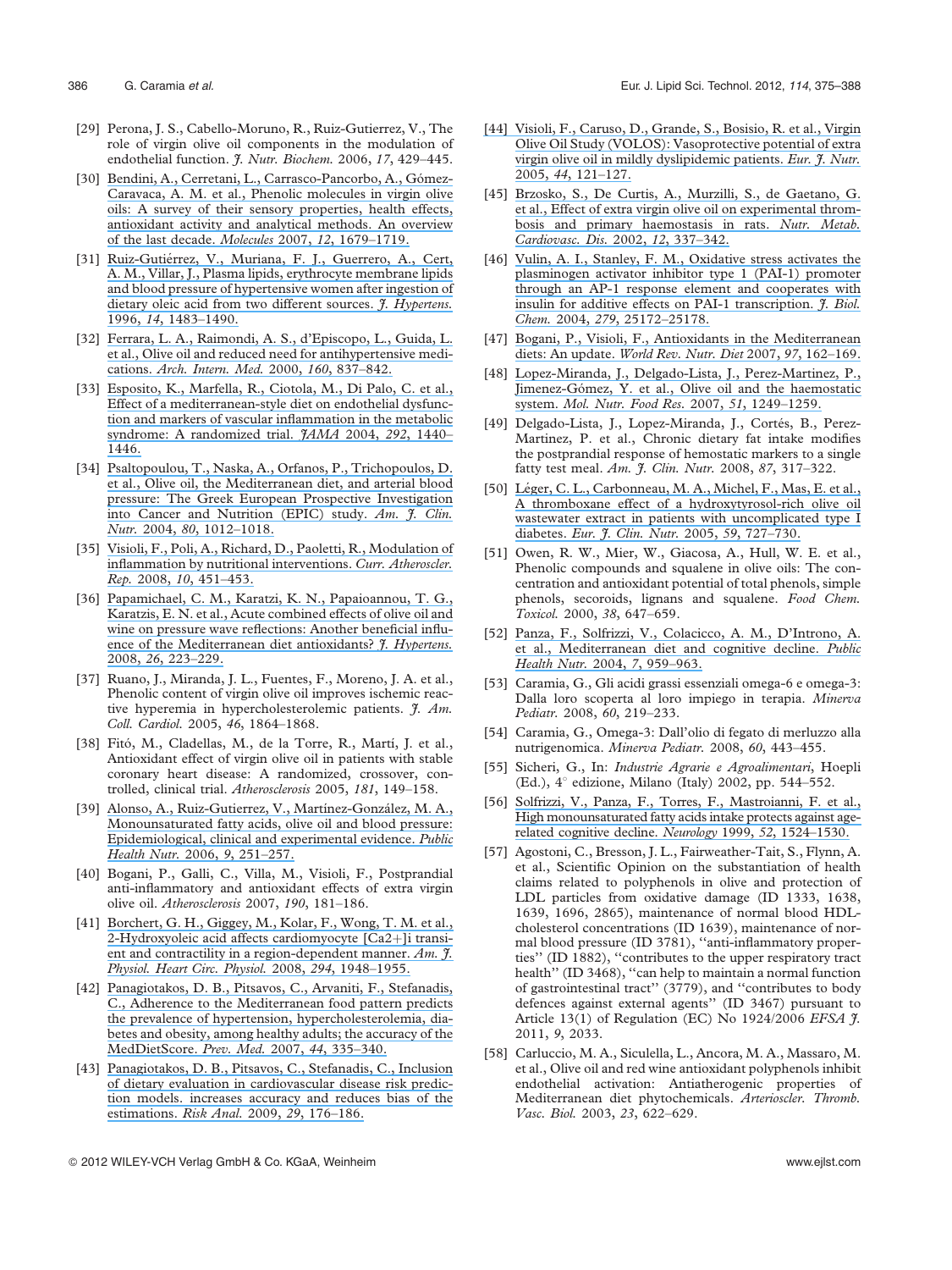- [59] [Cicerale, S., Conlan, X. A., Sinclair, A. J., Keast, R. S.,](https://www.researchgate.net/publication/23674268_Chemistry_and_Health_of_Olive_Oil_Phenolics?el=1_x_8&enrichId=rgreq-96b52518b09014af285651118ba1e45a-XXX&enrichSource=Y292ZXJQYWdlOzI2NDUyNTQwNztBUzoxMzQ3NjUzMzIxNDQxMjhAMTQwOTE0MTk2NzU3MQ==) [Chemistry and health of olive oil phenolics.](https://www.researchgate.net/publication/23674268_Chemistry_and_Health_of_Olive_Oil_Phenolics?el=1_x_8&enrichId=rgreq-96b52518b09014af285651118ba1e45a-XXX&enrichSource=Y292ZXJQYWdlOzI2NDUyNTQwNztBUzoxMzQ3NjUzMzIxNDQxMjhAMTQwOTE0MTk2NzU3MQ==) Crit. Rev. Food Sci. Nutr. 2009, 49[, 218–236.](https://www.researchgate.net/publication/23674268_Chemistry_and_Health_of_Olive_Oil_Phenolics?el=1_x_8&enrichId=rgreq-96b52518b09014af285651118ba1e45a-XXX&enrichSource=Y292ZXJQYWdlOzI2NDUyNTQwNztBUzoxMzQ3NjUzMzIxNDQxMjhAMTQwOTE0MTk2NzU3MQ==)
- [60] Fitó, M., Guxens, M., Corella, D., Sáez, G. et al., Effect of a traditional Mediterranean diet on lipoprotein oxidation: A randomized controlled trial. Arch. Intern. Med. 2007, 167, 1195–1203.
- [61] Fitó, M., de la Torre, R., Covas, M. I., Olive oil and oxidative stress. [Mol. Nutr. Food Res.](https://www.researchgate.net/publication/5963098_Olive_oil_and_oxidative_stress?el=1_x_8&enrichId=rgreq-96b52518b09014af285651118ba1e45a-XXX&enrichSource=Y292ZXJQYWdlOzI2NDUyNTQwNztBUzoxMzQ3NjUzMzIxNDQxMjhAMTQwOTE0MTk2NzU3MQ==) 2007, 51, 1215–1224.
- [62] [Holvoet, P., Relations between metabolic syndrome, oxi](https://www.researchgate.net/publication/23139514_Relations_between_metabolic_syndrome_oxidative_stress_and_inflammation_and_cardiovascular_disease?el=1_x_8&enrichId=rgreq-96b52518b09014af285651118ba1e45a-XXX&enrichSource=Y292ZXJQYWdlOzI2NDUyNTQwNztBUzoxMzQ3NjUzMzIxNDQxMjhAMTQwOTE0MTk2NzU3MQ==)[dative stress and inflammation and cardiovascular disease.](https://www.researchgate.net/publication/23139514_Relations_between_metabolic_syndrome_oxidative_stress_and_inflammation_and_cardiovascular_disease?el=1_x_8&enrichId=rgreq-96b52518b09014af285651118ba1e45a-XXX&enrichSource=Y292ZXJQYWdlOzI2NDUyNTQwNztBUzoxMzQ3NjUzMzIxNDQxMjhAMTQwOTE0MTk2NzU3MQ==) [Verh. K Acad. Geneeskd. Belg.](https://www.researchgate.net/publication/23139514_Relations_between_metabolic_syndrome_oxidative_stress_and_inflammation_and_cardiovascular_disease?el=1_x_8&enrichId=rgreq-96b52518b09014af285651118ba1e45a-XXX&enrichSource=Y292ZXJQYWdlOzI2NDUyNTQwNztBUzoxMzQ3NjUzMzIxNDQxMjhAMTQwOTE0MTk2NzU3MQ==) 2008, 70, 193–219.
- [63] [Jialal, I., Fuller, C. J., Huet, B. A., The effect of alpha](https://www.researchgate.net/publication/15449017_The_Effect_of_-Tocopherol_Supplementation_on_LDL_Oxidation_A_Dose-Response_Study?el=1_x_8&enrichId=rgreq-96b52518b09014af285651118ba1e45a-XXX&enrichSource=Y292ZXJQYWdlOzI2NDUyNTQwNztBUzoxMzQ3NjUzMzIxNDQxMjhAMTQwOTE0MTk2NzU3MQ==)[tocopherol supplementation on LDL oxidation. A dose](https://www.researchgate.net/publication/15449017_The_Effect_of_-Tocopherol_Supplementation_on_LDL_Oxidation_A_Dose-Response_Study?el=1_x_8&enrichId=rgreq-96b52518b09014af285651118ba1e45a-XXX&enrichSource=Y292ZXJQYWdlOzI2NDUyNTQwNztBUzoxMzQ3NjUzMzIxNDQxMjhAMTQwOTE0MTk2NzU3MQ==)response study. [Arterioscler. Thromb. Vasc. Biol.](https://www.researchgate.net/publication/15449017_The_Effect_of_-Tocopherol_Supplementation_on_LDL_Oxidation_A_Dose-Response_Study?el=1_x_8&enrichId=rgreq-96b52518b09014af285651118ba1e45a-XXX&enrichSource=Y292ZXJQYWdlOzI2NDUyNTQwNztBUzoxMzQ3NjUzMzIxNDQxMjhAMTQwOTE0MTk2NzU3MQ==) 1995, 15, [190.](https://www.researchgate.net/publication/15449017_The_Effect_of_-Tocopherol_Supplementation_on_LDL_Oxidation_A_Dose-Response_Study?el=1_x_8&enrichId=rgreq-96b52518b09014af285651118ba1e45a-XXX&enrichSource=Y292ZXJQYWdlOzI2NDUyNTQwNztBUzoxMzQ3NjUzMzIxNDQxMjhAMTQwOTE0MTk2NzU3MQ==)
- [64] [Princen, H. M., van Poppel, G., Vogelezang, C.,](https://www.researchgate.net/publication/21579847_Supplementation_with_vitamin_E_but_not_b-carotene_in_vivo_protects_low_density_lipoprotein_from_lipid_peroxidation_in_vitro_Effect_of_cigarette_smoking?el=1_x_8&enrichId=rgreq-96b52518b09014af285651118ba1e45a-XXX&enrichSource=Y292ZXJQYWdlOzI2NDUyNTQwNztBUzoxMzQ3NjUzMzIxNDQxMjhAMTQwOTE0MTk2NzU3MQ==) [Buytenhek, R., Kok, F. J., Supplementation with vitamin](https://www.researchgate.net/publication/21579847_Supplementation_with_vitamin_E_but_not_b-carotene_in_vivo_protects_low_density_lipoprotein_from_lipid_peroxidation_in_vitro_Effect_of_cigarette_smoking?el=1_x_8&enrichId=rgreq-96b52518b09014af285651118ba1e45a-XXX&enrichSource=Y292ZXJQYWdlOzI2NDUyNTQwNztBUzoxMzQ3NjUzMzIxNDQxMjhAMTQwOTE0MTk2NzU3MQ==) [E but not beta-carotene in vivo protects low density lip](https://www.researchgate.net/publication/21579847_Supplementation_with_vitamin_E_but_not_b-carotene_in_vivo_protects_low_density_lipoprotein_from_lipid_peroxidation_in_vitro_Effect_of_cigarette_smoking?el=1_x_8&enrichId=rgreq-96b52518b09014af285651118ba1e45a-XXX&enrichSource=Y292ZXJQYWdlOzI2NDUyNTQwNztBUzoxMzQ3NjUzMzIxNDQxMjhAMTQwOTE0MTk2NzU3MQ==)[oprotein from lipid peroxidation in vitro. Effect of cigarette](https://www.researchgate.net/publication/21579847_Supplementation_with_vitamin_E_but_not_b-carotene_in_vivo_protects_low_density_lipoprotein_from_lipid_peroxidation_in_vitro_Effect_of_cigarette_smoking?el=1_x_8&enrichId=rgreq-96b52518b09014af285651118ba1e45a-XXX&enrichSource=Y292ZXJQYWdlOzI2NDUyNTQwNztBUzoxMzQ3NjUzMzIxNDQxMjhAMTQwOTE0MTk2NzU3MQ==) smoking. [Arterioscler. Thromb.](https://www.researchgate.net/publication/21579847_Supplementation_with_vitamin_E_but_not_b-carotene_in_vivo_protects_low_density_lipoprotein_from_lipid_peroxidation_in_vitro_Effect_of_cigarette_smoking?el=1_x_8&enrichId=rgreq-96b52518b09014af285651118ba1e45a-XXX&enrichSource=Y292ZXJQYWdlOzI2NDUyNTQwNztBUzoxMzQ3NjUzMzIxNDQxMjhAMTQwOTE0MTk2NzU3MQ==) 1992, 12, 554–562.
- [65] [Mazzanti, R., Diet and cancer today: An update.](https://www.researchgate.net/publication/288467937_Diet_and_cancer_today_An_update?el=1_x_8&enrichId=rgreq-96b52518b09014af285651118ba1e45a-XXX&enrichSource=Y292ZXJQYWdlOzI2NDUyNTQwNztBUzoxMzQ3NjUzMzIxNDQxMjhAMTQwOTE0MTk2NzU3MQ==) Nutr. Ther. Metabol 2010, 28[, 25–32.](https://www.researchgate.net/publication/288467937_Diet_and_cancer_today_An_update?el=1_x_8&enrichId=rgreq-96b52518b09014af285651118ba1e45a-XXX&enrichSource=Y292ZXJQYWdlOzI2NDUyNTQwNztBUzoxMzQ3NjUzMzIxNDQxMjhAMTQwOTE0MTk2NzU3MQ==)
- [66] Reyes-Zurita, F. J., Rufino-Palomares, E. E., Lupiánez, . A., Cascante, M., Maslinic acid, a natural triterpene from [Olea europaea L., induces apoptosis in HT29 human colon](https://www.researchgate.net/publication/23256584_Maslinic_acid_a_natural_triterpene_from_Olea_europaea_L_induces_apoptosis_in_HT29_human_colon-cancer_cells_via_the_mitochondrial_apoptotic_pathway?el=1_x_8&enrichId=rgreq-96b52518b09014af285651118ba1e45a-XXX&enrichSource=Y292ZXJQYWdlOzI2NDUyNTQwNztBUzoxMzQ3NjUzMzIxNDQxMjhAMTQwOTE0MTk2NzU3MQ==)[cancer cells via the mitochondrial apoptotic pathway.](https://www.researchgate.net/publication/23256584_Maslinic_acid_a_natural_triterpene_from_Olea_europaea_L_induces_apoptosis_in_HT29_human_colon-cancer_cells_via_the_mitochondrial_apoptotic_pathway?el=1_x_8&enrichId=rgreq-96b52518b09014af285651118ba1e45a-XXX&enrichSource=Y292ZXJQYWdlOzI2NDUyNTQwNztBUzoxMzQ3NjUzMzIxNDQxMjhAMTQwOTE0MTk2NzU3MQ==) [Cancer Lett.](https://www.researchgate.net/publication/23256584_Maslinic_acid_a_natural_triterpene_from_Olea_europaea_L_induces_apoptosis_in_HT29_human_colon-cancer_cells_via_the_mitochondrial_apoptotic_pathway?el=1_x_8&enrichId=rgreq-96b52518b09014af285651118ba1e45a-XXX&enrichSource=Y292ZXJQYWdlOzI2NDUyNTQwNztBUzoxMzQ3NjUzMzIxNDQxMjhAMTQwOTE0MTk2NzU3MQ==) 2009, 273, 44–54.
- [67] Caramia, G., Fanos, V., Mediatori lipidici, infezioni e infiammazioni: Evoluzione delle conoscenze e prospettive terapeutiche. Giorn. It. Inf. Ped. 2007, 9, 15–27.
- [68] Beauchamp, G. K., Keast, R. S., Morel, D., Lin, J. et al., Phytochemistry: Ibuprofen-like activity in extra-virgin olive oil. Nature 2005, 437, 45–46.
- [69] [Tuck, K. L., Hayball, P. J., Major phenolic compounds in](https://www.researchgate.net/publication/10931811_Major_phenolic_compounds_in_olive_oil_Metabolism_and_health_effects?el=1_x_8&enrichId=rgreq-96b52518b09014af285651118ba1e45a-XXX&enrichSource=Y292ZXJQYWdlOzI2NDUyNTQwNztBUzoxMzQ3NjUzMzIxNDQxMjhAMTQwOTE0MTk2NzU3MQ==) [olive oil: Metabolism and health effects.](https://www.researchgate.net/publication/10931811_Major_phenolic_compounds_in_olive_oil_Metabolism_and_health_effects?el=1_x_8&enrichId=rgreq-96b52518b09014af285651118ba1e45a-XXX&enrichSource=Y292ZXJQYWdlOzI2NDUyNTQwNztBUzoxMzQ3NjUzMzIxNDQxMjhAMTQwOTE0MTk2NzU3MQ==) J. Nutr. Biochem. 2002, 13[, 636–644.](https://www.researchgate.net/publication/10931811_Major_phenolic_compounds_in_olive_oil_Metabolism_and_health_effects?el=1_x_8&enrichId=rgreq-96b52518b09014af285651118ba1e45a-XXX&enrichSource=Y292ZXJQYWdlOzI2NDUyNTQwNztBUzoxMzQ3NjUzMzIxNDQxMjhAMTQwOTE0MTk2NzU3MQ==)
- [70] [Miro-Casas, E., Covas, M. I., Farre, M., Fito, M. et al.,](https://www.researchgate.net/publication/10743969_Hydroxytyrosol_disposition_in_human?el=1_x_8&enrichId=rgreq-96b52518b09014af285651118ba1e45a-XXX&enrichSource=Y292ZXJQYWdlOzI2NDUyNTQwNztBUzoxMzQ3NjUzMzIxNDQxMjhAMTQwOTE0MTk2NzU3MQ==) [Hydroxytyrosol disposition in humans.](https://www.researchgate.net/publication/10743969_Hydroxytyrosol_disposition_in_human?el=1_x_8&enrichId=rgreq-96b52518b09014af285651118ba1e45a-XXX&enrichSource=Y292ZXJQYWdlOzI2NDUyNTQwNztBUzoxMzQ3NjUzMzIxNDQxMjhAMTQwOTE0MTk2NzU3MQ==) Clin. Chem. 2003, 49[, 945–952.](https://www.researchgate.net/publication/10743969_Hydroxytyrosol_disposition_in_human?el=1_x_8&enrichId=rgreq-96b52518b09014af285651118ba1e45a-XXX&enrichSource=Y292ZXJQYWdlOzI2NDUyNTQwNztBUzoxMzQ3NjUzMzIxNDQxMjhAMTQwOTE0MTk2NzU3MQ==)
- [71] [Hennekens, C. H., Update on aspirin in the treatment and](https://www.researchgate.net/publication/13194437_Update_on_aspirin_in_the_treatment_and_prevention_of_cardiovascular_disease?el=1_x_8&enrichId=rgreq-96b52518b09014af285651118ba1e45a-XXX&enrichSource=Y292ZXJQYWdlOzI2NDUyNTQwNztBUzoxMzQ3NjUzMzIxNDQxMjhAMTQwOTE0MTk2NzU3MQ==) [prevention of cardiovascular disease.](https://www.researchgate.net/publication/13194437_Update_on_aspirin_in_the_treatment_and_prevention_of_cardiovascular_disease?el=1_x_8&enrichId=rgreq-96b52518b09014af285651118ba1e45a-XXX&enrichSource=Y292ZXJQYWdlOzI2NDUyNTQwNztBUzoxMzQ3NjUzMzIxNDQxMjhAMTQwOTE0MTk2NzU3MQ==) Am. J. Manag. Care 2002, 8[, 691–700.](https://www.researchgate.net/publication/13194437_Update_on_aspirin_in_the_treatment_and_prevention_of_cardiovascular_disease?el=1_x_8&enrichId=rgreq-96b52518b09014af285651118ba1e45a-XXX&enrichSource=Y292ZXJQYWdlOzI2NDUyNTQwNztBUzoxMzQ3NjUzMzIxNDQxMjhAMTQwOTE0MTk2NzU3MQ==)
- [72] Lefer, A. M., Müller, H. F., Smith, J. B., Pathophysiological [mechanisms of sudden death induced by platelet activating](https://www.researchgate.net/publication/16760011_Pathophysiological_mechanisms_of_sudden_death_induced_by_platelet_activating_factor?el=1_x_8&enrichId=rgreq-96b52518b09014af285651118ba1e45a-XXX&enrichSource=Y292ZXJQYWdlOzI2NDUyNTQwNztBUzoxMzQ3NjUzMzIxNDQxMjhAMTQwOTE0MTk2NzU3MQ==) factor. *[J. Pharmacol.](https://www.researchgate.net/publication/16760011_Pathophysiological_mechanisms_of_sudden_death_induced_by_platelet_activating_factor?el=1_x_8&enrichId=rgreq-96b52518b09014af285651118ba1e45a-XXX&enrichSource=Y292ZXJQYWdlOzI2NDUyNTQwNztBUzoxMzQ3NjUzMzIxNDQxMjhAMTQwOTE0MTk2NzU3MQ==)* 1984, 83, 125-130.
- [73] [Hong, Y., Gengo, F. M., Rainka, M. M., Bates, V. E.,](https://www.researchgate.net/publication/5657499_Population_Pharmacodynamic_Modelling_of_Aspirin-_and_Ibuprofen-Induced_Inhibition_of_Platelet_Aggregation_in_Healthy_Subjects?el=1_x_8&enrichId=rgreq-96b52518b09014af285651118ba1e45a-XXX&enrichSource=Y292ZXJQYWdlOzI2NDUyNTQwNztBUzoxMzQ3NjUzMzIxNDQxMjhAMTQwOTE0MTk2NzU3MQ==) [Mager, D. E., Population pharmacodynamic modelling of](https://www.researchgate.net/publication/5657499_Population_Pharmacodynamic_Modelling_of_Aspirin-_and_Ibuprofen-Induced_Inhibition_of_Platelet_Aggregation_in_Healthy_Subjects?el=1_x_8&enrichId=rgreq-96b52518b09014af285651118ba1e45a-XXX&enrichSource=Y292ZXJQYWdlOzI2NDUyNTQwNztBUzoxMzQ3NjUzMzIxNDQxMjhAMTQwOTE0MTk2NzU3MQ==) [aspirin- and Ibuprofen-induced inhibition of platelet aggre](https://www.researchgate.net/publication/5657499_Population_Pharmacodynamic_Modelling_of_Aspirin-_and_Ibuprofen-Induced_Inhibition_of_Platelet_Aggregation_in_Healthy_Subjects?el=1_x_8&enrichId=rgreq-96b52518b09014af285651118ba1e45a-XXX&enrichSource=Y292ZXJQYWdlOzI2NDUyNTQwNztBUzoxMzQ3NjUzMzIxNDQxMjhAMTQwOTE0MTk2NzU3MQ==)[gation in healthy subjects.](https://www.researchgate.net/publication/5657499_Population_Pharmacodynamic_Modelling_of_Aspirin-_and_Ibuprofen-Induced_Inhibition_of_Platelet_Aggregation_in_Healthy_Subjects?el=1_x_8&enrichId=rgreq-96b52518b09014af285651118ba1e45a-XXX&enrichSource=Y292ZXJQYWdlOzI2NDUyNTQwNztBUzoxMzQ3NjUzMzIxNDQxMjhAMTQwOTE0MTk2NzU3MQ==) Clin. Pharmacokinet. 2008, 47, [129–137.](https://www.researchgate.net/publication/5657499_Population_Pharmacodynamic_Modelling_of_Aspirin-_and_Ibuprofen-Induced_Inhibition_of_Platelet_Aggregation_in_Healthy_Subjects?el=1_x_8&enrichId=rgreq-96b52518b09014af285651118ba1e45a-XXX&enrichSource=Y292ZXJQYWdlOzI2NDUyNTQwNztBUzoxMzQ3NjUzMzIxNDQxMjhAMTQwOTE0MTk2NzU3MQ==)
- [74] [Harris, R. E., Beebe-Donk, J., Alshafie, G. A., Similar](https://www.researchgate.net/publication/285069559_Reduction_in_cancer_risk_by_selective_and_nonselective_cyclooxygenase-2_COX-2_inhibitors?el=1_x_8&enrichId=rgreq-96b52518b09014af285651118ba1e45a-XXX&enrichSource=Y292ZXJQYWdlOzI2NDUyNTQwNztBUzoxMzQ3NjUzMzIxNDQxMjhAMTQwOTE0MTk2NzU3MQ==) [reductions in the risk of human colon cancer by selective](https://www.researchgate.net/publication/285069559_Reduction_in_cancer_risk_by_selective_and_nonselective_cyclooxygenase-2_COX-2_inhibitors?el=1_x_8&enrichId=rgreq-96b52518b09014af285651118ba1e45a-XXX&enrichSource=Y292ZXJQYWdlOzI2NDUyNTQwNztBUzoxMzQ3NjUzMzIxNDQxMjhAMTQwOTE0MTk2NzU3MQ==) [and nonselective cyclooxygenase-2 \(COX-2\) inhibitors.](https://www.researchgate.net/publication/285069559_Reduction_in_cancer_risk_by_selective_and_nonselective_cyclooxygenase-2_COX-2_inhibitors?el=1_x_8&enrichId=rgreq-96b52518b09014af285651118ba1e45a-XXX&enrichSource=Y292ZXJQYWdlOzI2NDUyNTQwNztBUzoxMzQ3NjUzMzIxNDQxMjhAMTQwOTE0MTk2NzU3MQ==) [BMC Cancer](https://www.researchgate.net/publication/285069559_Reduction_in_cancer_risk_by_selective_and_nonselective_cyclooxygenase-2_COX-2_inhibitors?el=1_x_8&enrichId=rgreq-96b52518b09014af285651118ba1e45a-XXX&enrichSource=Y292ZXJQYWdlOzI2NDUyNTQwNztBUzoxMzQ3NjUzMzIxNDQxMjhAMTQwOTE0MTk2NzU3MQ==) 2008, 8, 237.
- [75] Zhou, Y., Su, Y., Li, B., Liu, F. et al., Non-steroidal antiinflammatory drugs can lower amyloidogenic Abeta42 by inhibiting Rho. Science 2003, 302, 1215–1217.
- [76] [Imbimbo, B. P., Therapeutic potential of gamma-secretase](https://www.researchgate.net/publication/5630747_Therapeutic_Potential_of_g-Secretase_Inhibitors_and_Modulators?el=1_x_8&enrichId=rgreq-96b52518b09014af285651118ba1e45a-XXX&enrichSource=Y292ZXJQYWdlOzI2NDUyNTQwNztBUzoxMzQ3NjUzMzIxNDQxMjhAMTQwOTE0MTk2NzU3MQ==) [inhibitors and modulators.](https://www.researchgate.net/publication/5630747_Therapeutic_Potential_of_g-Secretase_Inhibitors_and_Modulators?el=1_x_8&enrichId=rgreq-96b52518b09014af285651118ba1e45a-XXX&enrichSource=Y292ZXJQYWdlOzI2NDUyNTQwNztBUzoxMzQ3NjUzMzIxNDQxMjhAMTQwOTE0MTk2NzU3MQ==) Curr. Top Med. Chem. 2008, 8, [54–61.](https://www.researchgate.net/publication/5630747_Therapeutic_Potential_of_g-Secretase_Inhibitors_and_Modulators?el=1_x_8&enrichId=rgreq-96b52518b09014af285651118ba1e45a-XXX&enrichSource=Y292ZXJQYWdlOzI2NDUyNTQwNztBUzoxMzQ3NjUzMzIxNDQxMjhAMTQwOTE0MTk2NzU3MQ==)
- [\[77\] Togna, G. I., Togna, A. R., Franconi, M., Olive oil isochro](https://www.researchgate.net/publication/10637376_Olive_oil_isochromans_inhibit_human_platelet_reactivity?el=1_x_8&enrichId=rgreq-96b52518b09014af285651118ba1e45a-XXX&enrichSource=Y292ZXJQYWdlOzI2NDUyNTQwNztBUzoxMzQ3NjUzMzIxNDQxMjhAMTQwOTE0MTk2NzU3MQ==)[mans inhibit human platelet reactivity.](https://www.researchgate.net/publication/10637376_Olive_oil_isochromans_inhibit_human_platelet_reactivity?el=1_x_8&enrichId=rgreq-96b52518b09014af285651118ba1e45a-XXX&enrichSource=Y292ZXJQYWdlOzI2NDUyNTQwNztBUzoxMzQ3NjUzMzIxNDQxMjhAMTQwOTE0MTk2NzU3MQ==) *J. Nutr.* 2003, 133, [2532–2536.](https://www.researchgate.net/publication/10637376_Olive_oil_isochromans_inhibit_human_platelet_reactivity?el=1_x_8&enrichId=rgreq-96b52518b09014af285651118ba1e45a-XXX&enrichSource=Y292ZXJQYWdlOzI2NDUyNTQwNztBUzoxMzQ3NjUzMzIxNDQxMjhAMTQwOTE0MTk2NzU3MQ==)
- [78] [Abia, R., Pacheco, Y. M., Perona, J. S., Montero, E. et al.,](https://www.researchgate.net/publication/12122273_The_Metabolic_Availability_of_Dietary_Triacylglycerols_from_Two_High_Oleic_Oils_during_the_Postprandial_Period_Does_Not_Depend_on_the_Amount_of_Oleic_Acid_Ingested_by_Healthy_Men?el=1_x_8&enrichId=rgreq-96b52518b09014af285651118ba1e45a-XXX&enrichSource=Y292ZXJQYWdlOzI2NDUyNTQwNztBUzoxMzQ3NjUzMzIxNDQxMjhAMTQwOTE0MTk2NzU3MQ==) [The metabolic availability of dietary triacylglycerols from](https://www.researchgate.net/publication/12122273_The_Metabolic_Availability_of_Dietary_Triacylglycerols_from_Two_High_Oleic_Oils_during_the_Postprandial_Period_Does_Not_Depend_on_the_Amount_of_Oleic_Acid_Ingested_by_Healthy_Men?el=1_x_8&enrichId=rgreq-96b52518b09014af285651118ba1e45a-XXX&enrichSource=Y292ZXJQYWdlOzI2NDUyNTQwNztBUzoxMzQ3NjUzMzIxNDQxMjhAMTQwOTE0MTk2NzU3MQ==) [two high oleic oils during the postprandial period does not](https://www.researchgate.net/publication/12122273_The_Metabolic_Availability_of_Dietary_Triacylglycerols_from_Two_High_Oleic_Oils_during_the_Postprandial_Period_Does_Not_Depend_on_the_Amount_of_Oleic_Acid_Ingested_by_Healthy_Men?el=1_x_8&enrichId=rgreq-96b52518b09014af285651118ba1e45a-XXX&enrichSource=Y292ZXJQYWdlOzI2NDUyNTQwNztBUzoxMzQ3NjUzMzIxNDQxMjhAMTQwOTE0MTk2NzU3MQ==) [depend on the amount of oleic acid ingested by healthy men.](https://www.researchgate.net/publication/12122273_The_Metabolic_Availability_of_Dietary_Triacylglycerols_from_Two_High_Oleic_Oils_during_the_Postprandial_Period_Does_Not_Depend_on_the_Amount_of_Oleic_Acid_Ingested_by_Healthy_Men?el=1_x_8&enrichId=rgreq-96b52518b09014af285651118ba1e45a-XXX&enrichSource=Y292ZXJQYWdlOzI2NDUyNTQwNztBUzoxMzQ3NjUzMzIxNDQxMjhAMTQwOTE0MTk2NzU3MQ==) J. Nutr. 2001, 131[, 59–65.](https://www.researchgate.net/publication/12122273_The_Metabolic_Availability_of_Dietary_Triacylglycerols_from_Two_High_Oleic_Oils_during_the_Postprandial_Period_Does_Not_Depend_on_the_Amount_of_Oleic_Acid_Ingested_by_Healthy_Men?el=1_x_8&enrichId=rgreq-96b52518b09014af285651118ba1e45a-XXX&enrichSource=Y292ZXJQYWdlOzI2NDUyNTQwNztBUzoxMzQ3NjUzMzIxNDQxMjhAMTQwOTE0MTk2NzU3MQ==)
- [79] [Amarowicz, R., Squalene: A natural antioxidant?](https://www.researchgate.net/publication/229629820_Squalene_A_natural_antioxidant?el=1_x_8&enrichId=rgreq-96b52518b09014af285651118ba1e45a-XXX&enrichSource=Y292ZXJQYWdlOzI2NDUyNTQwNztBUzoxMzQ3NjUzMzIxNDQxMjhAMTQwOTE0MTk2NzU3MQ==) Eur. J. [Lipid Sci. Technol.](https://www.researchgate.net/publication/229629820_Squalene_A_natural_antioxidant?el=1_x_8&enrichId=rgreq-96b52518b09014af285651118ba1e45a-XXX&enrichSource=Y292ZXJQYWdlOzI2NDUyNTQwNztBUzoxMzQ3NjUzMzIxNDQxMjhAMTQwOTE0MTk2NzU3MQ==) 2009, 111, 411–412.
- [80] Bulló, M., Casas-Agustench, P., Amigó-Correig, P., Aranceta, J., Salas-Salvadó, J., Inflammation, obesity and [comorbidities: The role of diet.](https://www.researchgate.net/publication/5942161_Inflammation_obesity_and_comorbidities_The_role_of_diet?el=1_x_8&enrichId=rgreq-96b52518b09014af285651118ba1e45a-XXX&enrichSource=Y292ZXJQYWdlOzI2NDUyNTQwNztBUzoxMzQ3NjUzMzIxNDQxMjhAMTQwOTE0MTk2NzU3MQ==) Public Health Nutr. 2007, 10, [1164–1172.](https://www.researchgate.net/publication/5942161_Inflammation_obesity_and_comorbidities_The_role_of_diet?el=1_x_8&enrichId=rgreq-96b52518b09014af285651118ba1e45a-XXX&enrichSource=Y292ZXJQYWdlOzI2NDUyNTQwNztBUzoxMzQ3NjUzMzIxNDQxMjhAMTQwOTE0MTk2NzU3MQ==)
- [81] [Wozniak, S. E., Gee, L. L., Wachtel, M. S., Frezza, E. E.,](https://www.researchgate.net/publication/23567810_Adipose_Tissue_The_New_Endocrine_Organ_A_Review_Article?el=1_x_8&enrichId=rgreq-96b52518b09014af285651118ba1e45a-XXX&enrichSource=Y292ZXJQYWdlOzI2NDUyNTQwNztBUzoxMzQ3NjUzMzIxNDQxMjhAMTQwOTE0MTk2NzU3MQ==) [Adipose tissue: The new endocrine organ? A review article.](https://www.researchgate.net/publication/23567810_Adipose_Tissue_The_New_Endocrine_Organ_A_Review_Article?el=1_x_8&enrichId=rgreq-96b52518b09014af285651118ba1e45a-XXX&enrichSource=Y292ZXJQYWdlOzI2NDUyNTQwNztBUzoxMzQ3NjUzMzIxNDQxMjhAMTQwOTE0MTk2NzU3MQ==) Dig. Dis. Sci. 2009, 54[, 1847–1856.](https://www.researchgate.net/publication/23567810_Adipose_Tissue_The_New_Endocrine_Organ_A_Review_Article?el=1_x_8&enrichId=rgreq-96b52518b09014af285651118ba1e45a-XXX&enrichSource=Y292ZXJQYWdlOzI2NDUyNTQwNztBUzoxMzQ3NjUzMzIxNDQxMjhAMTQwOTE0MTk2NzU3MQ==)
- [82] Fukuhara, A., Matsuda, M., Nishizawa, M., Segawa, K. et al., Visfatin: A protein secreted by visceral fat that mimics the effects of insulin. Science 2005, 307, 426–430.
- [83] Bulló, M., Garcia-Lorda, P., Peinado-Onsurbe, J., Hernández, M. et al., TNFalpha expression of subcu[taneous adipose tissue in obese and morbid obese females:](https://www.researchgate.net/publication/11339297_TNFa_expression_of_subcutaneous_adipose_tissue_in_obese_and_morbid_obese_females_Relationship_to_adipocyte_LPL_activity_and_leptin_synthesis?el=1_x_8&enrichId=rgreq-96b52518b09014af285651118ba1e45a-XXX&enrichSource=Y292ZXJQYWdlOzI2NDUyNTQwNztBUzoxMzQ3NjUzMzIxNDQxMjhAMTQwOTE0MTk2NzU3MQ==) [Relationship to adipocyte LPL activity and leptin synthesis.](https://www.researchgate.net/publication/11339297_TNFa_expression_of_subcutaneous_adipose_tissue_in_obese_and_morbid_obese_females_Relationship_to_adipocyte_LPL_activity_and_leptin_synthesis?el=1_x_8&enrichId=rgreq-96b52518b09014af285651118ba1e45a-XXX&enrichSource=Y292ZXJQYWdlOzI2NDUyNTQwNztBUzoxMzQ3NjUzMzIxNDQxMjhAMTQwOTE0MTk2NzU3MQ==) [Int. J. Obes.](https://www.researchgate.net/publication/11339297_TNFa_expression_of_subcutaneous_adipose_tissue_in_obese_and_morbid_obese_females_Relationship_to_adipocyte_LPL_activity_and_leptin_synthesis?el=1_x_8&enrichId=rgreq-96b52518b09014af285651118ba1e45a-XXX&enrichSource=Y292ZXJQYWdlOzI2NDUyNTQwNztBUzoxMzQ3NjUzMzIxNDQxMjhAMTQwOTE0MTk2NzU3MQ==) 2002, 26, 652-658.
- [84] Bulló, M., Garcia-Lorda, P., Megias, I., Salas-Salvadó, J., [Systemic inflammation, adipose tissue tumor necrosis](https://www.researchgate.net/publication/10809702_Systemic_Inflammation_Adipose_Tissue_Tumor_Necrosis_Factor_and_Leptin_Expression?el=1_x_8&enrichId=rgreq-96b52518b09014af285651118ba1e45a-XXX&enrichSource=Y292ZXJQYWdlOzI2NDUyNTQwNztBUzoxMzQ3NjUzMzIxNDQxMjhAMTQwOTE0MTk2NzU3MQ==) [factor, and leptin expression.](https://www.researchgate.net/publication/10809702_Systemic_Inflammation_Adipose_Tissue_Tumor_Necrosis_Factor_and_Leptin_Expression?el=1_x_8&enrichId=rgreq-96b52518b09014af285651118ba1e45a-XXX&enrichSource=Y292ZXJQYWdlOzI2NDUyNTQwNztBUzoxMzQ3NjUzMzIxNDQxMjhAMTQwOTE0MTk2NzU3MQ==) Obes. Res. 2003, 11, 525– [531.](https://www.researchgate.net/publication/10809702_Systemic_Inflammation_Adipose_Tissue_Tumor_Necrosis_Factor_and_Leptin_Expression?el=1_x_8&enrichId=rgreq-96b52518b09014af285651118ba1e45a-XXX&enrichSource=Y292ZXJQYWdlOzI2NDUyNTQwNztBUzoxMzQ3NjUzMzIxNDQxMjhAMTQwOTE0MTk2NzU3MQ==)
- [85] [Weisberg, S. P., McCann, D., Desai, M., Rosenbaum, M.,](https://www.researchgate.net/publication/295414161_Obesity_leads_to_macrophage_accumulation_in_adipose_tissue?el=1_x_8&enrichId=rgreq-96b52518b09014af285651118ba1e45a-XXX&enrichSource=Y292ZXJQYWdlOzI2NDUyNTQwNztBUzoxMzQ3NjUzMzIxNDQxMjhAMTQwOTE0MTk2NzU3MQ==) [et al., Obesity is associated with macrophage accumulation](https://www.researchgate.net/publication/295414161_Obesity_leads_to_macrophage_accumulation_in_adipose_tissue?el=1_x_8&enrichId=rgreq-96b52518b09014af285651118ba1e45a-XXX&enrichSource=Y292ZXJQYWdlOzI2NDUyNTQwNztBUzoxMzQ3NjUzMzIxNDQxMjhAMTQwOTE0MTk2NzU3MQ==) [in adipose tissue.](https://www.researchgate.net/publication/295414161_Obesity_leads_to_macrophage_accumulation_in_adipose_tissue?el=1_x_8&enrichId=rgreq-96b52518b09014af285651118ba1e45a-XXX&enrichSource=Y292ZXJQYWdlOzI2NDUyNTQwNztBUzoxMzQ3NjUzMzIxNDQxMjhAMTQwOTE0MTk2NzU3MQ==) *J. Clin. Invest.* 2003, 112, 1796-1808.
- [86] Cinti, S., Mitchell, G., Barbatelli, G., Murano, I. et al., Adipocyte death defines macrophage localization and function in adipose tissue of obese mice and humans. *J. Lipid* Res. 2005, 46, 2347–2355.
- [87] [Ridker, P. M., Rifai, N., Pfeffer, M., Sacks, F. et al.,](https://www.researchgate.net/publication/12515289_Elevation_of_Tumor_Necrosis_Factor-_and_Increased_Risk_of_Recurrent_Coronary_Events_After_Myocardial_Infarction?el=1_x_8&enrichId=rgreq-96b52518b09014af285651118ba1e45a-XXX&enrichSource=Y292ZXJQYWdlOzI2NDUyNTQwNztBUzoxMzQ3NjUzMzIxNDQxMjhAMTQwOTE0MTk2NzU3MQ==) [Elevation of tumor necrosis factor-alpha and increased risk](https://www.researchgate.net/publication/12515289_Elevation_of_Tumor_Necrosis_Factor-_and_Increased_Risk_of_Recurrent_Coronary_Events_After_Myocardial_Infarction?el=1_x_8&enrichId=rgreq-96b52518b09014af285651118ba1e45a-XXX&enrichSource=Y292ZXJQYWdlOzI2NDUyNTQwNztBUzoxMzQ3NjUzMzIxNDQxMjhAMTQwOTE0MTk2NzU3MQ==) [of recurrent coronary events after myocardial infarction.](https://www.researchgate.net/publication/12515289_Elevation_of_Tumor_Necrosis_Factor-_and_Increased_Risk_of_Recurrent_Coronary_Events_After_Myocardial_Infarction?el=1_x_8&enrichId=rgreq-96b52518b09014af285651118ba1e45a-XXX&enrichSource=Y292ZXJQYWdlOzI2NDUyNTQwNztBUzoxMzQ3NjUzMzIxNDQxMjhAMTQwOTE0MTk2NzU3MQ==) Circulation 2000, 101[, 2149–2153.](https://www.researchgate.net/publication/12515289_Elevation_of_Tumor_Necrosis_Factor-_and_Increased_Risk_of_Recurrent_Coronary_Events_After_Myocardial_Infarction?el=1_x_8&enrichId=rgreq-96b52518b09014af285651118ba1e45a-XXX&enrichSource=Y292ZXJQYWdlOzI2NDUyNTQwNztBUzoxMzQ3NjUzMzIxNDQxMjhAMTQwOTE0MTk2NzU3MQ==)
- [88] [Souza, S. C., Palmer, H. J., Kang, Y. H., Yamamoto, M. T.](https://www.researchgate.net/publication/10629271_TNF-_induction_of_lipolysis_is_mediated_through_activation_of_the_extracellular_signal_related_kinase_pathway_in_3T3-L1_adipocytes?el=1_x_8&enrichId=rgreq-96b52518b09014af285651118ba1e45a-XXX&enrichSource=Y292ZXJQYWdlOzI2NDUyNTQwNztBUzoxMzQ3NjUzMzIxNDQxMjhAMTQwOTE0MTk2NzU3MQ==) [et al., TNF-alpha induction of lipolysis is mediated through](https://www.researchgate.net/publication/10629271_TNF-_induction_of_lipolysis_is_mediated_through_activation_of_the_extracellular_signal_related_kinase_pathway_in_3T3-L1_adipocytes?el=1_x_8&enrichId=rgreq-96b52518b09014af285651118ba1e45a-XXX&enrichSource=Y292ZXJQYWdlOzI2NDUyNTQwNztBUzoxMzQ3NjUzMzIxNDQxMjhAMTQwOTE0MTk2NzU3MQ==) [activation of the extracellular signal related kinase pathway](https://www.researchgate.net/publication/10629271_TNF-_induction_of_lipolysis_is_mediated_through_activation_of_the_extracellular_signal_related_kinase_pathway_in_3T3-L1_adipocytes?el=1_x_8&enrichId=rgreq-96b52518b09014af285651118ba1e45a-XXX&enrichSource=Y292ZXJQYWdlOzI2NDUyNTQwNztBUzoxMzQ3NjUzMzIxNDQxMjhAMTQwOTE0MTk2NzU3MQ==) [in 3T3-L1 adipocytes.](https://www.researchgate.net/publication/10629271_TNF-_induction_of_lipolysis_is_mediated_through_activation_of_the_extracellular_signal_related_kinase_pathway_in_3T3-L1_adipocytes?el=1_x_8&enrichId=rgreq-96b52518b09014af285651118ba1e45a-XXX&enrichSource=Y292ZXJQYWdlOzI2NDUyNTQwNztBUzoxMzQ3NjUzMzIxNDQxMjhAMTQwOTE0MTk2NzU3MQ==) *J. Cell Biochem.* 2003, 89, 1077-[1086.](https://www.researchgate.net/publication/10629271_TNF-_induction_of_lipolysis_is_mediated_through_activation_of_the_extracellular_signal_related_kinase_pathway_in_3T3-L1_adipocytes?el=1_x_8&enrichId=rgreq-96b52518b09014af285651118ba1e45a-XXX&enrichSource=Y292ZXJQYWdlOzI2NDUyNTQwNztBUzoxMzQ3NjUzMzIxNDQxMjhAMTQwOTE0MTk2NzU3MQ==)
- [89] Van Hall, G., Steensberg, A., Sacchetti, M., Fischer, C. et al., Interleukin-6 stimulates lipolysis and fat oxidation in humans. J. Clin. Endocrinol. Metab. 2003, 88, 3005-3010.
- [90] Bastard, J. P., Maachi, M., Lagathu, C., Kim, M. J. et al., Recent advances in the relationship between obesity, inflammation, and insulin resistance. Eur. Cytokine Netw. 2006, 17, 4–12.
- [91] [Brunelleschi, S., Bardelli, C., Amoruso, A., Gunella, G.](https://www.researchgate.net/publication/5850241_Minor_polar_compounds_extra-virgin_olive_oil_extract_MPC-OOE_inhibits_NF-kappa_B_translocation_in_human_monocytemacrophages?el=1_x_8&enrichId=rgreq-96b52518b09014af285651118ba1e45a-XXX&enrichSource=Y292ZXJQYWdlOzI2NDUyNTQwNztBUzoxMzQ3NjUzMzIxNDQxMjhAMTQwOTE0MTk2NzU3MQ==) [et al., Minor polar compounds extra-virgin olive oil extract](https://www.researchgate.net/publication/5850241_Minor_polar_compounds_extra-virgin_olive_oil_extract_MPC-OOE_inhibits_NF-kappa_B_translocation_in_human_monocytemacrophages?el=1_x_8&enrichId=rgreq-96b52518b09014af285651118ba1e45a-XXX&enrichSource=Y292ZXJQYWdlOzI2NDUyNTQwNztBUzoxMzQ3NjUzMzIxNDQxMjhAMTQwOTE0MTk2NzU3MQ==) [\(MPC-OOE\) inhibits NF-kappa B translocation in human](https://www.researchgate.net/publication/5850241_Minor_polar_compounds_extra-virgin_olive_oil_extract_MPC-OOE_inhibits_NF-kappa_B_translocation_in_human_monocytemacrophages?el=1_x_8&enrichId=rgreq-96b52518b09014af285651118ba1e45a-XXX&enrichSource=Y292ZXJQYWdlOzI2NDUyNTQwNztBUzoxMzQ3NjUzMzIxNDQxMjhAMTQwOTE0MTk2NzU3MQ==) [monocyte/macrophages.](https://www.researchgate.net/publication/5850241_Minor_polar_compounds_extra-virgin_olive_oil_extract_MPC-OOE_inhibits_NF-kappa_B_translocation_in_human_monocytemacrophages?el=1_x_8&enrichId=rgreq-96b52518b09014af285651118ba1e45a-XXX&enrichSource=Y292ZXJQYWdlOzI2NDUyNTQwNztBUzoxMzQ3NjUzMzIxNDQxMjhAMTQwOTE0MTk2NzU3MQ==) Pharmacol. Res. 2007, 56, 542– [549.](https://www.researchgate.net/publication/5850241_Minor_polar_compounds_extra-virgin_olive_oil_extract_MPC-OOE_inhibits_NF-kappa_B_translocation_in_human_monocytemacrophages?el=1_x_8&enrichId=rgreq-96b52518b09014af285651118ba1e45a-XXX&enrichSource=Y292ZXJQYWdlOzI2NDUyNTQwNztBUzoxMzQ3NjUzMzIxNDQxMjhAMTQwOTE0MTk2NzU3MQ==)
- [92] [Willett, W. C., Dietary fat and breast cancer.](https://www.researchgate.net/publication/12682951_Dietary_Fat_and_Breast_Cancer?el=1_x_8&enrichId=rgreq-96b52518b09014af285651118ba1e45a-XXX&enrichSource=Y292ZXJQYWdlOzI2NDUyNTQwNztBUzoxMzQ3NjUzMzIxNDQxMjhAMTQwOTE0MTk2NzU3MQ==) Toxicol. Sci. 1999, 52[, 127–146.](https://www.researchgate.net/publication/12682951_Dietary_Fat_and_Breast_Cancer?el=1_x_8&enrichId=rgreq-96b52518b09014af285651118ba1e45a-XXX&enrichSource=Y292ZXJQYWdlOzI2NDUyNTQwNztBUzoxMzQ3NjUzMzIxNDQxMjhAMTQwOTE0MTk2NzU3MQ==)
- [93] [Filik, L., Ozyilkan, O., Olive-oil consumption and cancer](https://www.researchgate.net/publication/10933638_Olive-oil_consumption_and_cancer_risk?el=1_x_8&enrichId=rgreq-96b52518b09014af285651118ba1e45a-XXX&enrichSource=Y292ZXJQYWdlOzI2NDUyNTQwNztBUzoxMzQ3NjUzMzIxNDQxMjhAMTQwOTE0MTk2NzU3MQ==) risk. [Eur. J. Clin. Nutr.](https://www.researchgate.net/publication/10933638_Olive-oil_consumption_and_cancer_risk?el=1_x_8&enrichId=rgreq-96b52518b09014af285651118ba1e45a-XXX&enrichSource=Y292ZXJQYWdlOzI2NDUyNTQwNztBUzoxMzQ3NjUzMzIxNDQxMjhAMTQwOTE0MTk2NzU3MQ==) 2003, 57, 191.

2012 WILEY-VCH Verlag GmbH & Co. KGaA, Weinheim www.ejlst.com